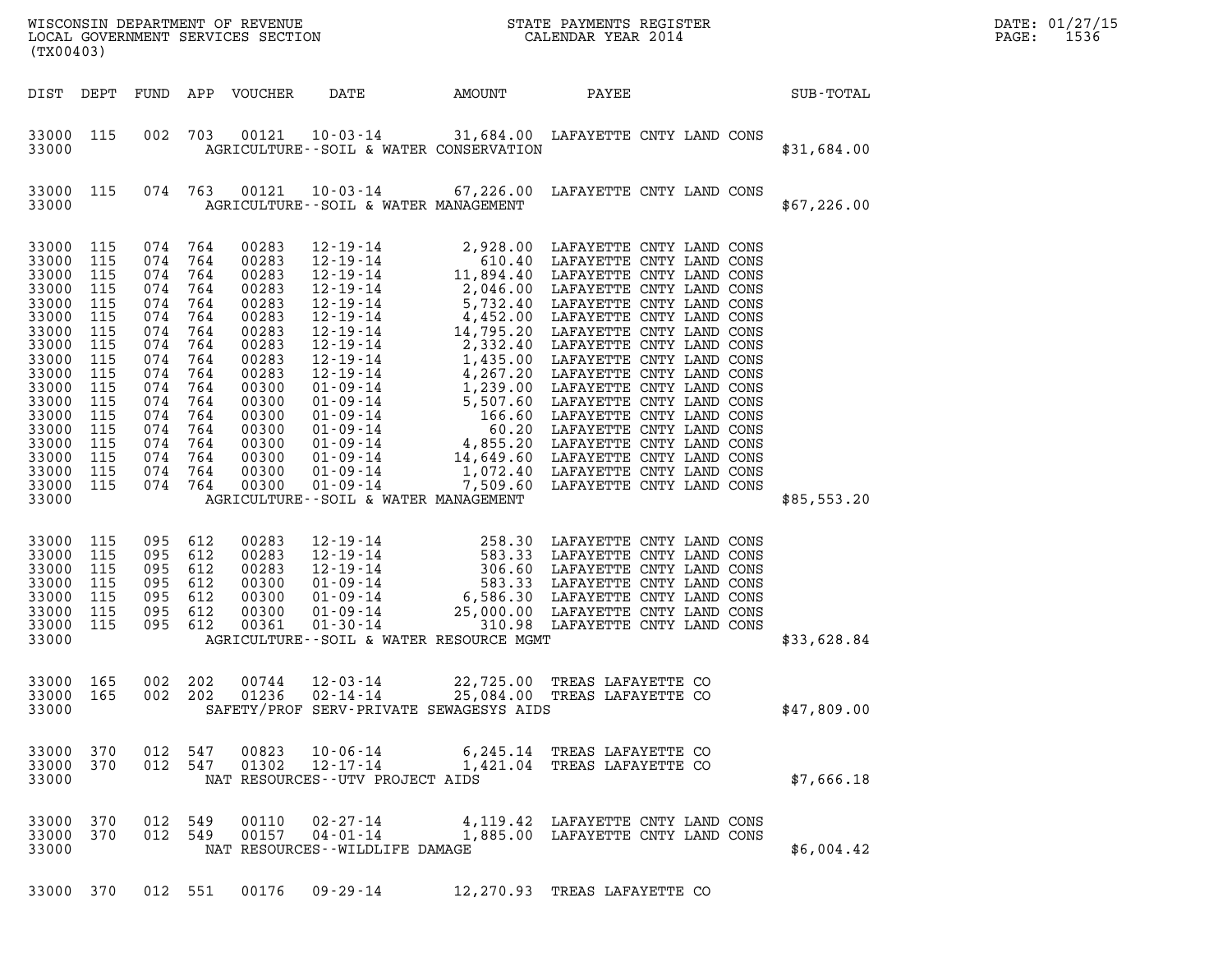| (TX00403)                                          |                                        |                                                |                          |                                                    |                                                                                                          |                                               | WISCONSIN DEPARTMENT OF REVENUE<br>LOCAL GOVERNMENT SERVICES SECTION FOR THE STATE PAYMENTS REGISTER<br>CALENDAR YEAR 2014                                                                                                   |              | DATE: 01/27/15<br>PAGE: 1537 |
|----------------------------------------------------|----------------------------------------|------------------------------------------------|--------------------------|----------------------------------------------------|----------------------------------------------------------------------------------------------------------|-----------------------------------------------|------------------------------------------------------------------------------------------------------------------------------------------------------------------------------------------------------------------------------|--------------|------------------------------|
|                                                    |                                        |                                                |                          |                                                    | DIST DEPT FUND APP VOUCHER DATE                                                                          |                                               | AMOUNT PAYEE SUB-TOTAL                                                                                                                                                                                                       |              |                              |
|                                                    |                                        |                                                |                          |                                                    |                                                                                                          | 33000 NAT RESOURCES--ALL TERRAIN VEHICLE ENF  |                                                                                                                                                                                                                              | \$12, 270.93 |                              |
| 33000 370<br>33000<br>33000<br>33000<br>33000      | 370<br>370<br>370                      | 012 553<br>012 553<br>012 553<br>012 553       |                          |                                                    |                                                                                                          | NAT RESOURCES--WILDLIFE DAMAGE CLAIMS         |                                                                                                                                                                                                                              | \$2,145.11   |                              |
| 33000 370<br>33000                                 |                                        |                                                |                          |                                                    |                                                                                                          | NAT RESOURCES - - SNOWMOBILE TRAIL AIDS       | 012 574 00102 08-05-14 20,278.68 TREAS LAFAYETTE CO                                                                                                                                                                          | \$20, 278.68 |                              |
| 33000<br>33000<br>33000<br>33000                   | 370<br>370<br>370                      | 012 576<br>012 576<br>012 576                  |                          | 01212<br>01303<br>01307                            |                                                                                                          | NAT RESOURCES - - ALL - TERRAIN VEHICLE TRAIL | 12-03-14 19,200.00 TREAS LAFAYETTE CO<br>12-17-14 1,800.00 TREAS LAFAYETTE CO<br>12-17-14 10,920.00 TREAS LAFAYETTE CO                                                                                                       | \$31,920.00  |                              |
| 33000 395<br>33000                                 |                                        |                                                |                          |                                                    | TRANSPORTATION--ELDERLY & DISABLED                                                                       |                                               | 011 168 14033 05-05-14 68,117.00 COUNTY OF LAFAYETTE                                                                                                                                                                         | \$68,117.00  |                              |
| 33000<br>33000<br>33000<br>33000<br>33000<br>33000 | 395<br>395<br>395<br>395<br>395        | 011 185<br>011 185<br>011 185<br>011 185       | 011 185                  |                                                    |                                                                                                          | TRANSPORTATION - - HIGHWAY SAFETY - FEDERAL   | 33741   12-15-14   1,664.36   TREAS LAFAYETTE CO<br>33741   12-15-14   444.80   TREAS LAFAYETTE CO<br>33741   12-15-14   1,274.72   TREAS LAFAYETTE CO<br>33741   12-15-14   643.96   TREAS LAFAYETTE CO<br>98497   01-06-14 | \$5,007.64   |                              |
| 33000<br>33000<br>33000<br>33000                   | - 395<br>395<br>- 395                  | 011 190<br>011 190<br>011 190                  |                          |                                                    |                                                                                                          | TRANSPORTATION--GENERAL TRANSP AIDS-GTA       | 02033  01-06-14  151,882.27  COUNTY OF LAFAYETTE<br>18033  07-07-14  303,764.54  COUNTY OF LAFAYETTE<br>28033  10-06-14  151,882.29  COUNTY OF LAFAYETTE                                                                     | \$607,529.10 |                              |
| 33000<br>33000 395<br>33000                        | 395                                    | 011 278<br>011 278                             |                          | 19263<br>98974                                     | $07 - 23 - 14$<br>$01 - 07 - 14$                                                                         | TRANSPORTATION - - LRIP/TRIP/MSIP GRANTS      | 3,279.84 TREAS LAFAYETTE CO<br>3,184.06 TREAS LAFAYETTE CO                                                                                                                                                                   | \$6,463.90   |                              |
| 33000 410<br>33000                                 |                                        |                                                |                          | 002 116 11261                                      | $11 - 05 - 14$<br>CORRECTIONS - - LOCAL AID                                                              |                                               | 5,320.08 TREAS LAFAYETTE CO                                                                                                                                                                                                  | \$5,320.08   |                              |
| 33000<br>33000<br>33000<br>33000<br>33000<br>33000 | 435<br>435<br>435<br>435<br>435<br>435 | 005 000<br>005<br>005<br>005<br>005<br>005 000 | 000<br>000<br>000<br>000 | 90412<br>90415<br>90416<br>90417<br>90419<br>90420 | $01 - 01 - 14$<br>$02 - 01 - 14$<br>$03 - 01 - 14$<br>$04 - 01 - 14$<br>$05 - 01 - 14$<br>$06 - 01 - 14$ |                                               | 35,777.00 LAFAYETTE CO<br>3,007.00 LAFAYETTE CO<br>2,156.00 LAFAYETTE CO<br>2,760.00 LAFAYETTE CO<br>57,769.00 LAFAYETTE CO<br>4,844.00 LAFAYETTE CO                                                                         |              |                              |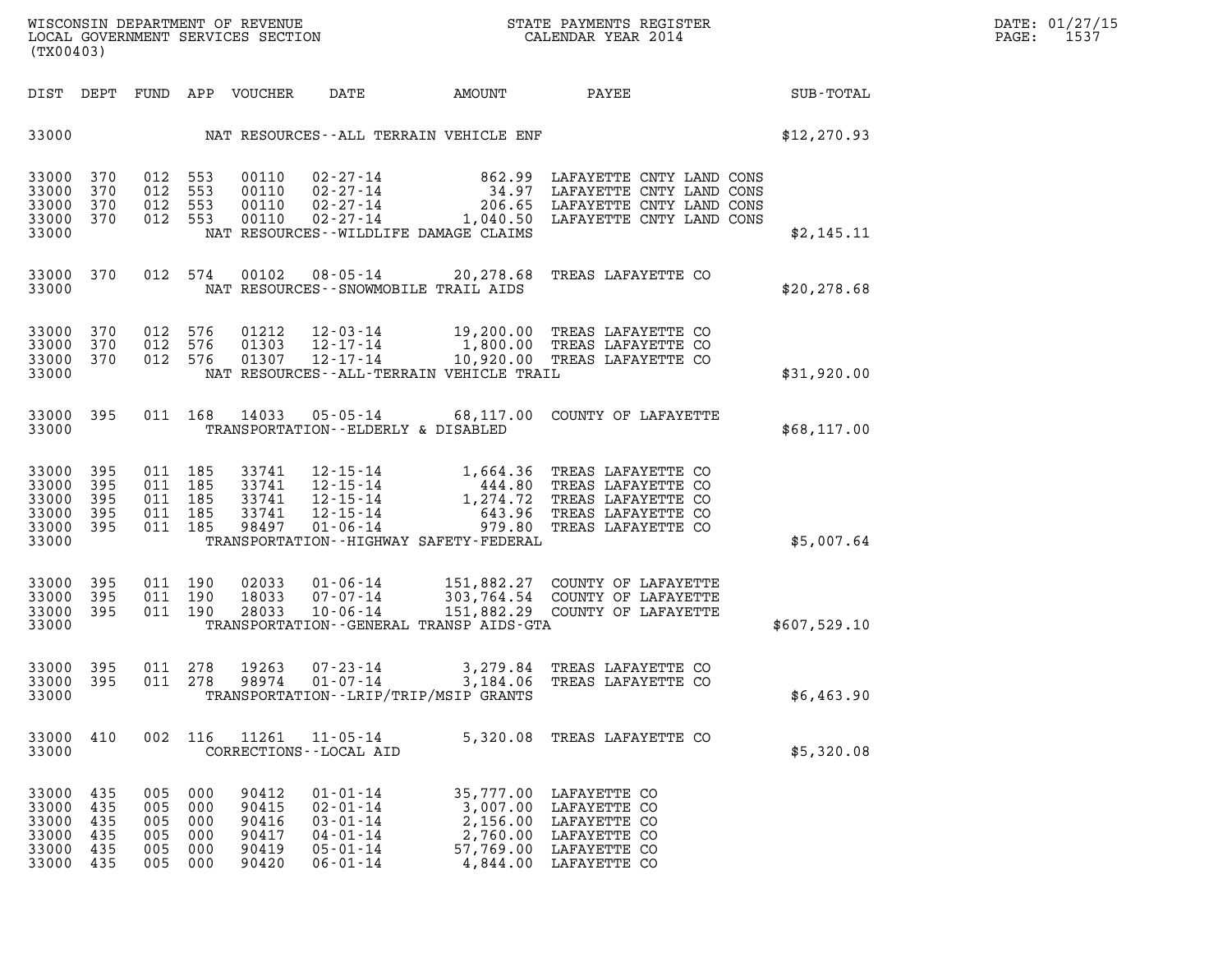| WISCONSIN DEPARTMENT OF REVENUE<br>LOCAL GOVERNMENT SERVICES SECTION<br>(TX00403)                                                                                                |                                                                                                                                          |                                                                                                                                          |                                                                                                                                          |                                                                                                                                                                                  |                                                                                                                                                                                                                                                                                              |                                                                                                                                                                                                                                                                                                                                                                          | STATE PAYMENTS REGISTER<br>CALENDAR YEAR 2014                                                                                                                                                                                                    |              | DATE: 01/27/15<br>PAGE:<br>1538 |
|----------------------------------------------------------------------------------------------------------------------------------------------------------------------------------|------------------------------------------------------------------------------------------------------------------------------------------|------------------------------------------------------------------------------------------------------------------------------------------|------------------------------------------------------------------------------------------------------------------------------------------|----------------------------------------------------------------------------------------------------------------------------------------------------------------------------------|----------------------------------------------------------------------------------------------------------------------------------------------------------------------------------------------------------------------------------------------------------------------------------------------|--------------------------------------------------------------------------------------------------------------------------------------------------------------------------------------------------------------------------------------------------------------------------------------------------------------------------------------------------------------------------|--------------------------------------------------------------------------------------------------------------------------------------------------------------------------------------------------------------------------------------------------|--------------|---------------------------------|
| DIST DEPT                                                                                                                                                                        |                                                                                                                                          | FUND                                                                                                                                     |                                                                                                                                          | APP VOUCHER                                                                                                                                                                      | DATE                                                                                                                                                                                                                                                                                         | AMOUNT                                                                                                                                                                                                                                                                                                                                                                   | PAYEE                                                                                                                                                                                                                                            | SUB-TOTAL    |                                 |
| 33000<br>33000<br>33000<br>33000<br>33000<br>33000<br>33000                                                                                                                      | 435<br>435<br>435<br>435<br>435<br>435                                                                                                   | 005<br>005<br>005<br>005<br>005 000<br>005 000                                                                                           | 000<br>000<br>000<br>000                                                                                                                 | 90500<br>90502<br>90506<br>90508<br>90509<br>90510                                                                                                                               | 07-01-14<br>$08 - 01 - 14$<br>09-01-14<br>10-01-14<br>$11 - 01 - 14$<br>12-01-14<br>HEALTH SERVICES - - STATE/FED AIDS                                                                                                                                                                       | 8,944.00<br>36,347.00<br>30,502.00                                                                                                                                                                                                                                                                                                                                       | 342,339.00 LAFAYETTE CO<br>LAFAYETTE CO<br>68,702.00 LAFAYETTE CO<br>LAFAYETTE CO<br>17,285.00 LAFAYETTE CO<br>LAFAYETTE CO                                                                                                                      | \$610,432.00 |                                 |
| 33000<br>33000<br>33000<br>33000<br>33000<br>33000<br>33000<br>33000<br>33000<br>33000<br>33000<br>33000<br>33000<br>33000<br>33000<br>33000<br>33000<br>33000<br>33000<br>33000 | 437<br>437<br>437<br>437<br>437<br>437<br>437<br>437<br>437<br>437<br>437<br>437<br>437<br>437<br>437<br>437<br>437<br>437<br>437<br>437 | 005<br>005<br>005<br>005<br>005<br>005<br>005<br>005<br>005<br>005<br>005<br>005<br>005<br>005<br>005<br>005<br>005<br>005<br>005<br>005 | 000<br>000<br>000<br>000<br>000<br>000<br>000<br>000<br>000<br>000<br>000<br>000<br>000<br>000<br>000<br>000<br>000<br>000<br>000<br>000 | 00000<br>00000<br>00000<br>00000<br>00000<br>00000<br>00000<br>00000<br>00000<br>00000<br>00000<br>00000<br>00000<br>00000<br>00000<br>00000<br>00000<br>00000<br>00000<br>00000 | $01 - 06 - 14$<br>$01 - 30 - 14$<br>$02 - 05 - 14$<br>$03 - 05 - 14$<br>04-07-14<br>$04 - 30 - 14$<br>$05 - 05 - 14$<br>06-05-14<br>06-11-14<br>07-07-14<br>$07 - 08 - 14$<br>07-30-14<br>08-05-14<br>08-29-14<br>09-05-14<br>10-30-14<br>11-03-14<br>$11 - 04 - 14$<br>11-05-14<br>12-05-14 | 7,198.27 LAFAYETTE<br>7,526.35<br>45,568.22 LAFAYETTE<br>40,422.22<br>33,493.34 LAFAYETTE<br>26,579.16 LAFAYETTE<br>242.70 LAFAYETTE<br>8,251.18 LAFAYETTE<br>5,221.05 LAFAYETTE<br>5,221.05 LAFAYETTE<br>38,543.83 LAFAYETTE<br>15,561.57 LAFAYETTE<br>35,810.07 LAFAYETTE<br>27,325.75 LAFAYETTE<br>240.00 LAFAYETTE<br><br>33,648.31 LAFAYETTE<br>27,257.56 LAFAYETTE | 24,442.41 LAFAYETTE CHILD SUPPORT<br>LAFAYETTE<br>LAFAYETTE<br>33,493.34 LAFAYETTE CHILD SUPPORT<br>38,543.83 LAFAYETTE CHILD SUPPORT<br>27,325.75 LAFAYETTE CHILD SUPPORT<br>240.00 LAFAYETTE CHILD SUPPORT<br>9,271.46 LAFAYETTE CHILD SUPPORT |              |                                 |
| 33000                                                                                                                                                                            |                                                                                                                                          |                                                                                                                                          |                                                                                                                                          |                                                                                                                                                                                  |                                                                                                                                                                                                                                                                                              | CHILDREN & FAMILIES - - STATE/FEDERAL AIDS                                                                                                                                                                                                                                                                                                                               |                                                                                                                                                                                                                                                  | \$499,640.18 |                                 |
| 33000 455<br>33000                                                                                                                                                               |                                                                                                                                          | 002                                                                                                                                      | 221                                                                                                                                      | 13                                                                                                                                                                               | 07-30-14<br>JUSTICE - LAW ENFORCEMENT SERVICES AID                                                                                                                                                                                                                                           | 140.00                                                                                                                                                                                                                                                                                                                                                                   | TREAS LAFAYETTE CNTY                                                                                                                                                                                                                             | \$140.00     |                                 |
| 33000 455<br>33000                                                                                                                                                               |                                                                                                                                          | 002                                                                                                                                      | 231                                                                                                                                      | 01500                                                                                                                                                                            | 02-20-14<br>JUSTICE - - LAW ENFORCEMENT TRAINING                                                                                                                                                                                                                                             | 4,640.00                                                                                                                                                                                                                                                                                                                                                                 | TREAS LAFAYETTE CNTY                                                                                                                                                                                                                             | \$4,640.00   |                                 |
| 33000 455<br>33000 455<br>33000                                                                                                                                                  |                                                                                                                                          | 002 532                                                                                                                                  |                                                                                                                                          | 002 532 009                                                                                                                                                                      | 07-22-14                                                                                                                                                                                                                                                                                     | JUSTICE - - VICTIM/WITNESS ASSISTANCE SERV                                                                                                                                                                                                                                                                                                                               | 7,955.74 TREAS LAFAYETTE CO<br>03-10-14 8,674.79 TREAS LAFAYETTE CO                                                                                                                                                                              | \$16,630.53  |                                 |
| 33000 465<br>33000                                                                                                                                                               |                                                                                                                                          |                                                                                                                                          |                                                                                                                                          |                                                                                                                                                                                  |                                                                                                                                                                                                                                                                                              | MILITARY AFFAIRS-EMER MGMT-DISASTER RECO                                                                                                                                                                                                                                                                                                                                 | 002 305 01188 02-27-14 7,839.85 TREAS LAFAYETTE CO                                                                                                                                                                                               | \$7,839.85   |                                 |
| 33000 465<br>33000                                                                                                                                                               |                                                                                                                                          | 002 308                                                                                                                                  |                                                                                                                                          |                                                                                                                                                                                  |                                                                                                                                                                                                                                                                                              | MILITARY AFFAIRS-EMER MGMT-RESPONSE EQMT                                                                                                                                                                                                                                                                                                                                 | 00124  11-20-14  4,448.00 TREAS LAFAYETTE CO                                                                                                                                                                                                     | \$4,448.00   |                                 |

33000 465 002 337 00897 03-21-14 6,867.00 TREAS LAFAYETTE CO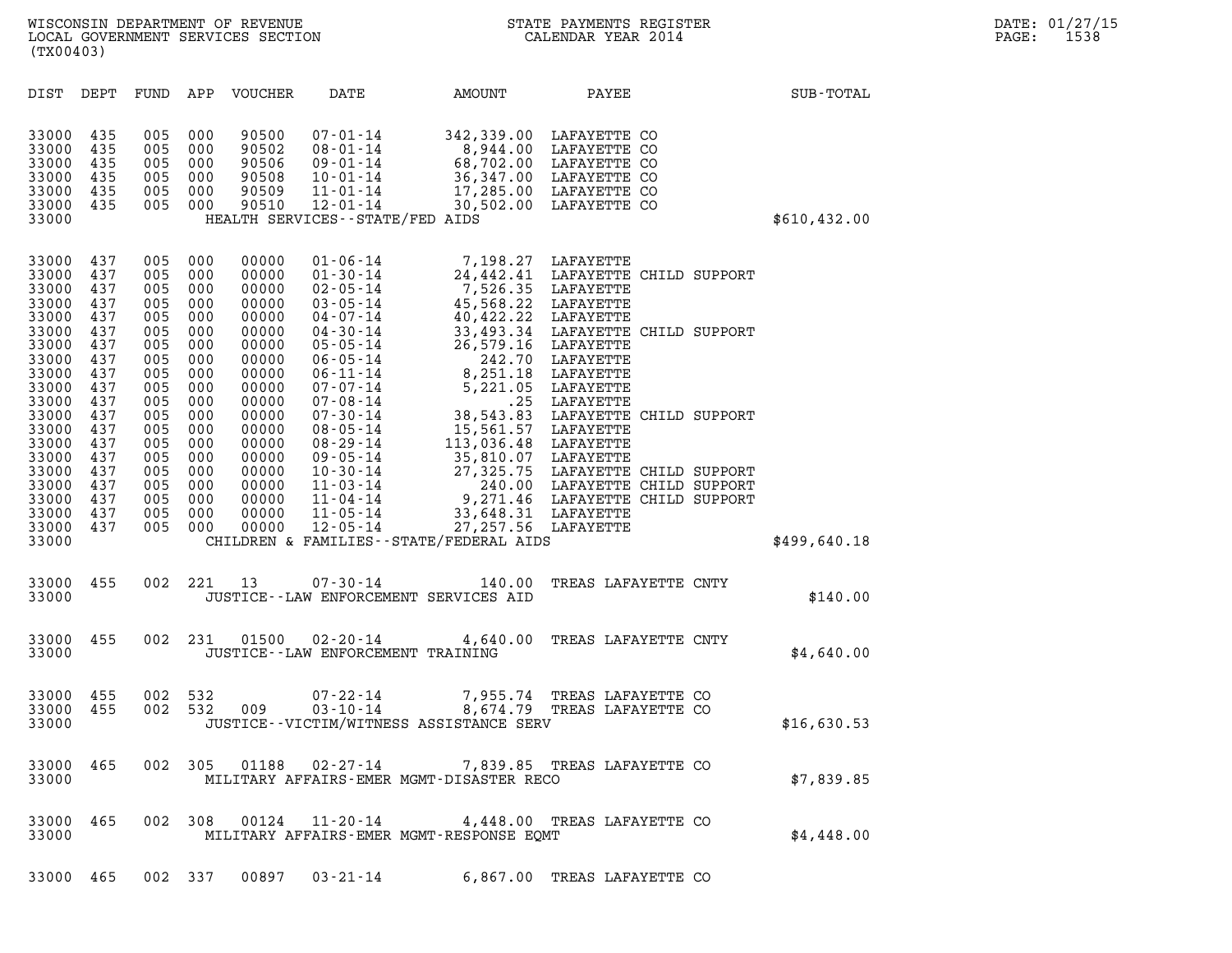| WISCONSIN DEPARTMENT OF REVENUE<br>LOCAL GOVERNMENT SERVICES SECTION CALENDAR YEAR 2014<br>(TX00403)                                                                                                           |                                                                                                                            |                                                                                |                                                                                                                                                                        |                                                                                                                                                                                           |                                                                                                                                                                                                                                                                                                                                                                                                                                                                                                                    |                                                                    |                                                                                                                                                                                                                                                                                                                                                                                                                                                                            |             | DATE: 01/27/15<br>PAGE: 1539 |
|----------------------------------------------------------------------------------------------------------------------------------------------------------------------------------------------------------------|----------------------------------------------------------------------------------------------------------------------------|--------------------------------------------------------------------------------|------------------------------------------------------------------------------------------------------------------------------------------------------------------------|-------------------------------------------------------------------------------------------------------------------------------------------------------------------------------------------|--------------------------------------------------------------------------------------------------------------------------------------------------------------------------------------------------------------------------------------------------------------------------------------------------------------------------------------------------------------------------------------------------------------------------------------------------------------------------------------------------------------------|--------------------------------------------------------------------|----------------------------------------------------------------------------------------------------------------------------------------------------------------------------------------------------------------------------------------------------------------------------------------------------------------------------------------------------------------------------------------------------------------------------------------------------------------------------|-------------|------------------------------|
|                                                                                                                                                                                                                |                                                                                                                            |                                                                                |                                                                                                                                                                        |                                                                                                                                                                                           | DIST DEPT FUND APP VOUCHER DATE            AMOUNT              PAYEE                          SUB-TOTAL                                                                                                                                                                                                                                                                                                                                                                                                            |                                                                    |                                                                                                                                                                                                                                                                                                                                                                                                                                                                            |             |                              |
|                                                                                                                                                                                                                |                                                                                                                            |                                                                                |                                                                                                                                                                        |                                                                                                                                                                                           | 33000 MILITARY AFFAIRS-EMERGENCY MGMT PLANNING SOLUTION \$6,867.00                                                                                                                                                                                                                                                                                                                                                                                                                                                 |                                                                    |                                                                                                                                                                                                                                                                                                                                                                                                                                                                            |             |                              |
| 33000 465<br>33000                                                                                                                                                                                             | 33000 465<br>33000 465                                                                                                     |                                                                                | 002 342<br>002 342                                                                                                                                                     | 002 342 00988<br>01423                                                                                                                                                                    | 00988  01-15-14  27,802.42 TREAS LAFAYETTE CO<br>01188  02-27-14  47,039.07 TREAS LAFAYETTE CO<br>01423  05-06-14  2,811.69 TREAS LAFAYETTE CO<br>MILITARY AFFAIRS-EMERGENCY MGMT-FED FUND                                                                                                                                                                                                                                                                                                                         |                                                                    |                                                                                                                                                                                                                                                                                                                                                                                                                                                                            | \$77,653.18 |                              |
|                                                                                                                                                                                                                | 33000 485                                                                                                                  |                                                                                |                                                                                                                                                                        |                                                                                                                                                                                           | 002 127 05332 05-06-14 850.00 TREAS LAFAYETTE CO<br>33000 VETERANS AFFAIRS GRANTS                                                                                                                                                                                                                                                                                                                                                                                                                                  |                                                                    |                                                                                                                                                                                                                                                                                                                                                                                                                                                                            | \$850.00    |                              |
|                                                                                                                                                                                                                | 33000 485                                                                                                                  |                                                                                |                                                                                                                                                                        |                                                                                                                                                                                           | 082  267  05332  05-06-14  3,825.00 TREAS LAFAYETTE CO<br>33000 VETERANS AFFAIRS--GRANTS TO COUNTIES                                                                                                                                                                                                                                                                                                                                                                                                               |                                                                    |                                                                                                                                                                                                                                                                                                                                                                                                                                                                            | \$3,825.00  |                              |
|                                                                                                                                                                                                                | 33000 485                                                                                                                  |                                                                                |                                                                                                                                                                        |                                                                                                                                                                                           | 082 280 03412 01-30-14 2,226.74 TREAS LAFAYETTE CO<br>33000 VETERANS AFFAIRS - - GRANTS                                                                                                                                                                                                                                                                                                                                                                                                                            |                                                                    |                                                                                                                                                                                                                                                                                                                                                                                                                                                                            | \$2,226.74  |                              |
|                                                                                                                                                                                                                | 33000 485                                                                                                                  |                                                                                |                                                                                                                                                                        |                                                                                                                                                                                           | 083 370 05332 05-06-14 3,825.00 TREAS LAFAYETTE CO<br>33000 VETERANS AFFAIRS--GRANTS TO COUNTIES                                                                                                                                                                                                                                                                                                                                                                                                                   |                                                                    |                                                                                                                                                                                                                                                                                                                                                                                                                                                                            | \$3,825.00  |                              |
| 33000 505<br>33000 505<br>33000<br>33000<br>33000<br>33000<br>33000<br>33000<br>33000<br>33000<br>33000<br>33000<br>33000<br>33000 505<br>33000<br>33000<br>33000<br>33000<br>33000<br>33000<br>33000<br>33000 | 505<br>505<br>505<br>505<br>505<br>505<br>505<br>505<br>505<br>505<br>505<br>505<br>505<br>505<br>505<br>505<br>505<br>505 | 002 155<br>002 155<br>002 155<br>002<br>002<br>002<br>002<br>002<br>002<br>002 | 002 155<br>002 155<br>002 155<br>002 155<br>002 155<br>002 155<br>002 155<br>002 155<br>002 155<br>002 155<br>002 155<br>155<br>155<br>155<br>155<br>155<br>155<br>155 | 60075<br>60075<br>60120<br>60120<br>60349<br>60349<br>60371<br>60371<br>60434<br>60434<br>60534<br>60534<br>60577<br>60577<br>60577<br>60686<br>60686<br>60754<br>60754<br>60796<br>60796 | $\begin{array}{cccc} 08\texttt{-}25\texttt{-}14 & 1,163.04 \\ 08\texttt{-}25\texttt{-}14 & 1,163.05 \\ 09\texttt{-}08\texttt{-}14 & 1,142.80 \\ 1,142.80 \\ 12\texttt{-}23\texttt{-}14 & 1,142.81 \\ 12\texttt{-}23\texttt{-}14 & 5,282.13 \\ 12\texttt{-}23\texttt{-}14 & 464.77 \\ 01\texttt{-}07\texttt{-}14 & 630.00 \\ 01\texttt{-}07\$<br>$04 - 08 - 14$<br>$05 - 23 - 14$<br>$05 - 23 - 14$<br>$06 - 24 - 14$<br>$06 - 24 - 14$<br>$07 - 08 - 14$<br>$07 - 08 - 14$<br>DOA-HOUSING ASSISTANCE-FEDERAL FUNDS | 604.64<br>804.21<br>804.21<br>774.36<br>774.36<br>729.51<br>729.51 | TREAS LAFAYETTE CO<br>TREAS LAFAYETTE CO<br>TREAS LAFAYETTE CO<br>TREAS LAFAYETTE CO<br>TREAS LAFAYETTE CO<br>TREAS LAFAYETTE CO<br>TREAS LAFAYETTE CO<br>TREAS LAFAYETTE CO<br>TREAS LAFAYETTE CO<br>TREAS LAFAYETTE CO<br>TREAS LAFAYETTE CO<br>TREAS LAFAYETTE CO<br>TREAS LAFAYETTE CO<br>TREAS LAFAYETTE CO<br>TREAS LAFAYETTE CO<br>TREAS LAFAYETTE CO<br>TREAS LAFAYETTE CO<br>TREAS LAFAYETTE CO<br>TREAS LAFAYETTE CO<br>TREAS LAFAYETTE CO<br>TREAS LAFAYETTE CO | \$20,391.71 |                              |
| 33000<br>33000<br>33000<br>33000                                                                                                                                                                               | 505<br>505<br>505<br>505                                                                                                   | 035<br>035<br>035<br>035                                                       | 371<br>371<br>371<br>371                                                                                                                                               | 60075<br>60120<br>60349<br>60371                                                                                                                                                          | $08 - 25 - 14$<br>$09 - 08 - 14$<br>$12 - 23 - 14$<br>$01 - 07 - 14$                                                                                                                                                                                                                                                                                                                                                                                                                                               | 239.60<br>101.00<br>550.00<br>630.00                               | TREAS LAFAYETTE CO<br>TREAS LAFAYETTE CO<br>TREAS LAFAYETTE CO<br>TREAS LAFAYETTE CO                                                                                                                                                                                                                                                                                                                                                                                       |             |                              |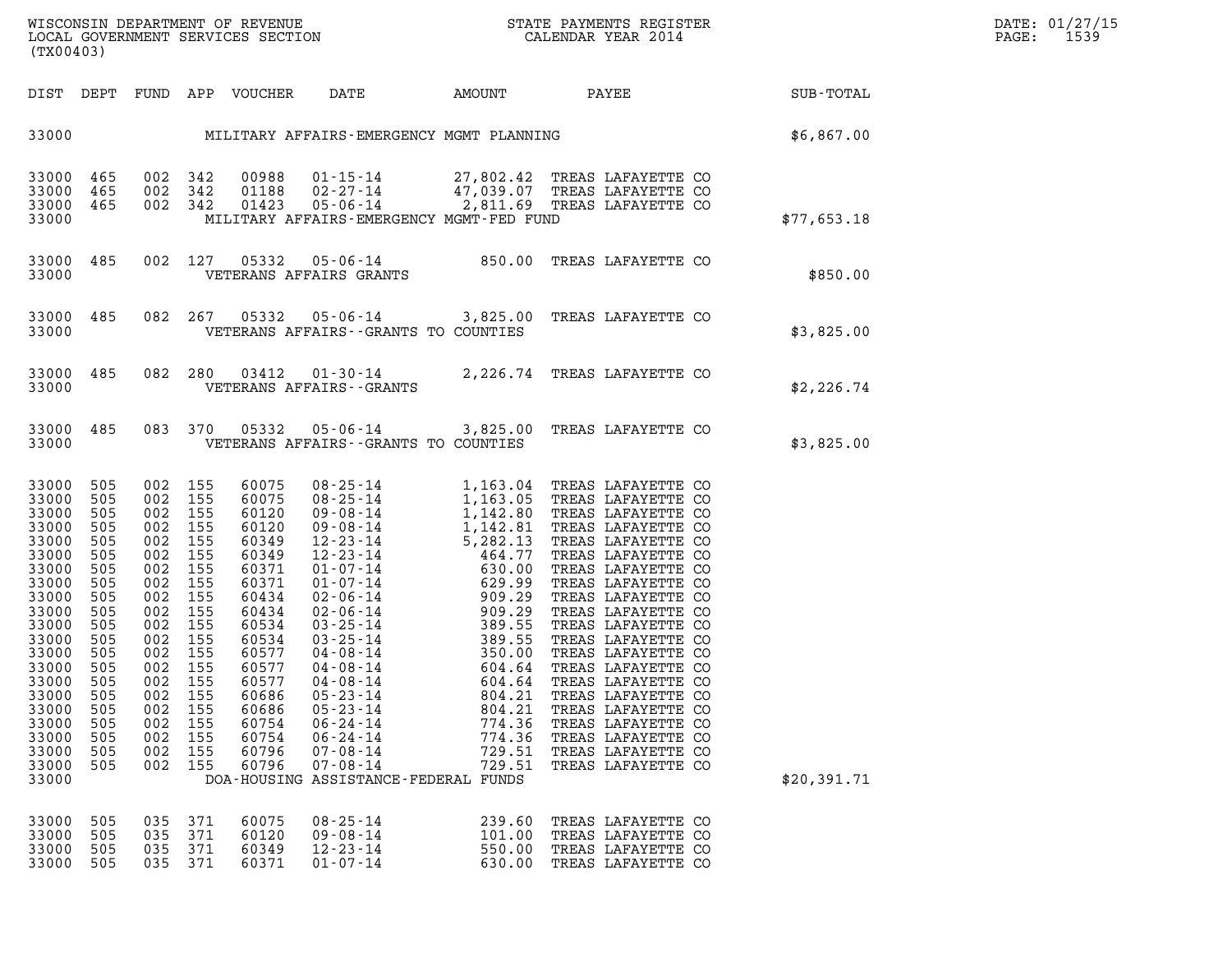| (TX00403)                                                                                                                                                                                                                                                                                                                                                                                                    |                                                                                                                                                                                                                                                                                                                                                                                                                                                                                                                                                                                                                             |                                                                                                                                                                                                                |                                                                                                                                                                                                                                                                                                                                                                                    |                |
|--------------------------------------------------------------------------------------------------------------------------------------------------------------------------------------------------------------------------------------------------------------------------------------------------------------------------------------------------------------------------------------------------------------|-----------------------------------------------------------------------------------------------------------------------------------------------------------------------------------------------------------------------------------------------------------------------------------------------------------------------------------------------------------------------------------------------------------------------------------------------------------------------------------------------------------------------------------------------------------------------------------------------------------------------------|----------------------------------------------------------------------------------------------------------------------------------------------------------------------------------------------------------------|------------------------------------------------------------------------------------------------------------------------------------------------------------------------------------------------------------------------------------------------------------------------------------------------------------------------------------------------------------------------------------|----------------|
| DEPT<br>DIST<br>FUND                                                                                                                                                                                                                                                                                                                                                                                         | APP<br>VOUCHER<br>DATE                                                                                                                                                                                                                                                                                                                                                                                                                                                                                                                                                                                                      | AMOUNT<br>PAYEE                                                                                                                                                                                                |                                                                                                                                                                                                                                                                                                                                                                                    | SUB-TOTAL      |
| 505<br>035<br>33000<br>505<br>035<br>33000<br>33000<br>505<br>035<br>035<br>33000<br>505<br>33000<br>505<br>035<br>33000<br>505<br>035<br>33000<br>505<br>035<br>035<br>33000<br>505<br>33000<br>505<br>035<br>33000<br>035<br>505<br>33000<br>505<br>035<br>33000<br>505<br>035<br>33000<br>505<br>035<br>33000<br>505<br>035<br>505<br>035<br>33000<br>505<br>035<br>33000<br>33000<br>505<br>035<br>33000 | 371<br>60371<br>$01 - 07 - 14$<br>60371<br>$01 - 07 - 14$<br>371<br>371<br>60434<br>$02 - 06 - 14$<br>371<br>60434<br>$02 - 06 - 14$<br>371<br>$02 - 06 - 14$<br>60434<br>$03 - 25 - 14$<br>371<br>60534<br>371<br>$03 - 25 - 14$<br>60534<br>$03 - 25 - 14$<br>371<br>60534<br>$04 - 08 - 14$<br>371<br>60577<br>$04 - 08 - 14$<br>60577<br>371<br>371<br>$05 - 23 - 14$<br>60686<br>$05 - 23 - 14$<br>371<br>60686<br>371<br>$05 - 23 - 14$<br>60686<br>$06 - 24 - 14$<br>371<br>60754<br>371<br>60754<br>$06 - 24 - 14$<br>371<br>60796<br>$07 - 08 - 14$<br>$07 - 08 - 14$<br>371<br>60796<br>DOA--PUBLIC BENEFITS FUND | 650.00<br>630.00<br>909.29<br>9650.00<br>909.28<br>550.00<br>909.28<br>389.55<br>350.00<br>389.55<br>604.64<br>548.68<br>550.00<br>804.20<br>774.37<br>100.00<br>150.00<br>729.52<br>FIN.7<br>729.52<br>729.52 | TREAS LAFAYETTE CO<br>TREAS LAFAYETTE CO<br>TREAS LAFAYETTE CO<br>TREAS LAFAYETTE CO<br>TREAS LAFAYETTE CO<br>TREAS LAFAYETTE CO<br>TREAS LAFAYETTE CO<br>TREAS LAFAYETTE CO<br>TREAS LAFAYETTE CO<br>TREAS LAFAYETTE CO<br>TREAS LAFAYETTE CO<br>TREAS LAFAYETTE CO<br>TREAS LAFAYETTE CO<br>TREAS LAFAYETTE CO<br>TREAS LAFAYETTE CO<br>TREAS LAFAYETTE CO<br>TREAS LAFAYETTE CO | \$11,064.32    |
| 505<br>089<br>33000<br>089<br>33000<br>505<br>33000                                                                                                                                                                                                                                                                                                                                                          | 166<br>00165<br>$08 - 11 - 14$<br>05117<br>166<br>DOA--LAND INFORMATION FUND                                                                                                                                                                                                                                                                                                                                                                                                                                                                                                                                                | 34,948.00 TREAS LAFAYETTE CNTY<br>$01 - 28 - 14$ 1,000.00                                                                                                                                                      | TREAS LAFAYETTE CNTY                                                                                                                                                                                                                                                                                                                                                               | \$35,948.00    |
| 002<br>835<br>33000<br>002<br>33000<br>835<br>33000                                                                                                                                                                                                                                                                                                                                                          | 105<br>43765<br>$07 - 28 - 14$<br>$11 - 17 - 14$<br>105<br>80870<br>REVENUE - - STATE SHARED REVENUES                                                                                                                                                                                                                                                                                                                                                                                                                                                                                                                       | 251,370.76 TREAS LAFAYETTE CO<br>1,427,155.63 TREAS LAFAYETTE CO                                                                                                                                               |                                                                                                                                                                                                                                                                                                                                                                                    | \$1,678,526.39 |
| 33000<br>835<br>002<br>33000                                                                                                                                                                                                                                                                                                                                                                                 | 109<br>01033<br>$07 - 28 - 14$<br>REVENUE--EXEMPT COMPUTER AID                                                                                                                                                                                                                                                                                                                                                                                                                                                                                                                                                              | 5,696.00                                                                                                                                                                                                       | TREAS LAFAYETTE CO                                                                                                                                                                                                                                                                                                                                                                 | \$5,696.00     |
| 835<br>002<br>33000<br>002<br>33000<br>835<br>33000                                                                                                                                                                                                                                                                                                                                                          | 302<br>10049<br>302<br>11049<br>REVENUE-FIRST DOLLAR/SCHOOL LEVY CREDITS                                                                                                                                                                                                                                                                                                                                                                                                                                                                                                                                                    | 07-28-14   1,735,844.16 TREAS LAFAYETTE CO<br>07-28-14   589,410.11 TREAS LAFAYETTE CO                                                                                                                         |                                                                                                                                                                                                                                                                                                                                                                                    | \$2,325,254.27 |
| 33000<br>835<br>021<br>33000                                                                                                                                                                                                                                                                                                                                                                                 | 363<br>37330<br>REVENUE - - LOTTERY CREDIT -                                                                                                                                                                                                                                                                                                                                                                                                                                                                                                                                                                                | 03-24-14 614,652.44 TREAS LAFAYETTE CO                                                                                                                                                                         |                                                                                                                                                                                                                                                                                                                                                                                    | \$614,652.44   |
| 33000                                                                                                                                                                                                                                                                                                                                                                                                        | DISTRICT TOTAL APPROPRIATIONS                                                                                                                                                                                                                                                                                                                                                                                                                                                                                                                                                                                               |                                                                                                                                                                                                                |                                                                                                                                                                                                                                                                                                                                                                                    | \$6,969,174.69 |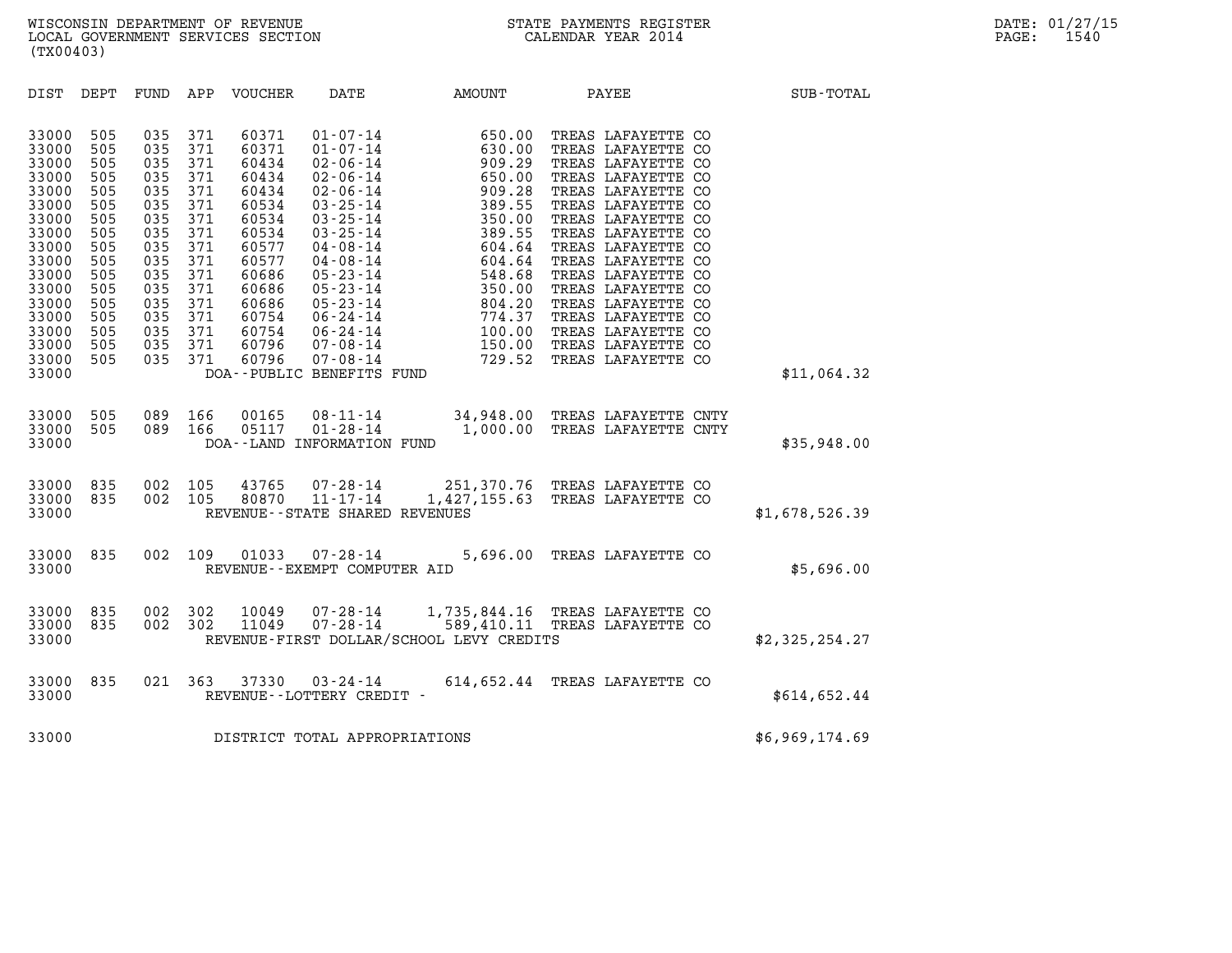| (TX00403)                                             |       |                               |         |                |                                                     |                                                                                                                                                                                                                                                                                                                                                                                                                                                |                                                                 |                  | DATE: 01/27/15<br>$\mathtt{PAGE:}$<br>1541 |
|-------------------------------------------------------|-------|-------------------------------|---------|----------------|-----------------------------------------------------|------------------------------------------------------------------------------------------------------------------------------------------------------------------------------------------------------------------------------------------------------------------------------------------------------------------------------------------------------------------------------------------------------------------------------------------------|-----------------------------------------------------------------|------------------|--------------------------------------------|
|                                                       |       |                               |         |                |                                                     | DIST DEPT FUND APP VOUCHER DATE AMOUNT PAYEE                                                                                                                                                                                                                                                                                                                                                                                                   |                                                                 | <b>SUB-TOTAL</b> |                                            |
| 33002 165<br>33002                                    |       |                               |         |                |                                                     | SAFETY/PROF SERV--FIRE INSURANCE DUES                                                                                                                                                                                                                                                                                                                                                                                                          | 002 225 00812 06-30-14 1,635.23 TREAS TN ARGYLE                 | \$1,635.23       |                                            |
| 33002 370<br>33002                                    |       |                               | 000 001 |                |                                                     | NAT RESOURCES-SEVERANCE/YIELD/WITHDRAWAL                                                                                                                                                                                                                                                                                                                                                                                                       | 01DNR  06-19-14   130.25 TREAS TOWN ARGYLE                      | \$130.25         |                                            |
| 33002 370<br>33002                                    |       |                               | 002 503 | 16954          |                                                     | NAT RESOURCES--AIDS IN LIEU OF TAXES                                                                                                                                                                                                                                                                                                                                                                                                           | 02-14-14 3,600.93 TREAS TN ARGYLE<br>TOWN SHARE 411.76          | \$3,600.93       |                                            |
| 33002                                                 |       |                               |         |                |                                                     | NAT RESOURCES - - FOREST CROP/MFL/CO FOREST                                                                                                                                                                                                                                                                                                                                                                                                    | 33002 370 012 571 37721 06-16-14 167.73 TREAS TN ARGYLE         | \$167.73         |                                            |
| 33002 370 012 579<br>33002 370<br>33002               |       | 012 579                       |         | 19469<br>19469 |                                                     | NAT RESOURCES -- AIDS IN LIEU OF TAXES                                                                                                                                                                                                                                                                                                                                                                                                         | 04-16-14 66.82 TREAS IN ANGLE 04-16-14 1.13 TREAS TN ARGYLE     | \$67.95          |                                            |
| 33002 395<br>33002 395<br>33002<br>33002 395<br>33002 | - 395 | 011 191<br>011 191<br>011 191 | 011 191 |                |                                                     | $\begin{array}{cccc} 04810 & 01\textnormal{-}06\textnormal{-}14 & 19,211.77 & \textnormal{TOWN OF ARGYLE} \\ 10810 & 04\textnormal{-}07\textnormal{-}14 & 19,211.77 & \textnormal{TOWN OF ARGYLE} \\ 20810 & 07\textnormal{-}07\textnormal{-}14 & 19,211.77 & \textnormal{TOWN OF ARGYLE} \\ 30810 & 10\textnormal{-}06\textnormal{-}14 & 19,211.79 & \textnormal{TOWN OF ARGYLE} \end{array}$<br>TRANSPORTATION - - GENERAL TRANSP AIDS - GTA |                                                                 | \$76,847.10      |                                            |
| 33002 835<br>33002 835<br>33002                       |       | 002 105<br>002 105            |         | 43740<br>80844 | $11 - 17 - 14$<br>REVENUE - - STATE SHARED REVENUES |                                                                                                                                                                                                                                                                                                                                                                                                                                                | 07-28-14 2, 246.04 TREAS TN ARGYLE<br>12,727.57 TREAS TN ARGYLE | \$14,973.61      |                                            |
| 33002 835<br>33002                                    |       |                               |         |                | REVENUE--EXEMPT COMPUTER AID                        |                                                                                                                                                                                                                                                                                                                                                                                                                                                | 002 109 02737 07-28-14 7.00 TREAS TN ARGYLE                     | \$7.00           |                                            |
| 33002                                                 |       |                               |         |                | DISTRICT TOTAL APPROPRIATIONS                       |                                                                                                                                                                                                                                                                                                                                                                                                                                                |                                                                 | \$97,429.80      |                                            |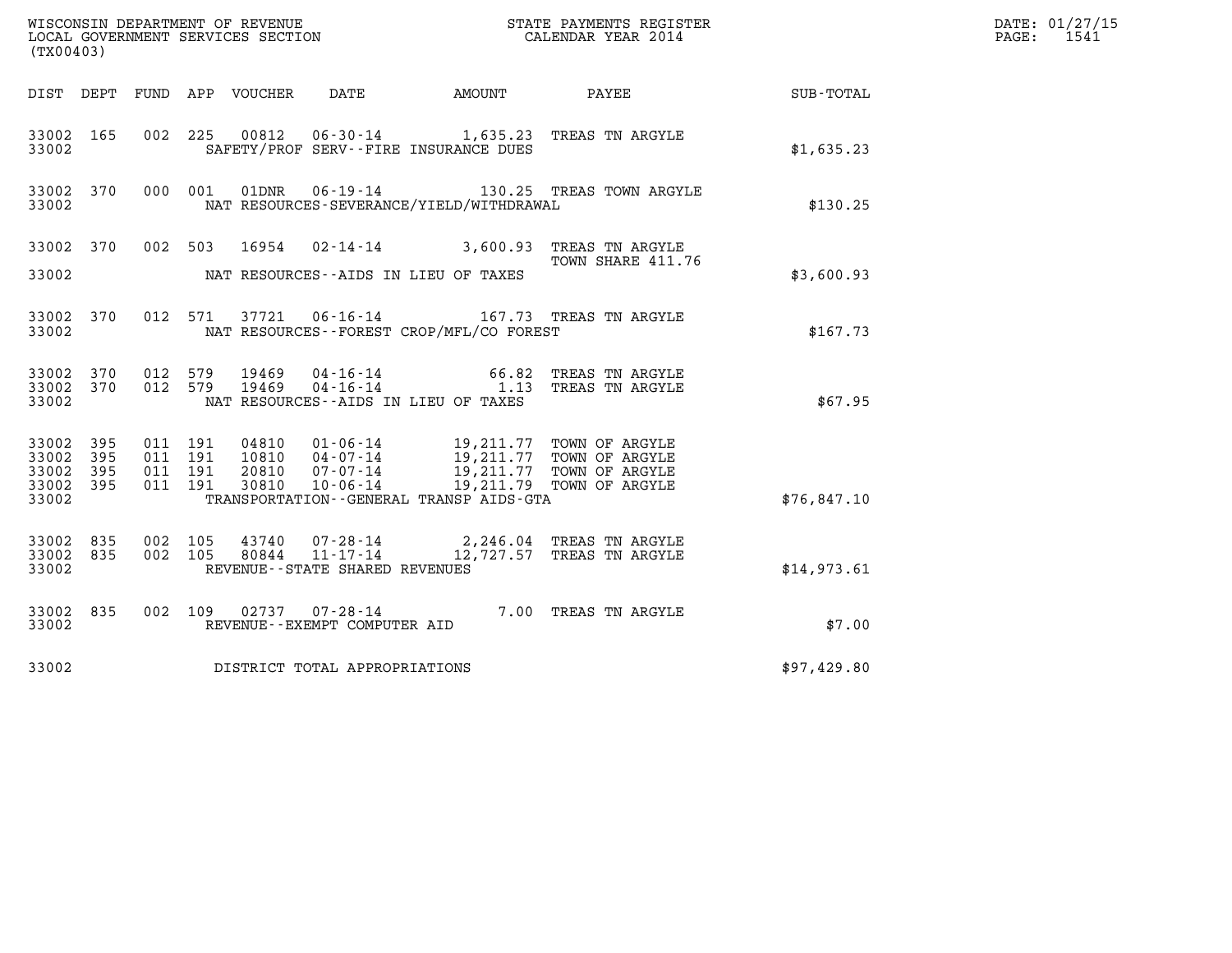| (TX00403)                                     |                   |                                          |                                                     |                                              |                                                                                                                                                                                                                                         |              | DATE: 01/27/15<br>PAGE: 1542 |
|-----------------------------------------------|-------------------|------------------------------------------|-----------------------------------------------------|----------------------------------------------|-----------------------------------------------------------------------------------------------------------------------------------------------------------------------------------------------------------------------------------------|--------------|------------------------------|
|                                               |                   |                                          |                                                     |                                              |                                                                                                                                                                                                                                         |              |                              |
| 33004                                         | 33004 165         |                                          |                                                     | SAFETY/PROF SERV--FIRE INSURANCE DUES        | 002 225 00813 06-30-14 1,958.68 TREAS TN BELMONT                                                                                                                                                                                        | \$1,958.68   |                              |
|                                               |                   |                                          |                                                     |                                              | 33004 370 002 503 16955 02-14-14 5,497.34 TREAS TN BELMONT<br>TOWN SHARE 523.23                                                                                                                                                         |              |                              |
| 33004                                         |                   |                                          |                                                     | NAT RESOURCES--AIDS IN LIEU OF TAXES         |                                                                                                                                                                                                                                         | \$5,497.34   |                              |
| 33004                                         |                   |                                          |                                                     | NAT RESOURCES - - FOREST CROP/MFL/CO FOREST  | 33004 370 012 571 37722 06-16-14 152.26 TREAS TN BELMONT                                                                                                                                                                                | \$152.26     |                              |
| 33004                                         |                   |                                          |                                                     | NAT RESOURCES--AIDS IN LIEU OF TAXES         | $\begin{array}{cccccc} 33004 & 370 & 012 & 579 & 19470 & 04\cdot 16\cdot 14 & & & & & 6.08 & \text{TREAS TN BELMONT} \\ 33004 & 370 & 012 & 579 & 19470 & 04\cdot 16\cdot 14 & & & & 304\cdot 63 & \text{TREAS TN BELMONT} \end{array}$ | \$310.71     |                              |
| 33004                                         |                   |                                          | NAT RESOURCES--RU RECYCLING GRANT                   |                                              | 33004 370 074 670 41702 05-23-14 2,083.83 TREAS TN BELMONT                                                                                                                                                                              | \$2,083.83   |                              |
| 33004 395<br>33004<br>33004<br>33004<br>33004 | 395<br>395<br>395 | 011 191<br>011 191<br>011 191<br>011 191 |                                                     | TRANSPORTATION - - GENERAL TRANSP AIDS - GTA | 04811  01-06-14  24,525.44  TOWN OF BELMONT<br>10811  04-07-14  24,525.44  TOWN OF BELMONT<br>20811  07-07-14  24,525.44  TOWN OF BELMONT<br>30811  10-06-14  24,525.46  TOWN OF BELMONT                                                | \$98,101.78  |                              |
| 33004 835<br>33004 835<br>33004               |                   | 002 105<br>002 105                       | REVENUE--STATE SHARED REVENUES                      |                                              | $43741$ 07-28-14 4,999.22 TREAS TN BELMONT<br>80845 11-17-14 28,335.81 TREAS TN BELMONT                                                                                                                                                 | \$33,335.03  |                              |
| 33004                                         |                   |                                          | REVENUE--EXEMPT COMPUTER AID                        |                                              | 33004 835 002 109 02738 07-28-14 5.00 TREAS TN BELMONT                                                                                                                                                                                  | \$5.00       |                              |
| 33004                                         |                   |                                          |                                                     | DOA-PAYMENT FOR MUNICIPAL SERVICES AID       | 33004 835 002 501 00002 02-03-14 105.26 TREAS TN BELMONT                                                                                                                                                                                | \$105.26     |                              |
| 33004 835<br>33004                            |                   |                                          | 021 363 36184 03-24-14<br>REVENUE--LOTTERY CREDIT - |                                              | 5,779.33 TREAS TN BELMONT                                                                                                                                                                                                               | \$5,779.33   |                              |
| 33004                                         |                   |                                          | DISTRICT TOTAL APPROPRIATIONS                       |                                              |                                                                                                                                                                                                                                         | \$147,329.22 |                              |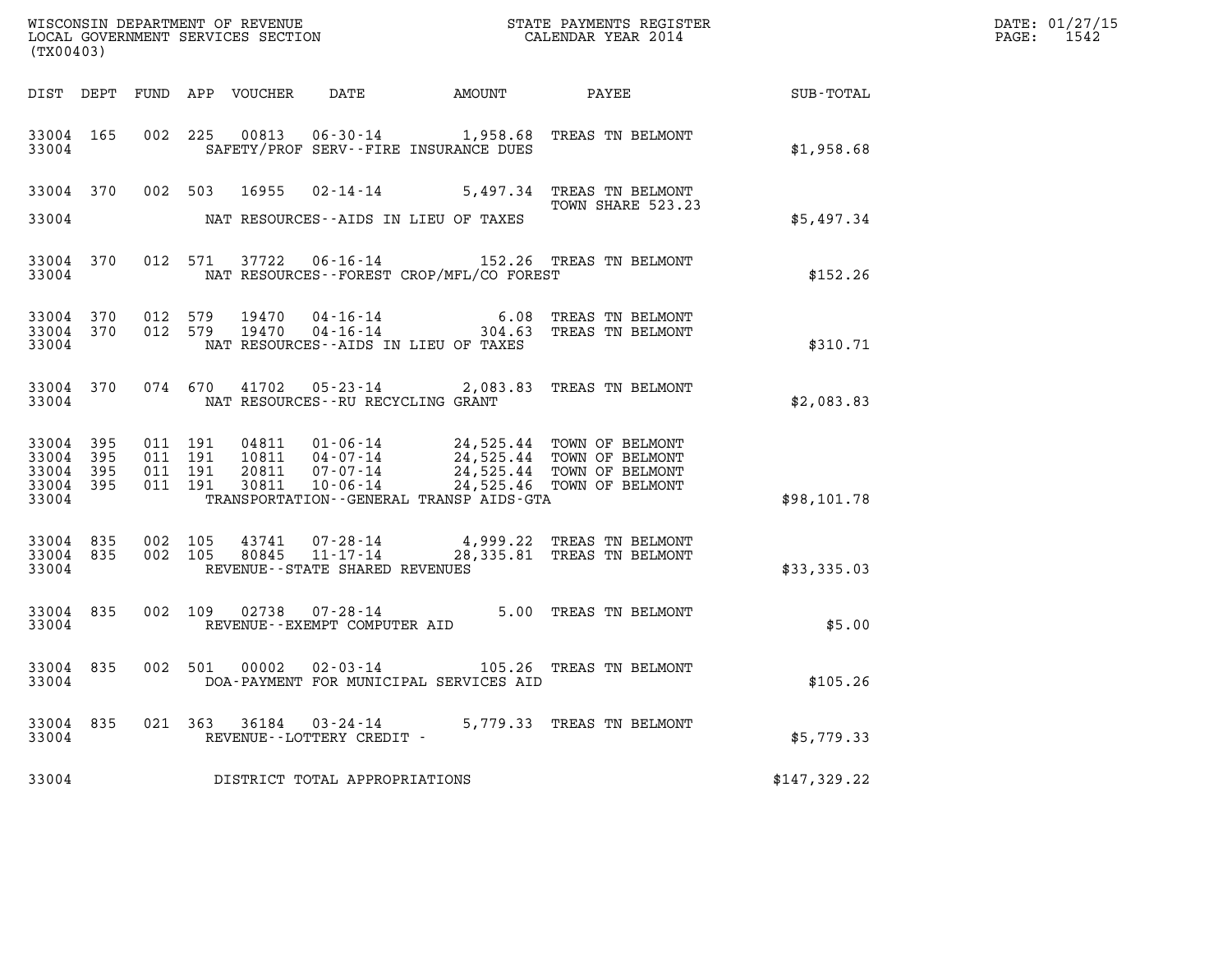| WISCONSIN DEPARTMENT OF REVENUE   | STATE PAYMENTS REGISTER | DATE: 01/27/15 |
|-----------------------------------|-------------------------|----------------|
| LOCAL GOVERNMENT SERVICES SECTION | CALENDAR YEAR 2014      | 1543<br>PAGE:  |

| WISCONSIN DEPARTMENT OF REVENUE<br>LOCAL GOVERNMENT SERVICES SECTION<br>(TX00403) |                                                                                            |                        | STATE PAYMENTS REGISTER<br>CALENDAR YEAR 2014        |                  |
|-----------------------------------------------------------------------------------|--------------------------------------------------------------------------------------------|------------------------|------------------------------------------------------|------------------|
| DIST<br>DEPT<br>FUND                                                              | APP<br>VOUCHER<br>DATE                                                                     | <b>AMOUNT</b>          | PAYEE                                                | <b>SUB-TOTAL</b> |
| 165<br>002<br>33006<br>33006                                                      | 225<br>00814  06-30-14  1,401.63  TREAS TN BENTON<br>SAFETY/PROF SERV--FIRE INSURANCE DUES |                        |                                                      | \$1,401.63       |
| 002<br>33006<br>370                                                               | 503<br>16956<br>$02 - 14 - 14$                                                             | 1,968.11               | TREAS TN BENTON<br>TOWN SHARE 193.82                 |                  |
| 33006                                                                             | NAT RESOURCES--AIDS IN LIEU OF TAXES                                                       |                        |                                                      | \$1,968.11       |
| 33006<br>370<br>012<br>33006                                                      | 37723<br>571<br>NAT RESOURCES - - FOREST CROP/MFL/CO FOREST                                |                        | 06-16-14 24.79 TREAS TN BENTON                       | \$24.79          |
| 33006<br>370<br>074<br>33006                                                      | 670<br>41703<br>$05 - 23 - 14$<br>NAT RESOURCES - - RU RECYCLING GRANT                     | 228.19                 | TREAS TN BENTON                                      | \$228.19         |
| 395<br>33006<br>011<br>395<br>33006<br>011                                        | $01 - 06 - 14$<br>191<br>04812<br>191<br>10812<br>04-07-14                                 | 16,750.76              | 16,750.76 TOWN OF BENTON<br>TOWN OF BENTON           |                  |
| 395<br>011<br>33006<br>395<br>33006<br>011                                        | 191<br>20812<br>$07 - 07 - 14$<br>191<br>30812<br>$10 - 06 - 14$                           | 16,750.76<br>16,750.77 | TOWN OF BENTON<br>TOWN OF BENTON                     |                  |
| 33006                                                                             | TRANSPORTATION--GENERAL TRANSP AIDS-GTA                                                    |                        |                                                      | \$67,003.05      |
| 835<br>33006<br>002<br>33006<br>835<br>002                                        | 105<br>43742<br>$11 - 17 - 14$<br>80846<br>105                                             | 18,693.05              | 07-28-14 3,161.08 TREAS TN BENTON<br>TREAS TN BENTON |                  |
| 33006                                                                             | REVENUE - - STATE SHARED REVENUES                                                          |                        |                                                      | \$21,854.13      |
| 33006                                                                             | DISTRICT TOTAL APPROPRIATIONS                                                              |                        |                                                      | \$92,479.90      |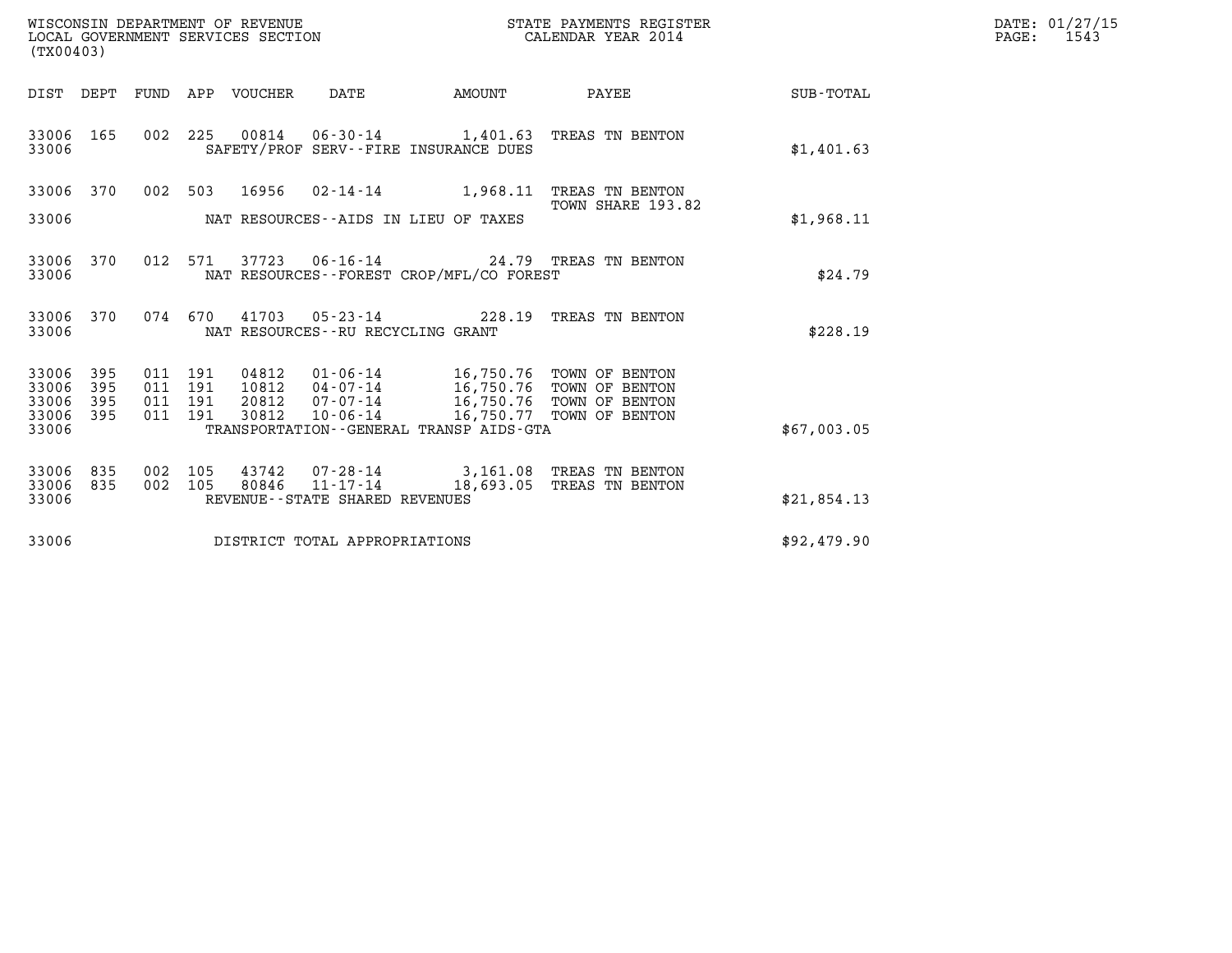| (TX00403)                                                       |                                          |                                  |                                                     |        | STATE PAYMENTS REGISTER                                                                                                                                             |                    | DATE: 01/27/15<br>$\mathtt{PAGE:}$<br>1544 |
|-----------------------------------------------------------------|------------------------------------------|----------------------------------|-----------------------------------------------------|--------|---------------------------------------------------------------------------------------------------------------------------------------------------------------------|--------------------|--------------------------------------------|
|                                                                 |                                          | DIST DEPT FUND APP VOUCHER DATE  |                                                     | AMOUNT | <b>PAYEE</b>                                                                                                                                                        | <b>SUB - TOTAL</b> |                                            |
| 33008 165<br>33008                                              |                                          |                                  | SAFETY/PROF SERV--FIRE INSURANCE DUES               |        | 002 225 00815 06-30-14 808.63 TREAS TN BLANCHARD                                                                                                                    | \$808.63           |                                            |
| 33008 370<br>33008                                              |                                          |                                  | NAT RESOURCES--FOREST CROP/MFL/CO FOREST            |        | 012 571 37724 06-16-14 69.81 TREAS TN BLANCHARD                                                                                                                     | \$69.81            |                                            |
| 33008 370<br>33008                                              |                                          |                                  | NAT RESOURCES--AIDS IN LIEU OF TAXES                |        | 012 579 19471 04-16-14 57.02 TREAS TN BLANCHARD                                                                                                                     | \$57.02            |                                            |
| 33008                                                           |                                          |                                  | NAT RESOURCES -- RU RECYCLING GRANT                 |        | 33008 370 074 670 41704 05-23-14 726.57 TREAS TN BLANCHARD                                                                                                          | \$726.57           |                                            |
| 33008 395<br>33008<br>395<br>33008<br>395<br>33008 395<br>33008 | 011 191<br>011 191<br>011 191<br>011 191 | 04813<br>10813<br>20813<br>30813 | TRANSPORTATION--GENERAL TRANSP AIDS-GTA             |        | 01-06-14 11,204.22 TOWN OF BLANCHARD<br>$04 - 07 - 14$ 11, 204.22 TOWN OF BLANCHARD<br>07-07-14 11,204.22 TOWN OF BLANCHARD<br>10-06-14 11,204.23 TOWN OF BLANCHARD | \$44,816.89        |                                            |
| 33008 835<br>33008 835<br>33008                                 | 002 105<br>002 105                       | 80847                            | $11 - 17 - 14$<br>REVENUE - - STATE SHARED REVENUES |        | 43743 07-28-14 2,194.65 TREAS TN BLANCHARD<br>12,437.30 TREAS TN BLANCHARD                                                                                          | \$14,631.95        |                                            |
| 33008 835<br>33008                                              |                                          |                                  | DOA-PAYMENT FOR MUNICIPAL SERVICES AID              |        | 002 501 00002 02-03-14 121.49 TREAS TN BLANCHARD                                                                                                                    | \$121.49           |                                            |
| 33008                                                           |                                          |                                  | DISTRICT TOTAL APPROPRIATIONS                       |        |                                                                                                                                                                     | \$61, 232.36       |                                            |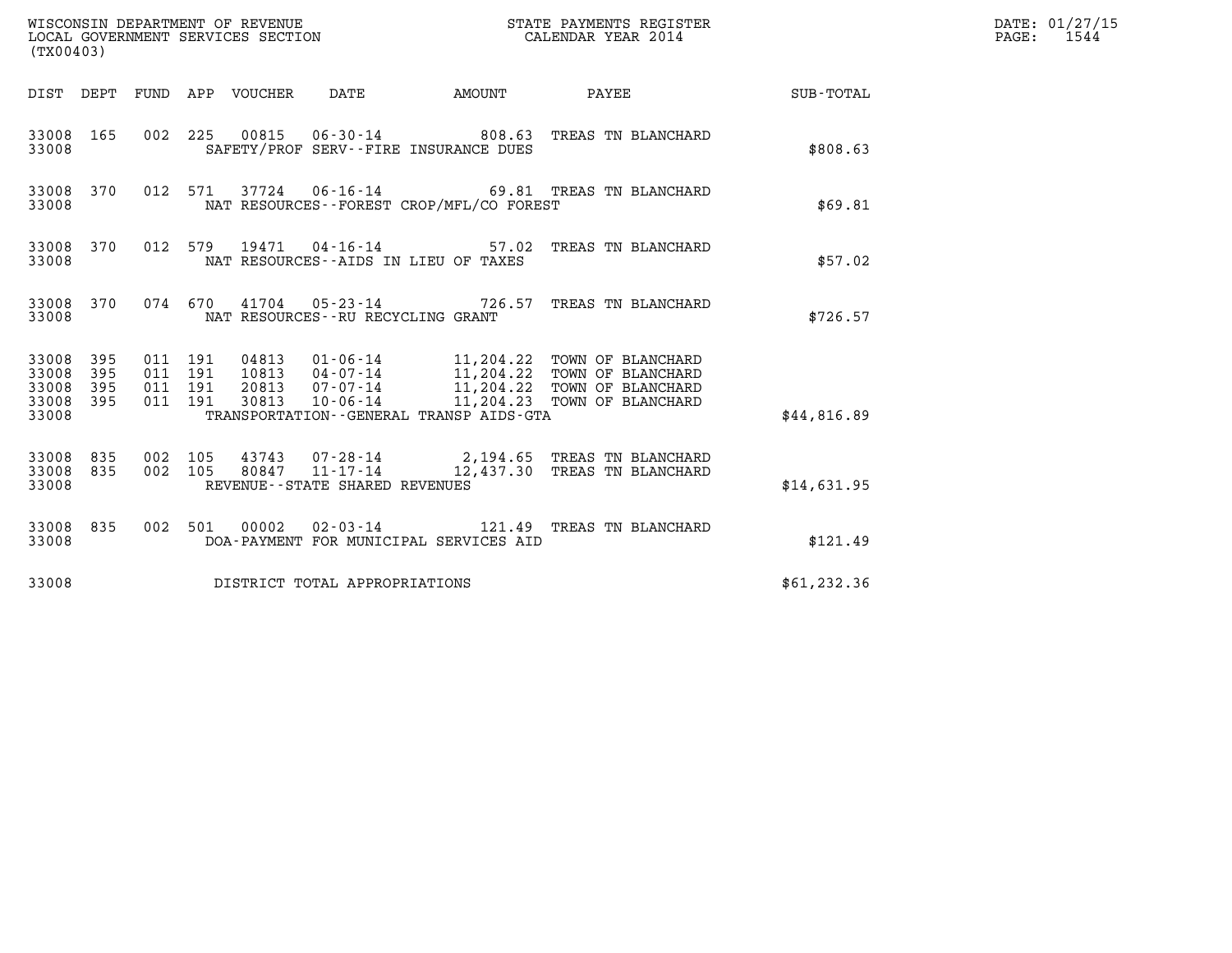| WISCONSIN DEPARTMENT OF REVENUE<br>LOCAL GOVERNMENT SERVICES SECTION<br>(TX00403) |                                                                                                                                                                                                                                                                | STATE PAYMENTS REGISTER<br>CALENDAR YEAR 2014 |              | DATE: 01/27/15<br>$\mathtt{PAGE:}$<br>1545 |
|-----------------------------------------------------------------------------------|----------------------------------------------------------------------------------------------------------------------------------------------------------------------------------------------------------------------------------------------------------------|-----------------------------------------------|--------------|--------------------------------------------|
|                                                                                   | DIST DEPT FUND APP VOUCHER DATE<br>AMOUNT                                                                                                                                                                                                                      | PAYEE SUB-TOTAL                               |              |                                            |
| 33010 165<br>33010                                                                | 002 225 00816 06-30-14 2,695.43 TREAS TN DARLINGTON<br>SAFETY/PROF SERV--FIRE INSURANCE DUES                                                                                                                                                                   |                                               | \$2,695.43   |                                            |
| 33010 370<br>33010                                                                | 012 571<br>37725  06-16-14  71.85  TREAS TN DARLINGTON<br>NAT RESOURCES - - FOREST CROP/MFL/CO FOREST                                                                                                                                                          |                                               | \$71.85      |                                            |
| 33010 370<br>33010                                                                | 074 670 41705 05-23-14 685.37 TREAS TN DARLINGTON<br>NAT RESOURCES - - RU RECYCLING GRANT                                                                                                                                                                      |                                               | \$685.37     |                                            |
| 33010 395<br>33010<br>395<br>33010<br>395<br>33010 395<br>33010                   | 011 191<br>04814  01-06-14  28,410.14  TOWN OF DARLINGTON<br>10814  04-07-14  28,410.14  TOWN OF DARLINGTON<br>011 191<br>20814  07-07-14  28,410.14  TOWN OF DARLINGTON<br>011 191<br>011 191<br>30814<br>10-06-14<br>TRANSPORTATION--GENERAL TRANSP AIDS-GTA | 28,410.14 TOWN OF DARLINGTON                  | \$113,640.56 |                                            |
| 33010 835<br>33010 835<br>33010                                                   | 002 105<br>43744  07-28-14  3,095.42  TREAS TN DARLINGTON<br>$11 - 17 - 14$<br>002 105<br>80848<br>REVENUE - - STATE SHARED REVENUES                                                                                                                           | 17,593.96 TREAS TN DARLINGTON                 | \$20,689.38  |                                            |
| 33010 835<br>33010                                                                | 002 109 02739 07-28-14 34.00 TREAS TN DARLINGTON<br>REVENUE--EXEMPT COMPUTER AID                                                                                                                                                                               |                                               | \$34.00      |                                            |
| 33010                                                                             | DISTRICT TOTAL APPROPRIATIONS                                                                                                                                                                                                                                  |                                               | \$137,816.59 |                                            |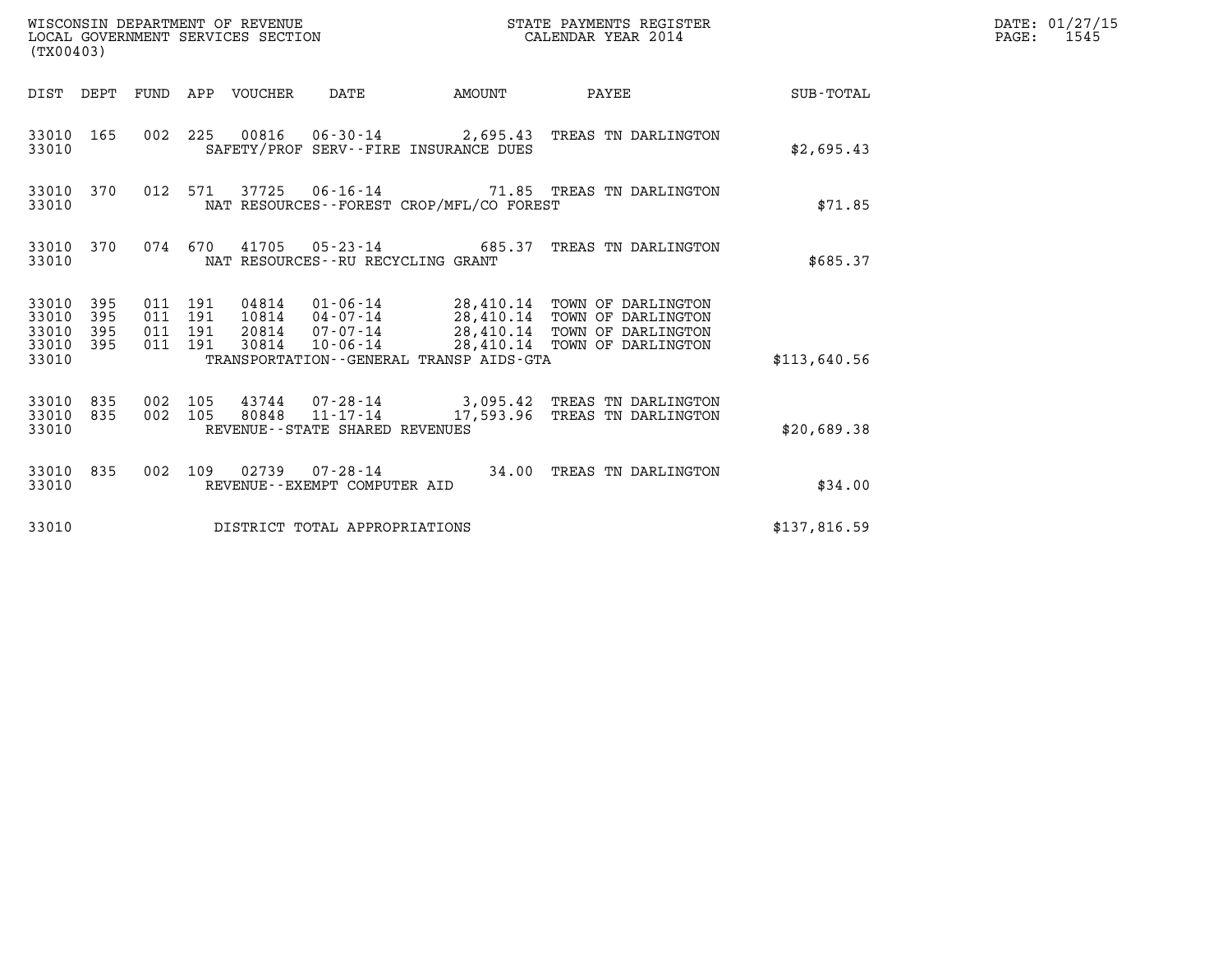| WISCONSIN DEPARTMENT OF REVENUE<br>LOCAL GOVERNMENT SERVICES SECTION<br>(TWOOAO) CALENDAR YEAR 2014<br>(TX00403) |            |                                          |  |                                 |                                                                                                                                                                                                                                             |  |                           |              | DATE: 01/27/15<br>$\mathtt{PAGE:}$<br>1546 |
|------------------------------------------------------------------------------------------------------------------|------------|------------------------------------------|--|---------------------------------|---------------------------------------------------------------------------------------------------------------------------------------------------------------------------------------------------------------------------------------------|--|---------------------------|--------------|--------------------------------------------|
|                                                                                                                  |            |                                          |  | DIST DEPT FUND APP VOUCHER DATE |                                                                                                                                                                                                                                             |  | AMOUNT PAYEE SUB-TOTAL    |              |                                            |
| 33012 165<br>33012                                                                                               |            | 002 225                                  |  |                                 | 00817  06-30-14   1,401.63   TREAS TN ELK GROVE<br>SAFETY/PROF SERV--FIRE INSURANCE DUES                                                                                                                                                    |  |                           | \$1,401.63   |                                            |
| 33012 370<br>33012                                                                                               |            |                                          |  |                                 | 012 571 37726 06-16-14 10.20 TREAS TN ELK GROVE<br>NAT RESOURCES - - FOREST CROP/MFL/CO FOREST                                                                                                                                              |  |                           | \$10.20      |                                            |
| 33012 370<br>33012                                                                                               |            |                                          |  | 012 579 19472                   | 04-16-14 66.61 TREAS TN ELK GROVE<br>NAT RESOURCES--AIDS IN LIEU OF TAXES                                                                                                                                                                   |  |                           | \$66.61      |                                            |
| 33012 370<br>33012                                                                                               |            |                                          |  |                                 | 074 670 41706 05-23-14<br>NAT RESOURCES - - RU RECYCLING GRANT                                                                                                                                                                              |  | 568.89 TREAS TN ELK GROVE | \$568.89     |                                            |
| 33012 395<br>33012<br>33012<br>33012 395<br>33012                                                                | 395<br>395 | 011 191<br>011 191<br>011 191<br>011 191 |  |                                 | 04815  01-06-14  20,958.30  TOWN OF ELK GROVE<br>10815  04-07-14  20,958.30  TOWN OF ELK GROVE<br>20815  07-07-14  20,958.30  TOWN OF ELK GROVE<br>30815  10-06-14  20,958.30  TOWN OF ELK GROVE<br>TRANSPORTATION--GENERAL TRANSP AIDS-GTA |  |                           | \$83,833.20  |                                            |
| 33012 835<br>33012 835<br>33012                                                                                  |            | 002 105<br>002 105                       |  |                                 | 43745  07-28-14  2,709.11 TREAS TN ELK GROVE<br>80849  11-17-14  15,351.65 TREAS TN ELK GROVE<br>REVENUE--STATE SHARED REVENUES                                                                                                             |  |                           | \$18,060.76  |                                            |
| 33012 835<br>33012                                                                                               |            |                                          |  |                                 | 002 109 02740 07-28-14 1.00 TREAS TN ELK GROVE<br>REVENUE--EXEMPT COMPUTER AID                                                                                                                                                              |  |                           | \$1.00       |                                            |
| 33012 835<br>33012                                                                                               |            |                                          |  | 002 501 00002                   | 02-03-14 2,407.04 TREAS TN ELK GROVE<br>DOA-PAYMENT FOR MUNICIPAL SERVICES AID                                                                                                                                                              |  |                           | \$2,407.04   |                                            |
| 33012                                                                                                            |            |                                          |  |                                 | DISTRICT TOTAL APPROPRIATIONS                                                                                                                                                                                                               |  |                           | \$106,349.33 |                                            |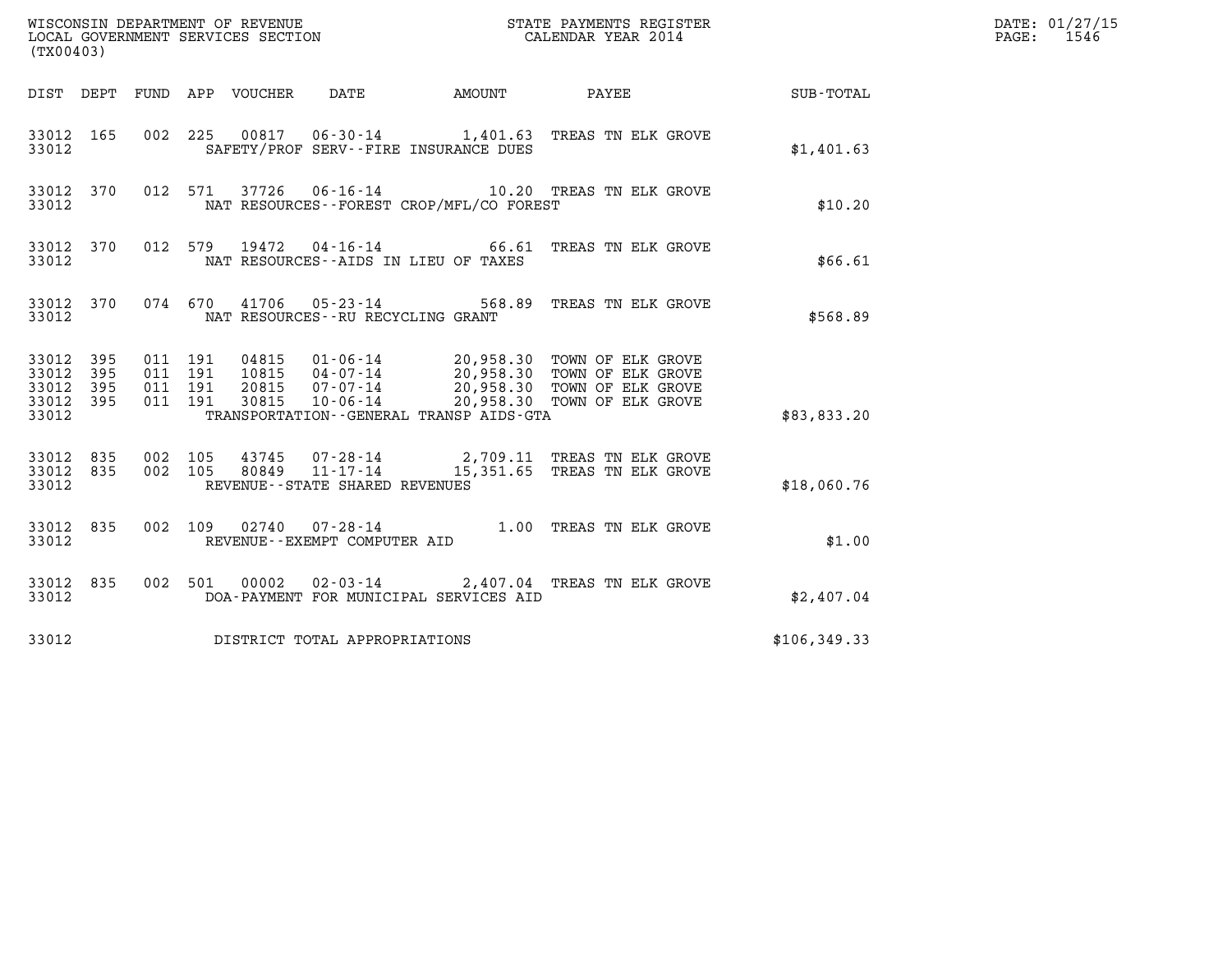| (TX00403)                                     |                     |                                          |         |                                 |                                                                |                                          |                                                                                                                                                                           |               | DATE: 01/27/15<br>PAGE: 1547 |
|-----------------------------------------------|---------------------|------------------------------------------|---------|---------------------------------|----------------------------------------------------------------|------------------------------------------|---------------------------------------------------------------------------------------------------------------------------------------------------------------------------|---------------|------------------------------|
|                                               |                     |                                          |         | DIST DEPT FUND APP VOUCHER DATE |                                                                | AMOUNT PAYEE                             |                                                                                                                                                                           | SUB-TOTAL     |                              |
| 33014 165<br>33014                            |                     |                                          |         |                                 |                                                                | SAFETY/PROF SERV--FIRE INSURANCE DUES    | 002 225 00818 06-30-14 1,114.11 TREAS TN FAYETTE                                                                                                                          | \$1,114.11    |                              |
| 33014 370<br>33014                            |                     |                                          |         |                                 |                                                                | NAT RESOURCES-SEVERANCE/YIELD/WITHDRAWAL | 000 001 01DNR 06-19-14 938.30 TREAS TOWN FAYETTE                                                                                                                          | \$938.30      |                              |
| 33014 370<br>33014<br>33014                   | 370<br>370          | 002 503<br>002 503                       | 002 503 |                                 |                                                                |                                          | 16957  02-14-14   1,586.77 TREAS TN FAYETTE<br>16957  02-14-14   1,864.03 TREAS TN FAYETTE<br>16957  02-14-14   20,747.87 TREAS TN FAYETTE<br><b>TOWN SHARE 1937.79</b>   |               |                              |
| 33014                                         |                     |                                          |         |                                 |                                                                | NAT RESOURCES--AIDS IN LIEU OF TAXES     |                                                                                                                                                                           | \$24,198.67   |                              |
| 33014 370<br>33014                            |                     |                                          |         |                                 |                                                                | NAT RESOURCES--FOREST CROP/MFL/CO FOREST | 012 571 37727 06-16-14 120.76 TREAS TN FAYETTE                                                                                                                            | \$120.76      |                              |
| 33014 370<br>33014<br>33014<br>33014<br>33014 | 370<br>370<br>370   | 012 579<br>012 579<br>012 579<br>012 579 |         | 19473                           |                                                                | NAT RESOURCES--AIDS IN LIEU OF TAXES     | 19473  04-16-14  372.82 TREAS TN FAYETTE<br>19473  04-16-14  1,495.44 TREAS TN FAYETTE<br>19473  04-16-14  2,781.72 TREAS TN FAYETTE<br>04-16-14  467.55 TREAS TN FAYETTE | \$5,117.53    |                              |
| 33014                                         | 33014 370           |                                          |         |                                 | 074 670 41707 05-23-14<br>NAT RESOURCES - - RU RECYCLING GRANT |                                          | 536.41 TREAS TN FAYETTE                                                                                                                                                   | \$536.41      |                              |
| 33014 395<br>33014<br>33014<br>33014<br>33014 | 395<br>395<br>- 395 | 011 191<br>011 191<br>011 191<br>011 191 |         |                                 |                                                                | TRANSPORTATION--GENERAL TRANSP AIDS-GTA  |                                                                                                                                                                           | \$49,130.57   |                              |
| 33014 835<br>33014 835<br>33014               |                     | 002 105<br>002 105                       |         | 43746<br>80850                  | 11-17-14<br>REVENUE - - STATE SHARED REVENUES                  |                                          | 07-28-14 3,185.70 TREAS TN FAYETTE<br>18,052.33 TREAS TN FAYETTE                                                                                                          | \$21, 238.03  |                              |
| 33014                                         | 33014 835           |                                          |         |                                 | REVENUE--EXEMPT COMPUTER AID                                   |                                          | 002 109 02741 07-28-14 1.00 TREAS TN FAYETTE                                                                                                                              | \$1.00        |                              |
| 33014 835<br>33014                            |                     |                                          |         | 002 501 00002                   |                                                                | DOA-PAYMENT FOR MUNICIPAL SERVICES AID   | 02-03-14 789.21 TREAS TN FAYETTE                                                                                                                                          | \$789.21      |                              |
| 33014                                         |                     |                                          |         |                                 | DISTRICT TOTAL APPROPRIATIONS                                  |                                          |                                                                                                                                                                           | \$103, 184.59 |                              |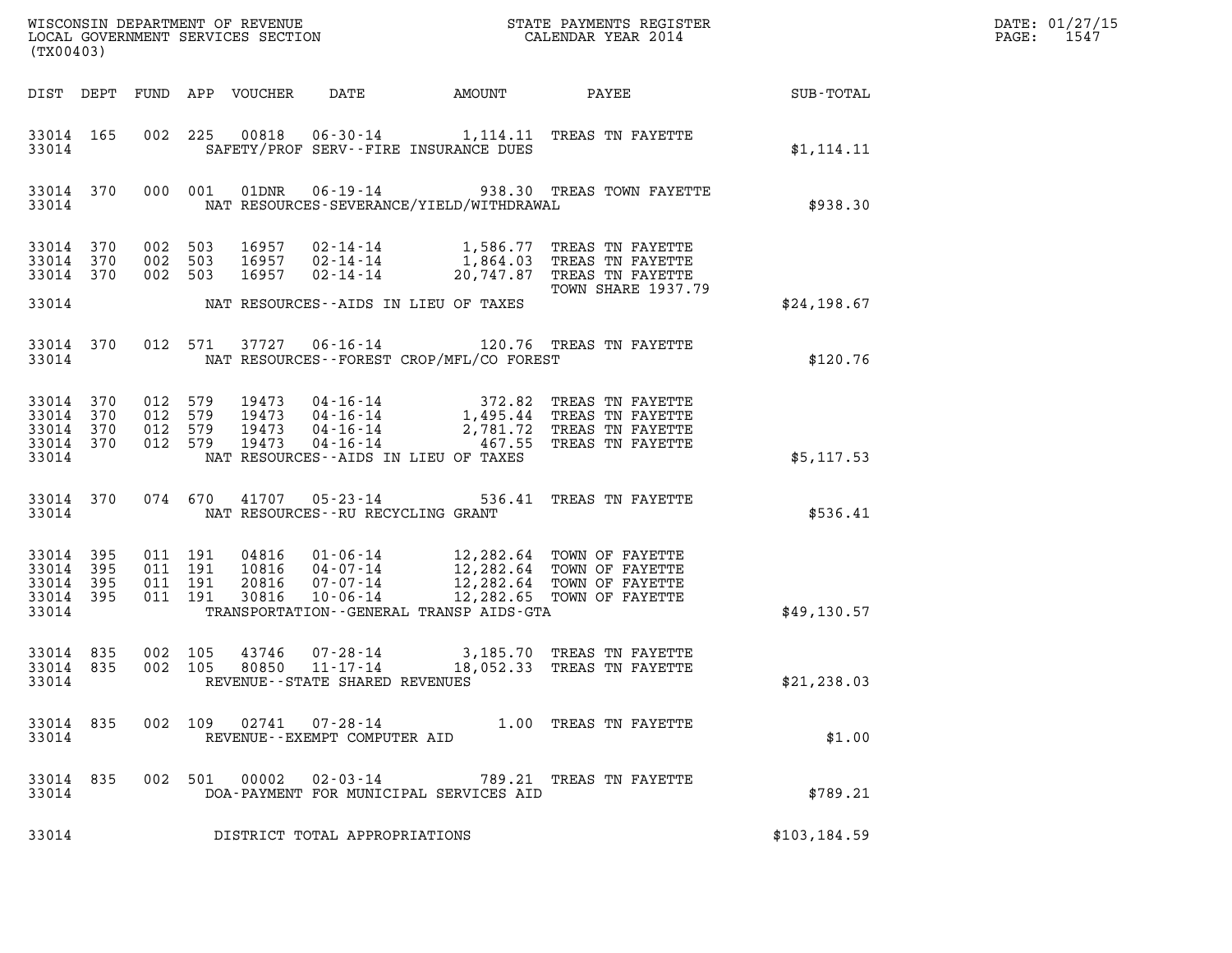| (TX00403)                                         |            |                                          | WISCONSIN DEPARTMENT OF REVENUE<br>LOCAL GOVERNMENT SERVICES SECTION |                                      |                                              | STATE PAYMENTS REGISTER<br>CALENDAR YEAR 2014                                                                                                                                |                 | DATE: 01/27/15<br>$\mathtt{PAGE:}$<br>1548 |
|---------------------------------------------------|------------|------------------------------------------|----------------------------------------------------------------------|--------------------------------------|----------------------------------------------|------------------------------------------------------------------------------------------------------------------------------------------------------------------------------|-----------------|--------------------------------------------|
|                                                   |            |                                          | DIST DEPT FUND APP VOUCHER DATE                                      |                                      | AMOUNT                                       |                                                                                                                                                                              | PAYEE SUB-TOTAL |                                            |
| 33016 165<br>33016                                |            |                                          |                                                                      |                                      | SAFETY/PROF SERV--FIRE INSURANCE DUES        | 002 225 00819 06-30-14 1,563.35 TREAS TN GRATIOT                                                                                                                             | \$1,563.35      |                                            |
| 33016 370<br>33016                                |            | 012 571                                  |                                                                      |                                      | NAT RESOURCES--FOREST CROP/MFL/CO FOREST     | 37728  06-16-14  64.91 TREAS TN GRATIOT                                                                                                                                      | \$64.91         |                                            |
| 33016 370<br>33016                                |            |                                          |                                                                      | NAT RESOURCES - - RU RECYCLING GRANT |                                              | 074 670 41708 05-23-14 3,161.86 TREAS TN GRATIOT                                                                                                                             | \$3,161.86      |                                            |
| 33016 395<br>33016<br>33016<br>33016 395<br>33016 | 395<br>395 | 011 191<br>011 191<br>011 191<br>011 191 | 30817                                                                |                                      | TRANSPORTATION - - GENERAL TRANSP AIDS - GTA | 04817  01-06-14  32,670.60 TOWN OF GRATIOT<br>10817  04-07-14  32,670.60 TOWN OF GRATIOT<br>20817  07-07-14  32,670.60 TOWN OF GRATIOT<br>10-06-14 32,670.61 TOWN OF GRATIOT | \$130.682.41    |                                            |
| 33016 835<br>33016 835                            |            | 002 105<br>002 105                       |                                                                      | 80851 11-17-14                       |                                              | 43747 07-28-14 3,766.59 TREAS TN GRATIOT<br>18,814.84 TREAS TN GRATIOT                                                                                                       |                 |                                            |
| 33016                                             |            |                                          |                                                                      | REVENUE--STATE SHARED REVENUES       |                                              |                                                                                                                                                                              | \$22,581.43     |                                            |
| 33016 835<br>33016                                |            |                                          |                                                                      | REVENUE--EXEMPT COMPUTER AID         |                                              | 002 109 02742 07-28-14 13.00 TREAS TN GRATIOT                                                                                                                                | \$13.00         |                                            |
| 33016                                             |            |                                          |                                                                      | DISTRICT TOTAL APPROPRIATIONS        |                                              |                                                                                                                                                                              | \$158,066.96    |                                            |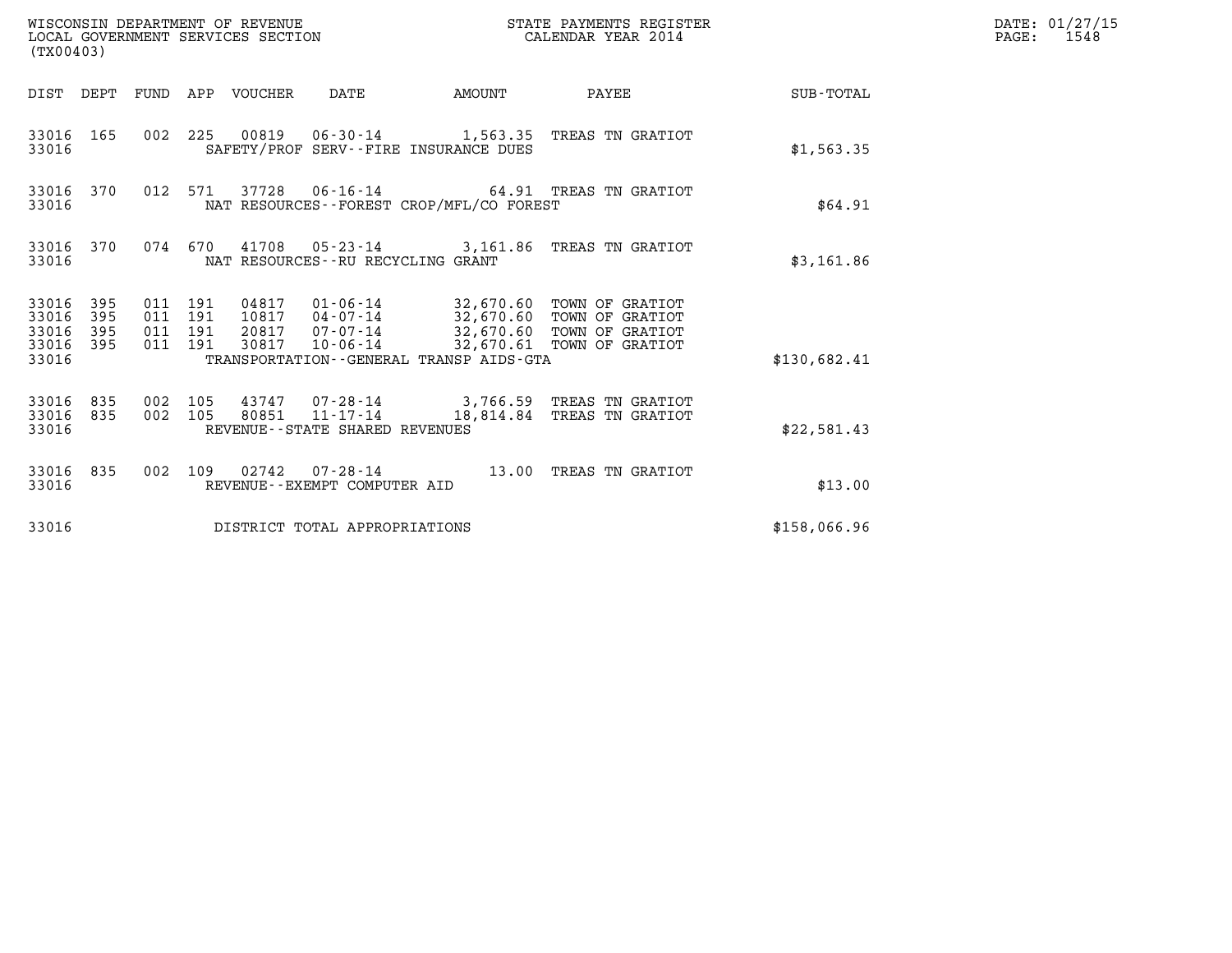| (TX00403)                                         |            |                    |                               |                                |                                          |                                                                                           |                        | DATE: 01/27/15<br>$\mathtt{PAGE:}$<br>1549 |
|---------------------------------------------------|------------|--------------------|-------------------------------|--------------------------------|------------------------------------------|-------------------------------------------------------------------------------------------|------------------------|--------------------------------------------|
|                                                   |            |                    | DIST DEPT FUND APP VOUCHER    | DATE                           |                                          |                                                                                           | AMOUNT PAYEE SUB-TOTAL |                                            |
| 33018 165<br>33018                                |            |                    | 002 225                       |                                | SAFETY/PROF SERV--FIRE INSURANCE DUES    | 00820  06-30-14  1,132.08  TREAS TN KENDALL                                               | \$1,132.08             |                                            |
| 33018 370<br>33018                                |            |                    | 012 571                       |                                | NAT RESOURCES--FOREST CROP/MFL/CO FOREST | 37729  06-16-14  87.10  TREAS TN KENDALL                                                  | \$87.10                |                                            |
| 33018 370<br>33018                                |            |                    |                               |                                | NAT RESOURCES -- AIDS IN LIEU OF TAXES   | 012 579 19474 04-16-14 34.58 TREAS TN KENDALL                                             | \$34.58                |                                            |
| 33018 370<br>33018                                |            |                    |                               |                                | NAT RESOURCES - - RU RECYCLING GRANT     | 074 670 41709 05-23-14 744.00 TREAS TN KENDALL                                            | \$744.00               |                                            |
| 33018 395<br>33018<br>33018<br>33018 395<br>33018 | 395<br>395 | 011 191            | 011 191<br>011 191<br>011 191 |                                | TRANSPORTATION--GENERAL TRANSP AIDS-GTA  |                                                                                           | \$86,479.45            |                                            |
| 33018 395<br>33018                                |            |                    |                               |                                | TRANSPORTATION--LRIP/TRIP/MSIP GRANTS    | 011 278 08107 03-27-14 15,000.00 TREAS TN KENDALL                                         | \$15,000.00            |                                            |
| 33018 835<br>33018 835<br>33018                   |            | 002 105<br>002 105 |                               | REVENUE--STATE SHARED REVENUES |                                          | 43748  07-28-14  2,324.96 TREAS TN KENDALL<br>80852  11-17-14  13,174.75 TREAS TN KENDALL | \$15,499.71            |                                            |
| 33018 835<br>33018                                |            |                    |                               | REVENUE--EXEMPT COMPUTER AID   |                                          | 002 109 02743 07-28-14 1.00 TREAS TN KENDALL                                              | \$1.00                 |                                            |
| 33018                                             |            |                    |                               | DISTRICT TOTAL APPROPRIATIONS  |                                          |                                                                                           | \$118,977.92           |                                            |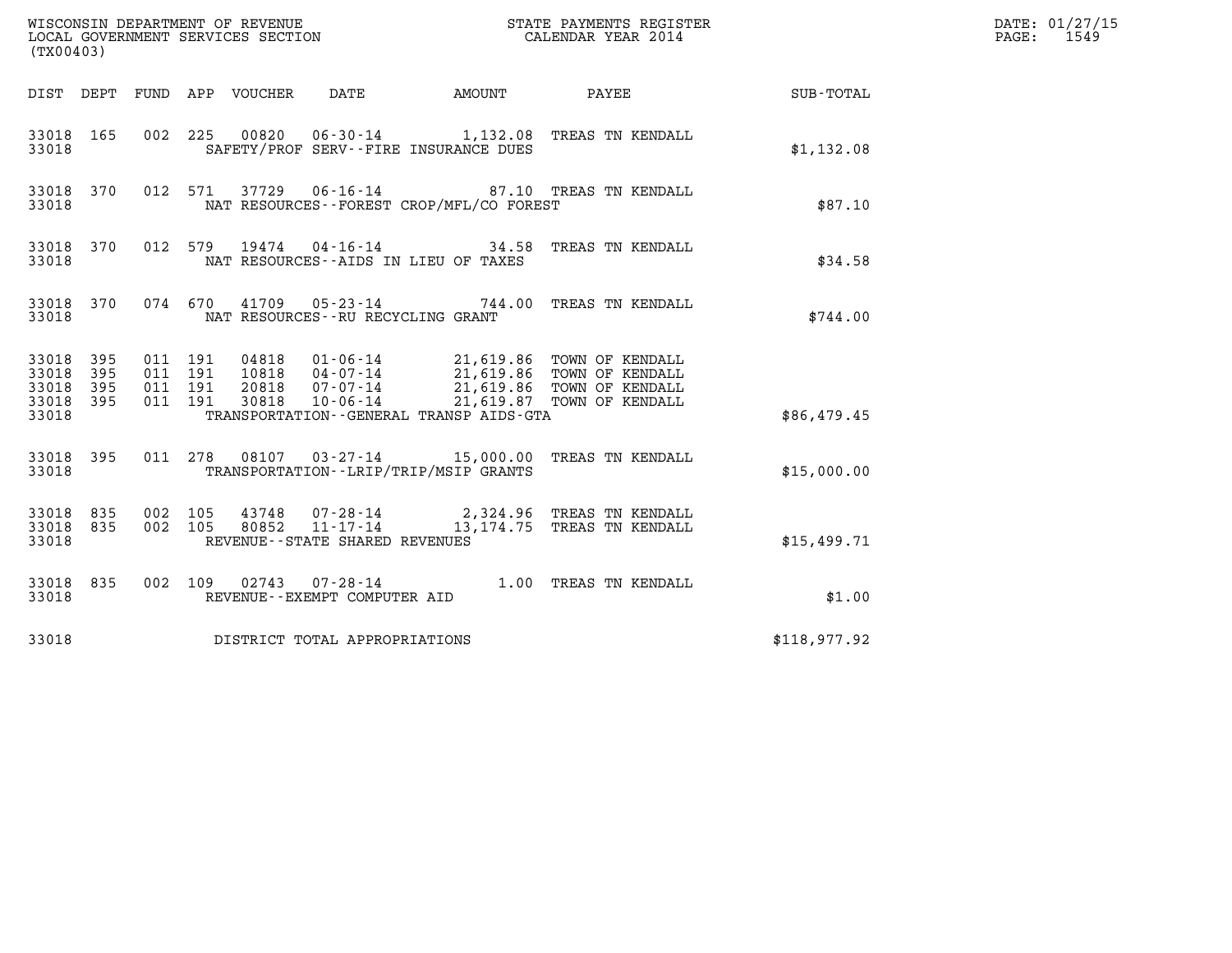| (TX00403)                                                                                                   | WISCONSIN DEPARTMENT OF REVENUE<br>LOCAL GOVERNMENT SERVICES SECTION<br>CALENDAR YEAR 2014                                                                                                                                           | STATE PAYMENTS REGISTER | DATE: 01/27/15<br>PAGE: 1550 |
|-------------------------------------------------------------------------------------------------------------|--------------------------------------------------------------------------------------------------------------------------------------------------------------------------------------------------------------------------------------|-------------------------|------------------------------|
|                                                                                                             | DIST DEPT FUND APP VOUCHER DATE                                                                                                                                                                                                      | AMOUNT PAYEE SUB-TOTAL  |                              |
| 33020 165<br>33020                                                                                          | 002 225 00821 06-30-14 700.81 TREAS TN LAMONT<br>SAFETY/PROF SERV--FIRE INSURANCE DUES                                                                                                                                               | \$700.81                |                              |
| 33020 370<br>33020                                                                                          | 012 571 37730 06-16-14 46.50 TREAS TN LAMONT<br>NAT RESOURCES - - FOREST CROP/MFL/CO FOREST                                                                                                                                          | \$46.50                 |                              |
| 33020 370<br>33020                                                                                          | 074 670 41710 05-23-14 935.32 TREAS TN LAMONT<br>NAT RESOURCES--RU RECYCLING GRANT                                                                                                                                                   | \$935.32                |                              |
| 33020 395<br>011 191<br>33020<br>011 191<br>395<br>33020<br>395<br>011 191<br>33020 395<br>011 191<br>33020 | 04819  01-06-14  15,274.15  TOWN OF LAMONT<br>10819  04-07-14  15,274.15  TOWN OF LAMONT<br>20819  07-07-14  15,274.15  TOWN OF LAMONT<br>10-06-14 15,274.17 TOWN OF LAMONT<br>30819<br>TRANSPORTATION - - GENERAL TRANSP AIDS - GTA | \$61,096.62             |                              |
| 33020 835<br>002 105<br>002 105<br>33020 835<br>33020                                                       | 43749  07-28-14  3,268.77  TREAS TN LAMONT<br>80853 11-17-14<br>16,004.46 TREAS TN LAMONT<br>REVENUE--STATE SHARED REVENUES                                                                                                          | \$19, 273.23            |                              |
| 33020 835<br>33020                                                                                          | 002 109 02744 07-28-14 1.00 TREAS TN LAMONT<br>REVENUE--EXEMPT COMPUTER AID                                                                                                                                                          | \$1.00                  |                              |
| 33020                                                                                                       | DISTRICT TOTAL APPROPRIATIONS                                                                                                                                                                                                        | \$82,053.48             |                              |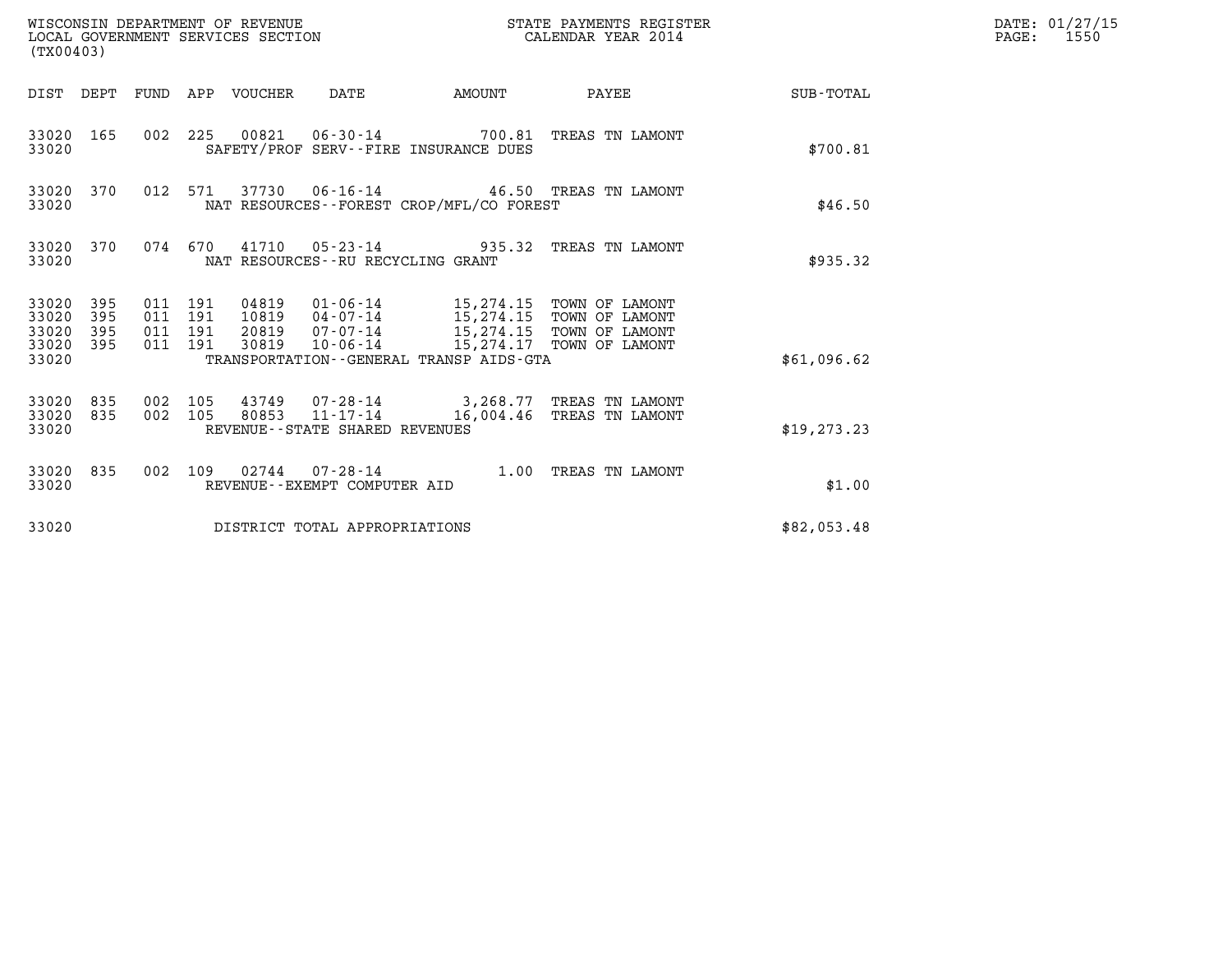| (TX00403)                                                             | WISCONSIN DEPARTMENT OF REVENUE<br>LOCAL GOVERNMENT SERVICES SECTION |                                  |                                   |                                              | STATE PAYMENTS REGISTER<br>CALENDAR YEAR 2014                                                                                                                    |             | DATE: 01/27/15<br>$\mathtt{PAGE}$ :<br>1551 |
|-----------------------------------------------------------------------|----------------------------------------------------------------------|----------------------------------|-----------------------------------|----------------------------------------------|------------------------------------------------------------------------------------------------------------------------------------------------------------------|-------------|---------------------------------------------|
| DIST DEPT                                                             | FUND APP VOUCHER                                                     |                                  | DATE                              | AMOUNT                                       | PAYEE                                                                                                                                                            | SUB-TOTAL   |                                             |
| 33022 165<br>33022                                                    |                                                                      |                                  |                                   | SAFETY/PROF SERV--FIRE INSURANCE DUES        | 002 225 00822 06-30-14 431.27 TREAS TN MONTICELLO                                                                                                                | \$431.27    |                                             |
| 33022 370<br>33022                                                    | 012 571                                                              |                                  |                                   | NAT RESOURCES - - FOREST CROP/MFL/CO FOREST  | 37731  06-16-14  40.60  TREAS TN MONTICELLO                                                                                                                      | \$40.60     |                                             |
| 33022 370<br>33022                                                    | 074 670                                                              |                                  | NAT RESOURCES--RU RECYCLING GRANT |                                              | 41711  05-23-14  411.22  TREAS TN MONTICELLO                                                                                                                     | \$411.22    |                                             |
| 33022<br>395<br>33022<br>395<br>33022<br>395<br>33022<br>395<br>33022 | 011 191<br>011 191<br>011 191<br>011 191                             | 04820<br>10820<br>20820<br>30820 |                                   | TRANSPORTATION - - GENERAL TRANSP AIDS - GTA | 01-06-14 12,379.15 TOWN OF MONTICELLO<br>04-07-14 12,379.15 TOWN OF MONTICELLO<br>07-07-14 12,379.15 TOWN OF MONTICELLO<br>10-06-14 12,379.18 TOWN OF MONTICELLO | \$49,516.63 |                                             |
| 33022<br>835<br>835<br>33022<br>33022                                 | 002<br>105<br>002 105                                                | 80854                            | REVENUE--STATE SHARED REVENUES    |                                              | 43750 07-28-14 2,794.82 TREAS TN MONTICELLO<br>11-17-14 15,837.79 TREAS TN MONTICELLO                                                                            | \$18,632.61 |                                             |
| 33022                                                                 |                                                                      |                                  | DISTRICT TOTAL APPROPRIATIONS     |                                              |                                                                                                                                                                  | \$69,032.33 |                                             |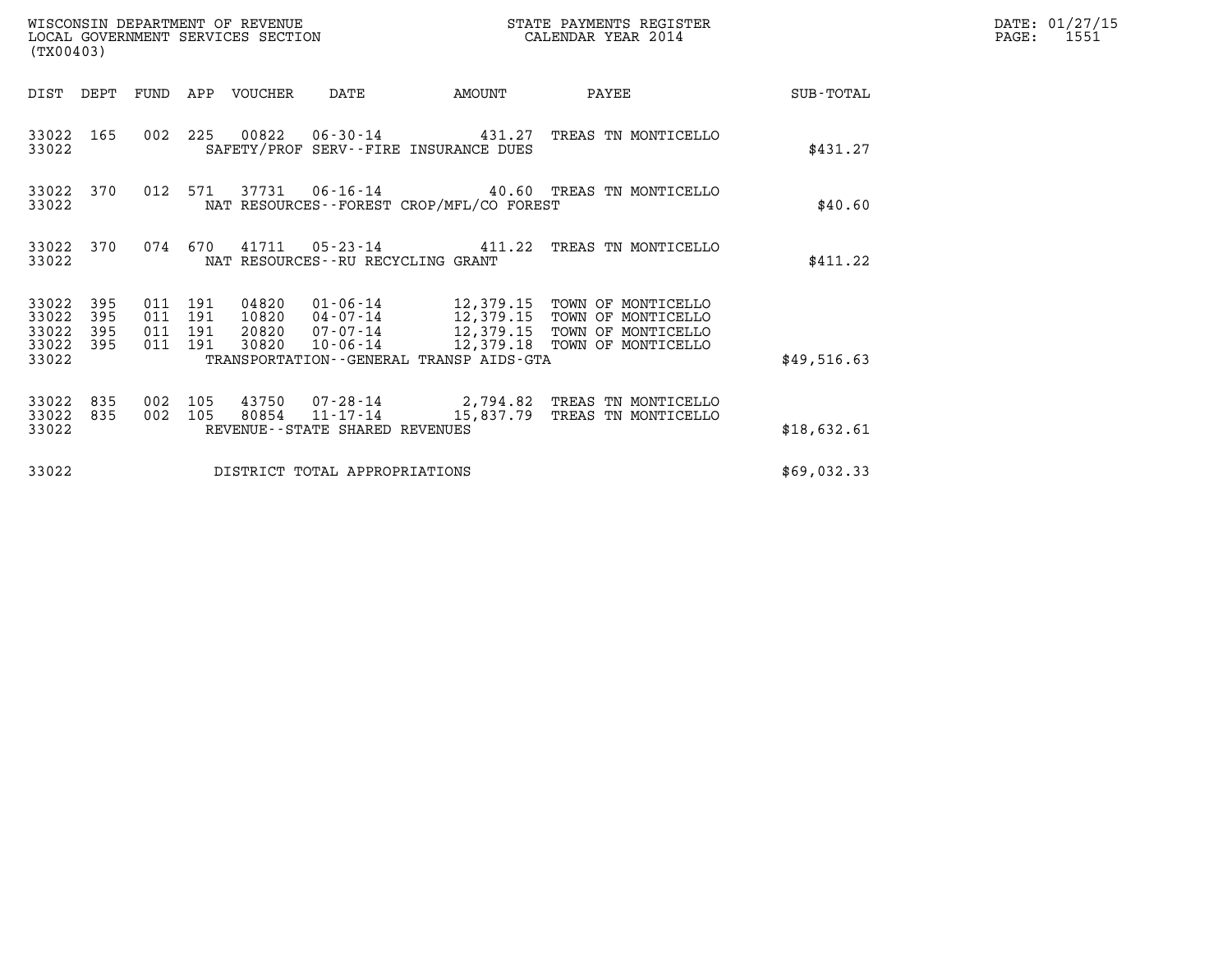| (TX00403)                                                       | WISCONSIN DEPARTMENT OF REVENUE<br>LOCAL GOVERNMENT SERVICES SECTION                                                                                                                                                                                                                               | STATE PAYMENTS REGISTER<br>CALENDAR YEAR 2014 |              | DATE: 01/27/15<br>$\mathtt{PAGE:}$<br>1552 |
|-----------------------------------------------------------------|----------------------------------------------------------------------------------------------------------------------------------------------------------------------------------------------------------------------------------------------------------------------------------------------------|-----------------------------------------------|--------------|--------------------------------------------|
|                                                                 | DIST DEPT FUND APP VOUCHER DATE<br>AMOUNT                                                                                                                                                                                                                                                          | PAYEE SUB-TOTAL                               |              |                                            |
| 33024 165<br>33024                                              | 002 225 00823 06-30-14 1,042.23 TREAS TN NEW DIGINGS<br>SAFETY/PROF SERV--FIRE INSURANCE DUES                                                                                                                                                                                                      |                                               | \$1,042.23   |                                            |
| 33024 370<br>33024                                              | 012 571<br>NAT RESOURCES--FOREST CROP/MFL/CO FOREST                                                                                                                                                                                                                                                |                                               | \$79.58      |                                            |
| 33024 370<br>33024                                              | 074 670 41712 05-23-14 541.95 TREAS TN NEW DIGINGS<br>NAT RESOURCES - - RU RECYCLING GRANT                                                                                                                                                                                                         |                                               | \$541.95     |                                            |
| 33024 395<br>33024<br>395<br>33024<br>395<br>33024 395<br>33024 | 011 191<br>04821  01-06-14   16,861.90  TOWN OF NEW DIGGINGS<br>10821  04-07-14   16,861.90  TOWN OF NEW DIGGINGS<br>011 191<br>20821 07-07-14 16,861.90 TOWN OF NEW DIGGINGS<br>011 191<br>10-06-14 16,861.92 TOWN OF NEW DIGGINGS<br>011 191<br>30821<br>TRANSPORTATION--GENERAL TRANSP AIDS-GTA |                                               | \$67,447.62  |                                            |
| 33024 835<br>33024 835<br>33024                                 | 002 105<br>43751  07-28-14  6,077.22  TREAS TN NEW DIGINGS<br>$80855$ $11 - 17 - 14$<br>002 105<br>REVENUE - - STATE SHARED REVENUES                                                                                                                                                               | 34,438.84 TREAS TN NEW DIGINGS                | \$40,516.06  |                                            |
| 33024 835<br>33024                                              | 002 109 02745 07-28-14 1.00 TREAS TN NEW DIGINGS<br>REVENUE--EXEMPT COMPUTER AID                                                                                                                                                                                                                   |                                               | \$1.00       |                                            |
| 33024                                                           | DISTRICT TOTAL APPROPRIATIONS                                                                                                                                                                                                                                                                      |                                               | \$109,628.44 |                                            |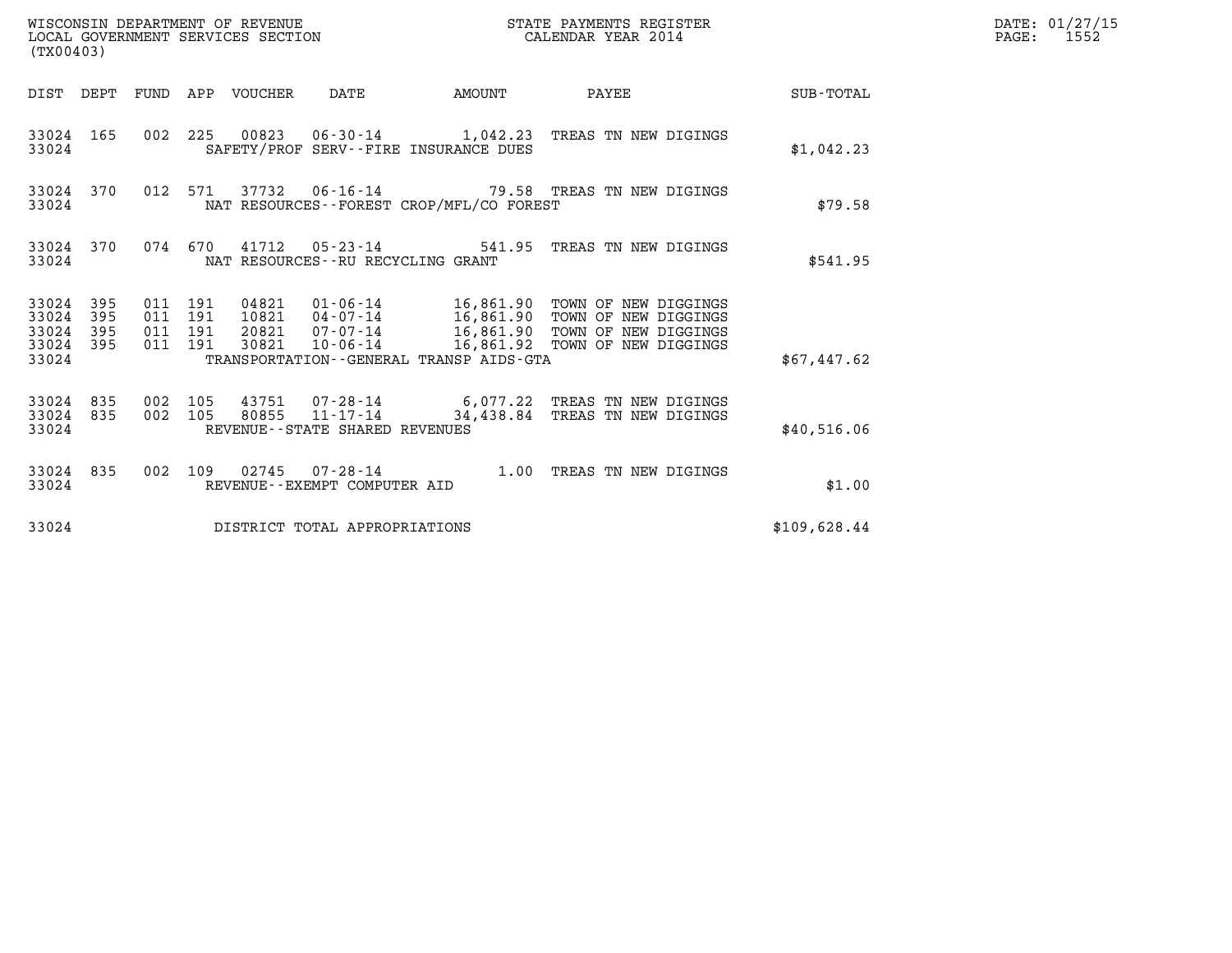| (TX00403)                                         |            |                                          |       |                                       |                                             |                                                                                                                                                                                          |                                                    | DATE: 01/27/15<br>PAGE: 1553 |
|---------------------------------------------------|------------|------------------------------------------|-------|---------------------------------------|---------------------------------------------|------------------------------------------------------------------------------------------------------------------------------------------------------------------------------------------|----------------------------------------------------|------------------------------|
|                                                   |            |                                          |       |                                       |                                             |                                                                                                                                                                                          | DIST DEPT FUND APP VOUCHER DATE AMOUNT PAYEE TOTAL |                              |
| 33026 165<br>33026                                |            |                                          |       | SAFETY/PROF SERV--FIRE INSURANCE DUES |                                             | 002 225 00824 06-30-14 1,221.93 TREAS TN SEYMOUR                                                                                                                                         | \$1,221.93                                         |                              |
| 33026 370<br>33026                                |            |                                          |       |                                       | NAT RESOURCES - - FOREST CROP/MFL/CO FOREST | 012 571 37733 06-16-14 2.02 TREAS TN SEYMOUR                                                                                                                                             | \$2.02                                             |                              |
| 33026                                             |            |                                          |       | NAT RESOURCES--RU RECYCLING GRANT     |                                             | 33026 370 074 670 41713 05-23-14 2,036.91 TREAS TN SEYMOUR                                                                                                                               | \$2,036.91                                         |                              |
| 33026 395<br>33026<br>33026<br>33026 395<br>33026 | 395<br>395 | 011 191<br>011 191<br>011 191<br>011 191 | 30822 |                                       | TRANSPORTATION--GENERAL TRANSP AIDS-GTA     | 04822   01-06-14   19,312.33   TOWN OF SEYMOUR<br>10822   04-07-14   19,312.33   TOWN OF SEYMOUR<br>20822   07-07-14   19,312.33   TOWN OF SEYMOUR<br>10-06-14 19,312.34 TOWN OF SEYMOUR | \$77,249.33                                        |                              |
| 33026 835 002 105<br>33026 835<br>33026           |            |                                          |       | REVENUE--STATE SHARED REVENUES        |                                             | 002 105 43752 07-28-14 2,459.17 TREAS TN SEYMOUR<br>002 105 80856 11-17-14 13,935.29 TREAS TN SEYMOUR                                                                                    | \$16,394.46                                        |                              |
| 33026                                             |            |                                          |       | REVENUE--EXEMPT COMPUTER AID          |                                             | 33026 835 002 109 02746 07-28-14 2.00 TREAS TN SEYMOUR                                                                                                                                   | \$2.00                                             |                              |
| 33026                                             |            |                                          |       | DISTRICT TOTAL APPROPRIATIONS         |                                             |                                                                                                                                                                                          | \$96,906.65                                        |                              |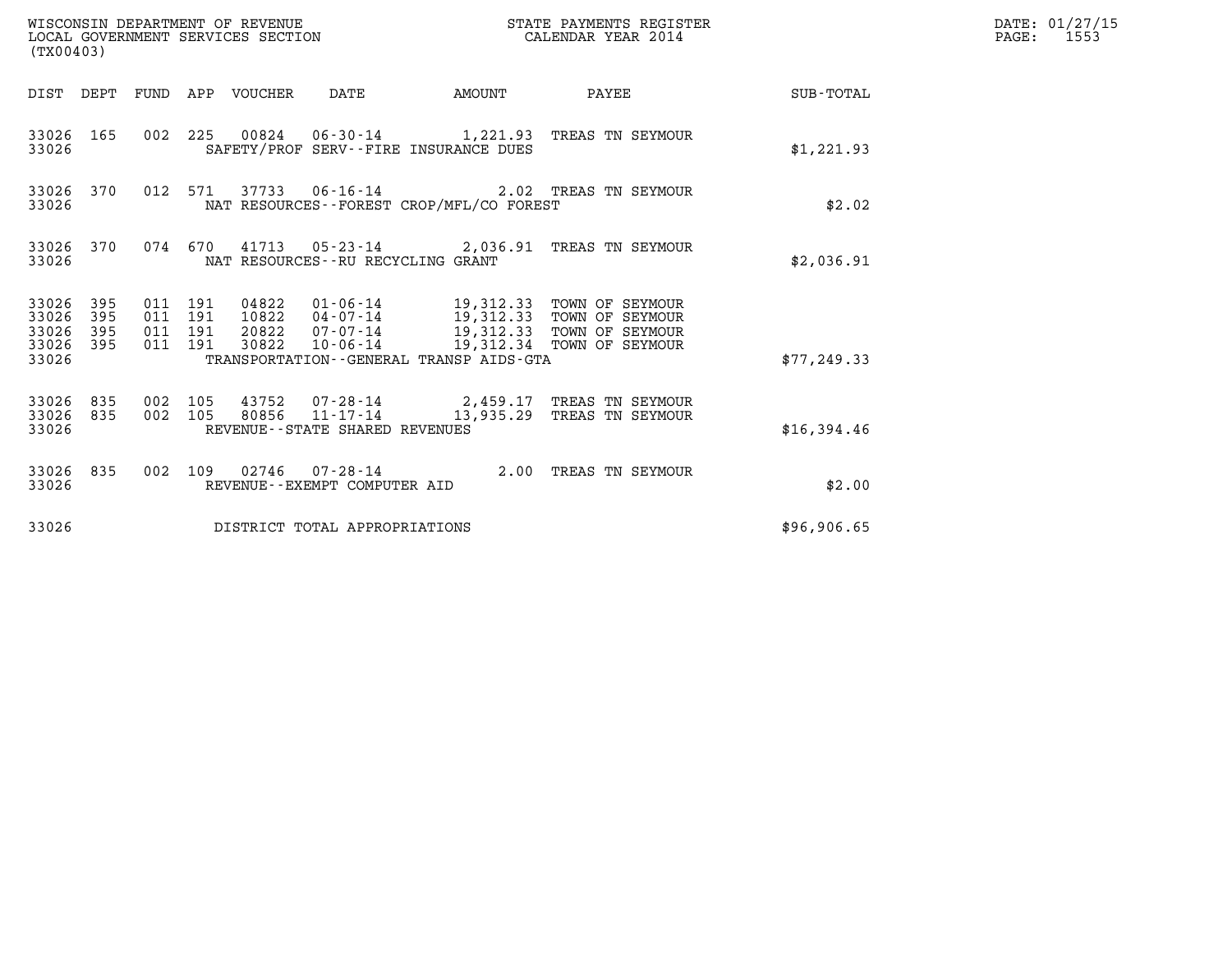| (TX00403)                                 |                            |                                          |                                 | WISCONSIN DEPARTMENT OF REVENUE<br>LOCAL GOVERNMENT SERVICES SECTION |                                          | STATE PAYMENTS REGISTER<br>CALENDAR YEAR 2014                                                                                                                                               |              | DATE: 01/27/15<br>PAGE: 1554 |
|-------------------------------------------|----------------------------|------------------------------------------|---------------------------------|----------------------------------------------------------------------|------------------------------------------|---------------------------------------------------------------------------------------------------------------------------------------------------------------------------------------------|--------------|------------------------------|
|                                           |                            |                                          | DIST DEPT FUND APP VOUCHER DATE |                                                                      |                                          | AMOUNT PAYEE SUB-TOTAL                                                                                                                                                                      |              |                              |
| 33028 165<br>33028                        |                            |                                          |                                 |                                                                      | SAFETY/PROF SERV--FIRE INSURANCE DUES    | 002 225 00825 06-30-14 1,653.20 TREAS TN SHULLSBURG                                                                                                                                         | \$1,653.20   |                              |
| 33028                                     | 33028 370                  |                                          |                                 |                                                                      | NAT RESOURCES--FOREST CROP/MFL/CO FOREST | 012 571 37734 06-16-14 17.92 TREAS TN SHULLSBURG                                                                                                                                            | \$17.92      |                              |
| 33028                                     | 33028 370                  |                                          |                                 | NAT RESOURCES - - RU RECYCLING GRANT                                 |                                          | 074 670 41714 05-23-14 1,280.40 TREAS TN SHULLSBURG                                                                                                                                         | \$1,280.40   |                              |
| 33028<br>33028<br>33028<br>33028<br>33028 | - 395<br>395<br>395<br>395 | 011 191<br>011 191<br>011 191<br>011 191 | 30823                           |                                                                      | TRANSPORTATION--GENERAL TRANSP AIDS-GTA  | 04823  01-06-14  21,858.02  TOWN OF SHULLSBURG<br>10823  04-07-14  21,858.02  TOWN OF SHULLSBURG<br>20823  07-07-14  21,858.02  TOWN OF SHULLSBURG<br>10-06-14 21,858.04 TOWN OF SHULLSBURG | \$87,432.10  |                              |
| 33028 835<br>33028 835<br>33028           |                            | 002 105<br>002 105                       |                                 | $80857$ $11 - 17 - 14$<br>REVENUE--STATE SHARED REVENUES             |                                          | 43753  07-28-14  2,656.11  TREAS TN SHULLSBURG<br>15,224.56 TREAS TN SHULLSBURG                                                                                                             | \$17,880.67  |                              |
| 33028                                     | 33028 835                  |                                          |                                 | REVENUE--EXEMPT COMPUTER AID                                         |                                          | 002 109 02747 07-28-14 69.00 TREAS TN SHULLSBURG                                                                                                                                            | \$69.00      |                              |
| 33028                                     |                            |                                          |                                 | DISTRICT TOTAL APPROPRIATIONS                                        |                                          |                                                                                                                                                                                             | \$108,333.29 |                              |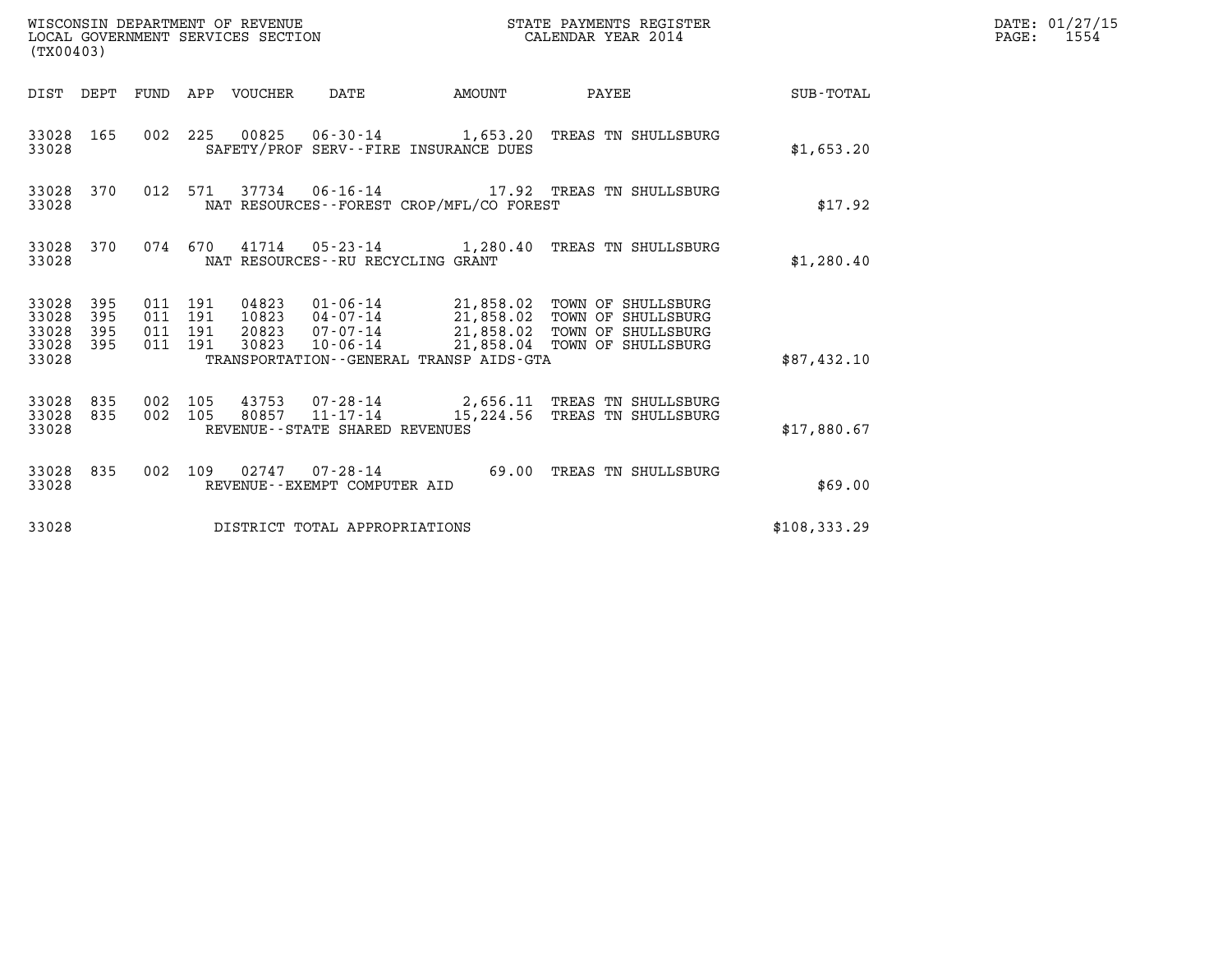| (TX00403)                                         |            |                    |                    | WISCONSIN DEPARTMENT OF REVENUE<br>LOCAL GOVERNMENT SERVICES SECTION |                                                                |                                                                                                                                                                            | STATE PAYMENTS REGISTER<br>CALENDAR YEAR 2014 |                 | DATE: 01/27/15<br>$\mathtt{PAGE:}$<br>1555 |
|---------------------------------------------------|------------|--------------------|--------------------|----------------------------------------------------------------------|----------------------------------------------------------------|----------------------------------------------------------------------------------------------------------------------------------------------------------------------------|-----------------------------------------------|-----------------|--------------------------------------------|
|                                                   |            |                    |                    | DIST DEPT FUND APP VOUCHER DATE                                      |                                                                | AMOUNT                                                                                                                                                                     |                                               | PAYEE SUB-TOTAL |                                            |
| 33030 165<br>33030                                |            |                    |                    |                                                                      |                                                                | 002 225 00826 06-30-14 1,239.90 TREAS TN WAYNE<br>SAFETY/PROF SERV--FIRE INSURANCE DUES                                                                                    |                                               | \$1,239.90      |                                            |
| 33030 370<br>33030                                |            |                    | 012 571            |                                                                      |                                                                | 37735 06-16-14 89.30 TREAS TN WAYNE<br>NAT RESOURCES--FOREST CROP/MFL/CO FOREST                                                                                            |                                               | \$89.30         |                                            |
| 33030                                             | 33030 370  |                    |                    |                                                                      | 074 670 41715 05-23-14<br>NAT RESOURCES - - RU RECYCLING GRANT |                                                                                                                                                                            | 5,783.09 TREAS TN WAYNE                       | \$5,783.09      |                                            |
| 33030 395<br>33030<br>33030<br>33030 395<br>33030 | 395<br>395 | 011 191<br>011 191 | 011 191<br>011 191 | 30824                                                                | 20824 07-07-14                                                 | 04824  01-06-14  22,614.85  TOWN OF WAYNE<br>10824  04-07-14  22,614.85  TOWN OF WAYNE<br>10-06-14 22,614.86 TOWN OF WAYNE<br>TRANSPORTATION - - GENERAL TRANSP AIDS - GTA | 22,614.85 TOWN OF WAYNE                       | \$90.459.41     |                                            |
| 33030 835<br>33030 835<br>33030                   |            | 002 105<br>002 105 |                    |                                                                      | 80858 11-17-14<br>REVENUE--STATE SHARED REVENUES               | 43754 07-28-14 4,294.21 TREAS TN WAYNE                                                                                                                                     | 16,002.97 TREAS TN WAYNE                      | \$20, 297.18    |                                            |
| 33030                                             | 33030 835  |                    |                    |                                                                      | REVENUE--EXEMPT COMPUTER AID                                   | 002 109 02748 07-28-14 41.00 TREAS TN WAYNE                                                                                                                                |                                               | \$41.00         |                                            |
| 33030                                             |            |                    |                    |                                                                      | DISTRICT TOTAL APPROPRIATIONS                                  |                                                                                                                                                                            |                                               | \$117,909.88    |                                            |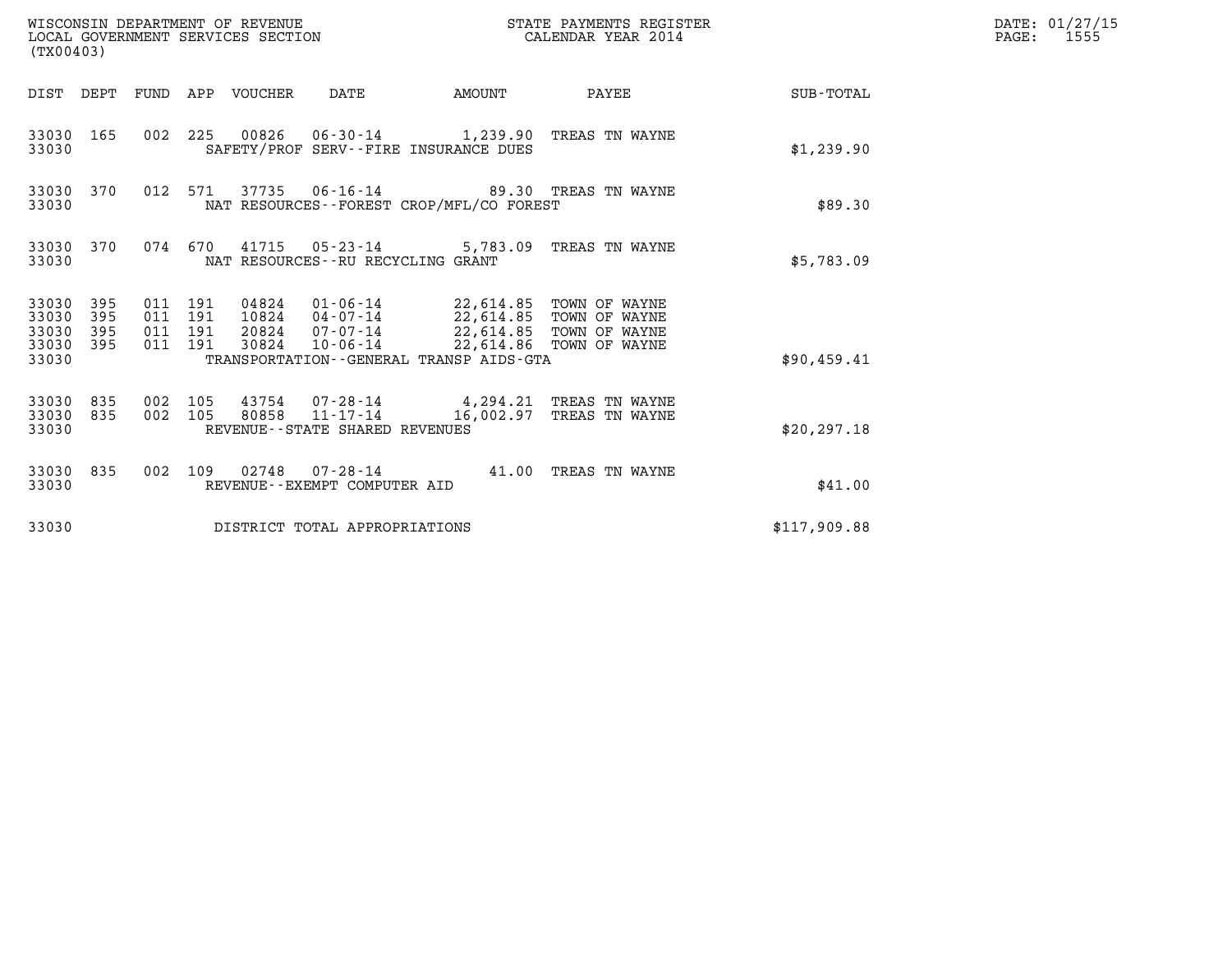| (TX00403)               |                   |                           |         | WISCONSIN DEPARTMENT OF REVENUE<br>LOCAL GOVERNMENT SERVICES SECTION |                                  |                                          | STATE PAYMENTS REGISTER<br>CALENDAR YEAR 2014                                                                                                       |           | DATE: 01/27/15<br>PAGE: 1556 |  |
|-------------------------|-------------------|---------------------------|---------|----------------------------------------------------------------------|----------------------------------|------------------------------------------|-----------------------------------------------------------------------------------------------------------------------------------------------------|-----------|------------------------------|--|
| DIST DEPT               |                   | FUND                      | APP     | VOUCHER                                                              | DATE                             | AMOUNT                                   | PAYEE                                                                                                                                               | SUB-TOTAL |                              |  |
| 33032                   |                   |                           |         |                                                                      | 33032 165 002 225 00827 06-30-14 | SAFETY/PROF SERV--FIRE INSURANCE DUES    | 323.45 TREAS TN WHITE OAK SPRING                                                                                                                    | \$323.45  |                              |  |
| 33032                   | 33032 370 012 571 |                           |         |                                                                      |                                  | NAT RESOURCES--FOREST CROP/MFL/CO FOREST | 37736  06-16-14  3.20  TREAS TN WHITE OAK SPRING                                                                                                    | \$3.20    |                              |  |
| 33032                   | 33032 370         |                           | 074 670 |                                                                      |                                  | NAT RESOURCES--RU RECYCLING GRANT        | 41716  05-23-14  393.79  TREAS TN WHITE OAK SPRING                                                                                                  | \$393.79  |                              |  |
| 33032<br>33032<br>33032 | 395<br>395<br>395 | 011 191<br>011 191<br>011 | 191     | 04825<br>10825<br>20825                                              | $07 - 07 - 14$                   | 8.864.93                                 | 01-06-14             8,864.93   TOWN OF WHITE OAK SPRINGS<br>04-07-14             8,864.93   TOWN OF WHITE OAK SPRINGS<br>TOWN OF WHITE OAK SPRINGS |           |                              |  |

33032 395 011 191 20825 07-07-14 8,864.93 TOWN OF WHITE OAK SPRINGS 33032 395 011 191 04825 01-06-14 8,864.93 TOWN OF WHITE OAK SPRINGS<br>33032 395 011 191 10825 04-07-14 8,864.93 TOWN OF WHITE OAK SPRINGS<br>33032 395 011 191 20825 10-06-14 8,864.96 TOWN OF WHITE OAK SPRINGS<br>33032 395 011 191 33032 395 011 191 10825 04-07-14 8,864.93 TOWN OF WHITE OAK SPRINGS<br>33032 395 011 191 20825 07-07-14 8,864.93 TOWN OF WHITE OAK SPRINGS<br>33032 395 011 191 30825 10-06-14 8,864.96 TOWN OF WHITE OAK SPRINGS<br>33032 33032 835 002 105 80859 11-17-14 13,475.37 TREAS TN WHITE OAK SPRING 33032 REVENUE--STATE SHARED REVENUES \$13,475.37

33032 DISTRICT TOTAL APPROPRIATIONS \$49,655.56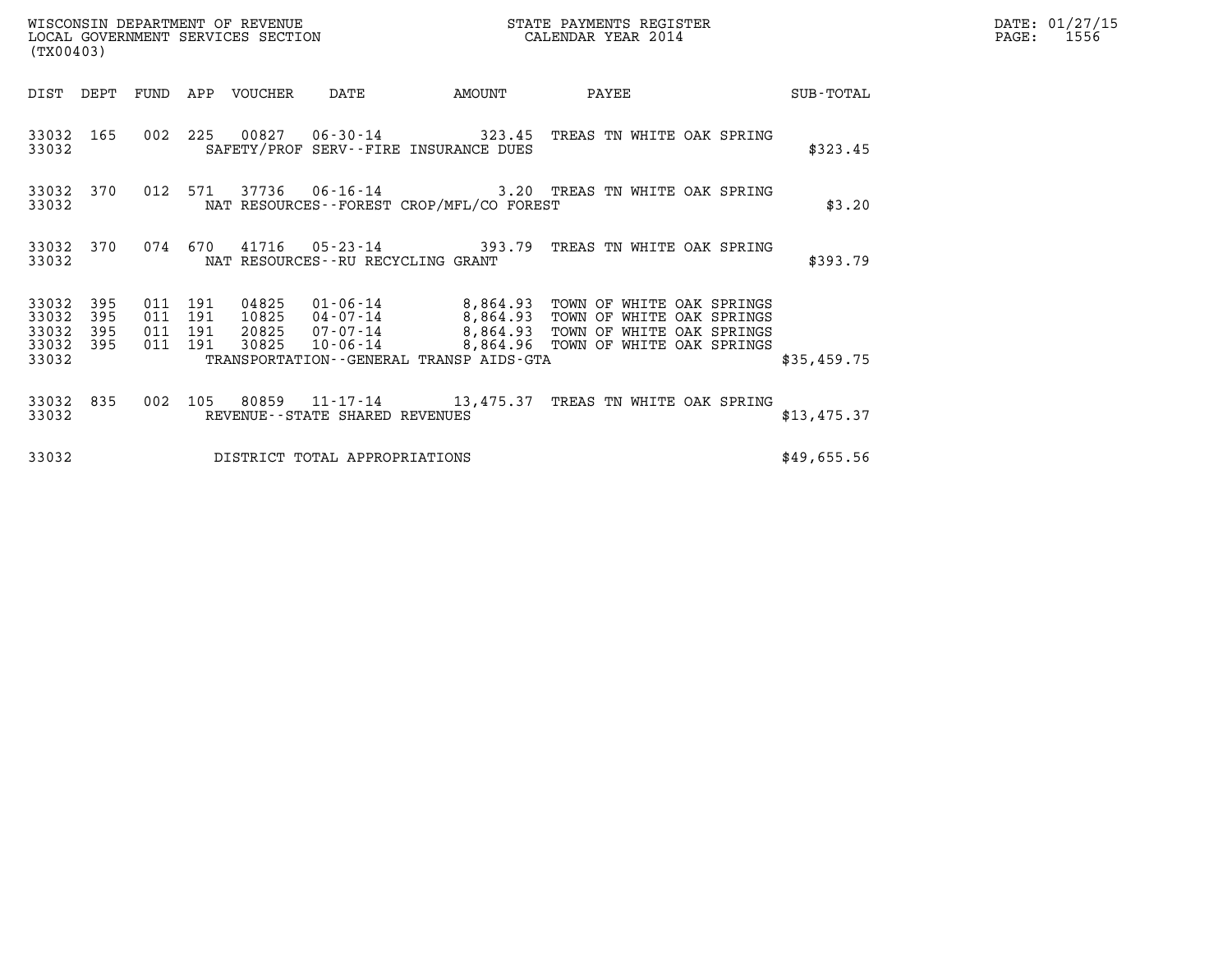| (TX00403)                                         |            |                                          |       |                                                     |                                                                                                                                                                                                                                                          |              | DATE: 01/27/15<br>$\mathtt{PAGE:}$<br>1557 |
|---------------------------------------------------|------------|------------------------------------------|-------|-----------------------------------------------------|----------------------------------------------------------------------------------------------------------------------------------------------------------------------------------------------------------------------------------------------------------|--------------|--------------------------------------------|
|                                                   |            |                                          |       |                                                     | DIST DEPT FUND APP VOUCHER DATE AMOUNT PAYEE TO SUB-TOTAL                                                                                                                                                                                                |              |                                            |
| 33034                                             |            |                                          |       | SAFETY/PROF SERV--FIRE INSURANCE DUES               | 33034 165 002 225 00828 06-30-14 2,515.74 TREAS TN WILLOW SPRINGS                                                                                                                                                                                        | \$2,515.74   |                                            |
| 33034 370<br>33034                                |            |                                          |       | NAT RESOURCES--FOREST CROP/MFL/CO FOREST            | 012 571 37737 06-16-14 123.40 TREAS TN WILLOW SPRINGS                                                                                                                                                                                                    | \$123.40     |                                            |
| 33034 370<br>33034                                |            |                                          |       | NAT RESOURCES--AIDS IN LIEU OF TAXES                | 012 579 19475 04-16-14 19.37 TREAS TN WILLOW SPRINGS                                                                                                                                                                                                     | \$19.37      |                                            |
| 33034                                             |            |                                          |       | NAT RESOURCES--RU RECYCLING GRANT                   | 33034 370 074 670 41717 05-23-14 1,816.81 TREAS TN WILLOW SPRINGS                                                                                                                                                                                        | \$1,816.81   |                                            |
| 33034 395<br>33034<br>33034<br>33034 395<br>33034 | 395<br>395 | 011 191<br>011 191<br>011 191<br>011 191 |       | TRANSPORTATION--GENERAL TRANSP AIDS-GTA             | 04826  01-06-14  25,954.42  TOWN OF WILLOW SPRINGS<br>10826  04-07-14  25,954.42  TOWN OF WILLOW SPRINGS<br>20826  07-07-14  25,954.42  TOWN OF WILLOW SPRINGS<br>30826  10-06-14  25,954.42  TOWN OF WILLOW SPRINGS<br>25,954.42 TOWN OF WILLOW SPRINGS | \$103,817.68 |                                            |
| 33034 835<br>33034 835<br>33034                   |            | 002 105<br>002 105                       | 80860 | $11 - 17 - 14$<br>REVENUE - - STATE SHARED REVENUES | 43755 07-28-14 3,188.23 TREAS TN WILLOW SPRINGS<br>18,066.64 TREAS TN WILLOW SPRINGS                                                                                                                                                                     | \$21, 254.87 |                                            |
| 33034 835<br>33034                                |            |                                          |       | REVENUE--EXEMPT COMPUTER AID                        | 002 109 02749 07-28-14 1.00 TREAS TN WILLOW SPRINGS                                                                                                                                                                                                      | \$1.00       |                                            |
| 33034                                             |            |                                          |       | DISTRICT TOTAL APPROPRIATIONS                       |                                                                                                                                                                                                                                                          | \$129,548.87 |                                            |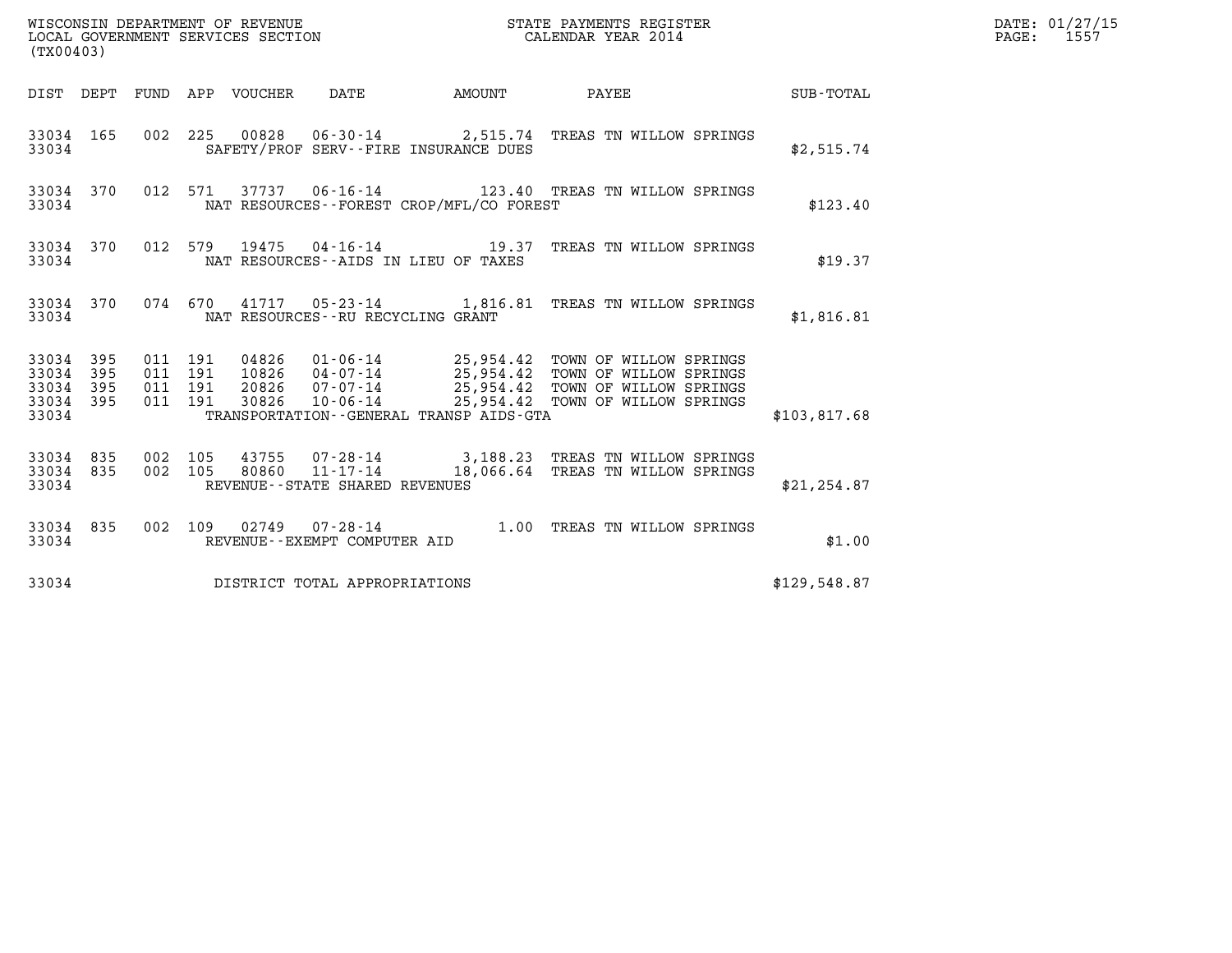| DATE: | 01/27/15 |
|-------|----------|
| PAGE: | 1558     |

| (TX00403)                                         |            |  |                                          |                                 |                                                        |                                                                                          |                                                                                                      |               | DATE: 01/27/15<br>$\mathtt{PAGE:}$<br>1558 |
|---------------------------------------------------|------------|--|------------------------------------------|---------------------------------|--------------------------------------------------------|------------------------------------------------------------------------------------------|------------------------------------------------------------------------------------------------------|---------------|--------------------------------------------|
|                                                   |            |  |                                          | DIST DEPT FUND APP VOUCHER DATE |                                                        |                                                                                          | AMOUNT PAYEE                                                                                         | SUB-TOTAL     |                                            |
| 33036 165<br>33036                                |            |  |                                          |                                 |                                                        | 002 225 00829 06-30-14 2,515.74 TREAS TN WIOTA<br>SAFETY/PROF SERV--FIRE INSURANCE DUES  |                                                                                                      | \$2,515.74    |                                            |
| 33036 370<br>33036 370<br>33036                   |            |  |                                          |                                 |                                                        | NAT RESOURCES-SEVERANCE/YIELD/WITHDRAWAL                                                 | 000 001 01DNR 06-19-14 6,383.73 TREAS TOWN WIOTA<br>000 001 02DNR 09-11-14 9,075.00 TREAS TOWN WIOTA | \$15,458.73   |                                            |
| 33036 370<br>33036                                |            |  |                                          |                                 |                                                        | 012 571 37738 06-16-14 200.92 TREAS TN WIOTA<br>NAT RESOURCES--FOREST CROP/MFL/CO FOREST |                                                                                                      | \$200.92      |                                            |
| 33036 370<br>33036                                |            |  |                                          |                                 |                                                        | 074 670 41718 05-23-14 3,751.43 TREAS TN WIOTA<br>NAT RESOURCES--RU RECYCLING GRANT      |                                                                                                      | \$3,751.43    |                                            |
| 33036<br>33036<br>33036 395<br>33036 395<br>33036 | 395<br>395 |  | 011 191<br>011 191<br>011 191<br>011 191 | 30827                           | $10 - 06 - 14$                                         | TRANSPORTATION--GENERAL TRANSP AIDS-GTA                                                  | 35,793.20 TOWN OF WIOTA                                                                              | \$143, 172.71 |                                            |
| 33036 835<br>33036 835<br>33036                   |            |  | 002 105                                  | 80861                           | $11 - 17 - 14$<br>REVENUE--STATE SHARED REVENUES       | 002 105 43756 07-28-14 3,970.26 TREAS TN WIOTA                                           | 22,615.22 TREAS TN WIOTA                                                                             | \$26,585.48   |                                            |
| 33036 835<br>33036                                |            |  |                                          |                                 | 002 109 02750 07-28-14<br>REVENUE--EXEMPT COMPUTER AID |                                                                                          | 5.00 TREAS TN WIOTA                                                                                  | \$5.00        |                                            |
| 33036                                             |            |  |                                          |                                 | DISTRICT TOTAL APPROPRIATIONS                          |                                                                                          |                                                                                                      | \$191,690.01  |                                            |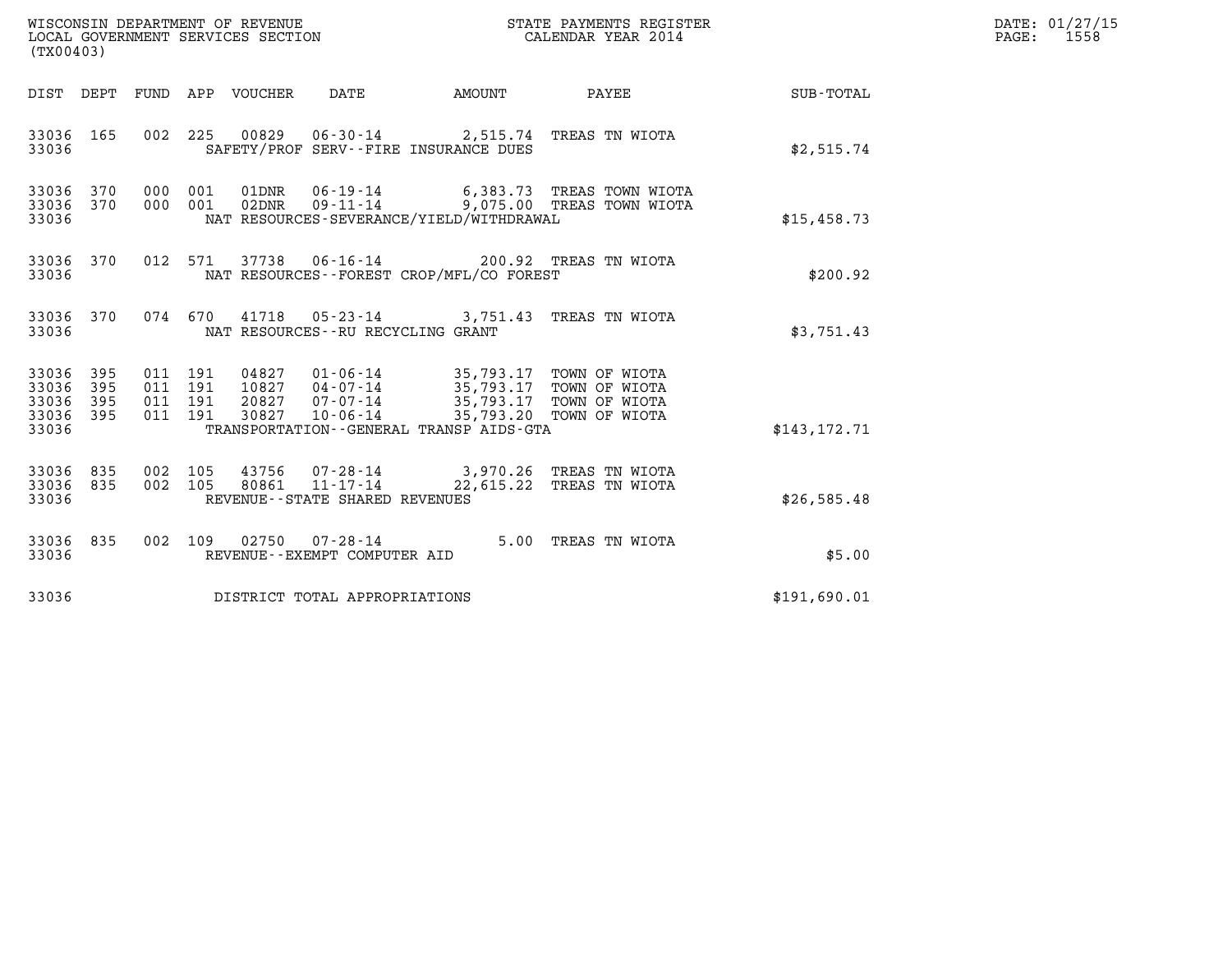| WISCONSIN DEPARTMENT OF REVENUE<br>LOCAL GOVERNMENT SERVICES SECTION<br>CALENDAR YEAR 2014<br>(TX00403) |  |                               |  |                |                                      |                                                                                                 |                                                                                                                                                                                              |               | DATE: 01/27/15<br>PAGE: 1559 |
|---------------------------------------------------------------------------------------------------------|--|-------------------------------|--|----------------|--------------------------------------|-------------------------------------------------------------------------------------------------|----------------------------------------------------------------------------------------------------------------------------------------------------------------------------------------------|---------------|------------------------------|
| DIST DEPT FUND APP VOUCHER DATE AMOUNT PAYEE TO SUB-TOTAL                                               |  |                               |  |                |                                      |                                                                                                 |                                                                                                                                                                                              |               |                              |
|                                                                                                         |  |                               |  |                |                                      |                                                                                                 |                                                                                                                                                                                              |               |                              |
| 33101 165<br>33101                                                                                      |  |                               |  |                |                                      | SAFETY/PROF SERV--FIRE INSURANCE DUES                                                           | 002 225 00830 06-30-14 1,581.32 TREAS VIL ARGYLE                                                                                                                                             | \$1,581.32    |                              |
| 33101                                                                                                   |  |                               |  |                | NAT RESOURCES--RU RECYCLING GRANT    |                                                                                                 | 33101 370 074 670 41719 05-23-14 4,581.03 TREAS VIL ARGYLE                                                                                                                                   | \$4,581.03    |                              |
| 33101 395                                                                                               |  | 011 191                       |  |                |                                      |                                                                                                 |                                                                                                                                                                                              |               |                              |
| 33101 395<br>33101 395<br>33101 395                                                                     |  | 011 191<br>011 191<br>011 191 |  |                |                                      |                                                                                                 | 04828  01-06-14  7,895.81  VILLAGE OF ARGYLE<br>10828  04-07-14  7,895.81  VILLAGE OF ARGYLE<br>20828  07-07-14  7,895.81  VILLAGE OF ARGYLE<br>30828  10-06-14  7,895.82  VILLAGE OF ARGYLE |               |                              |
| 33101                                                                                                   |  |                               |  |                |                                      | TRANSPORTATION--GENERAL TRANSP AIDS-GTA                                                         |                                                                                                                                                                                              | \$31,583.25   |                              |
|                                                                                                         |  |                               |  |                |                                      |                                                                                                 | 33101 435 005 162 01HSD 09-08-14 4,071.21 TREAS VILL ARGYLE                                                                                                                                  |               |                              |
| 33101                                                                                                   |  |                               |  |                |                                      | HS--AMBULANCE FUNDING ASSISTANCE GRANTS                                                         |                                                                                                                                                                                              | \$4,071.21    |                              |
| 33101                                                                                                   |  |                               |  |                |                                      | 33101 435 005 163 01LGS 11-17-14 2,000.00 ARGYLE EMS<br>HS--PREPAID MEDICAL TRANSPORT REIMBURSE |                                                                                                                                                                                              | \$2,000.00    |                              |
|                                                                                                         |  |                               |  |                |                                      |                                                                                                 |                                                                                                                                                                                              |               |                              |
| 33101                                                                                                   |  |                               |  |                | JUSTICE - - LAW ENFORCEMENT TRAINING |                                                                                                 | 33101 455 002 231 01084 02-11-14 320.00 TREAS VIL ARGYLE                                                                                                                                     | \$320.00      |                              |
|                                                                                                         |  |                               |  |                |                                      |                                                                                                 |                                                                                                                                                                                              |               |                              |
| 33101 835<br>33101 835<br>33101                                                                         |  | 002 105                       |  |                | REVENUE--STATE SHARED REVENUES       |                                                                                                 | 43757 07-28-14 30,174.37 TREAS VIL ARGYLE<br>002 105 80862 11-17-14 169,038.50 TREAS VIL ARGYLE                                                                                              | \$199, 212.87 |                              |
|                                                                                                         |  |                               |  |                |                                      |                                                                                                 |                                                                                                                                                                                              |               |                              |
| 33101 835<br>33101 835                                                                                  |  | 002 109<br>002 109            |  | 02751<br>05170 |                                      |                                                                                                 | 07-28-14 98.00 TREAS VIL ARGYLE<br>07-28-14 28.00 TREAS VIL ARGYLE                                                                                                                           |               |                              |
| 33101                                                                                                   |  |                               |  |                | REVENUE--EXEMPT COMPUTER AID         |                                                                                                 |                                                                                                                                                                                              | \$126.00      |                              |
| 33101 835<br>33101                                                                                      |  |                               |  |                | REVENUE--LOTTERY CREDIT -            |                                                                                                 | 021 363 36185 03-24-14 1,362.48 TREAS VIL ARGYLE                                                                                                                                             | \$1,362.48    |                              |
|                                                                                                         |  |                               |  |                |                                      |                                                                                                 |                                                                                                                                                                                              |               |                              |
| 33101                                                                                                   |  |                               |  |                | DISTRICT TOTAL APPROPRIATIONS        |                                                                                                 |                                                                                                                                                                                              | \$244,838.16  |                              |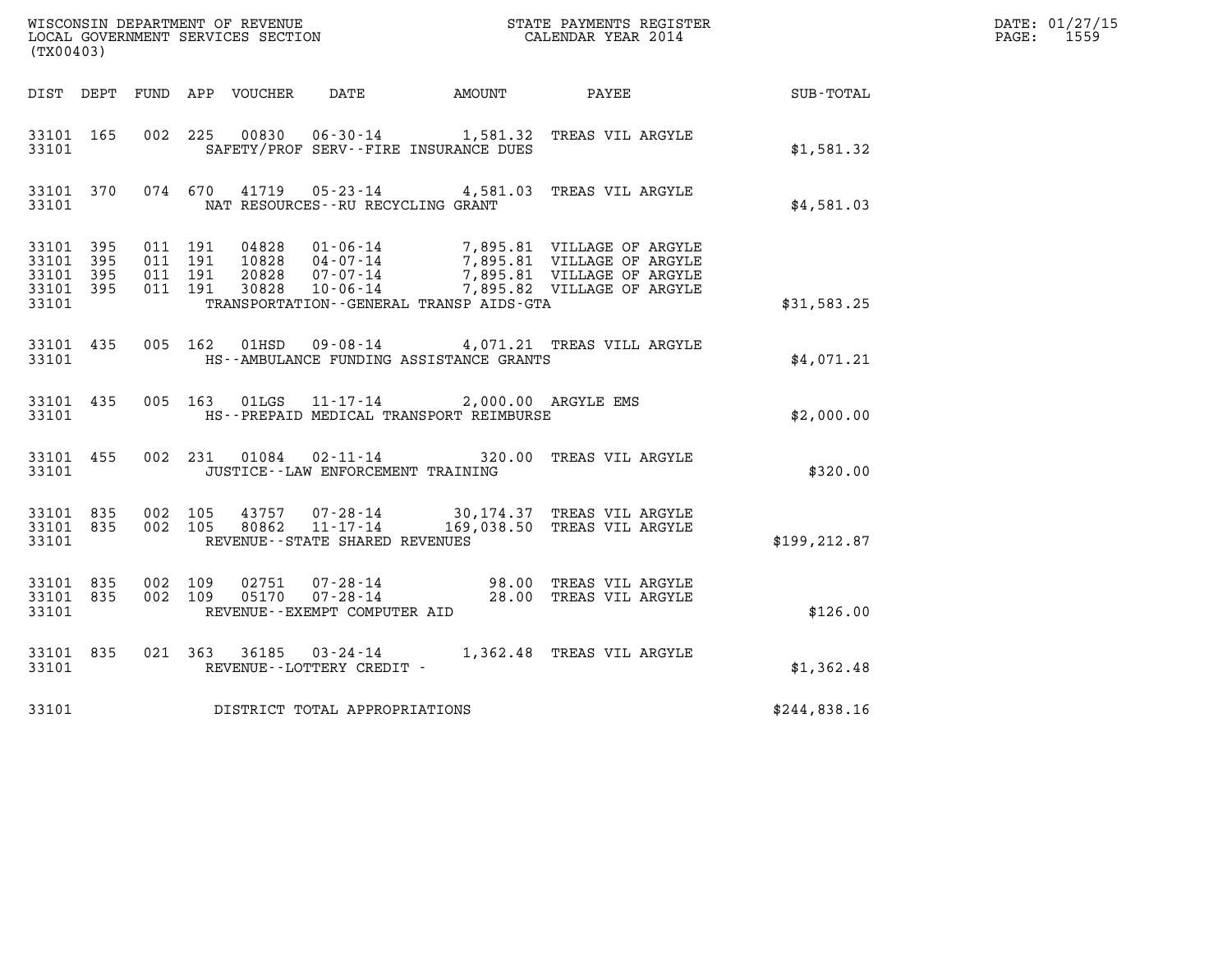| (TX00403)                                 |                            |                    |                    |                                  |                                                                                                                 |                  |                                                                                                                          |               | DATE: 01/27/15<br>1560<br>PAGE: |
|-------------------------------------------|----------------------------|--------------------|--------------------|----------------------------------|-----------------------------------------------------------------------------------------------------------------|------------------|--------------------------------------------------------------------------------------------------------------------------|---------------|---------------------------------|
| DIST DEPT                                 |                            |                    | FUND APP VOUCHER   |                                  | DATE                                                                                                            |                  | AMOUNT PAYEE                                                                                                             | SUB-TOTAL     |                                 |
| 33106 165<br>33106                        |                            | 002                | 225                |                                  | SAFETY/PROF SERV--FIRE INSURANCE DUES                                                                           |                  | 00831  06-30-14  2,569.65  TREAS VIL BELMONT                                                                             | \$2,569.65    |                                 |
| 33106 370<br>33106                        |                            |                    | 012 579            | 19476                            | $04 - 16 - 14$ 8.39<br>NAT RESOURCES--AIDS IN LIEU OF TAXES                                                     |                  | TREAS VIL BELMONT                                                                                                        | \$8.39        |                                 |
| 33106 370<br>33106                        |                            |                    | 074 670            | 41720                            | NAT RESOURCES--RU RECYCLING GRANT                                                                               |                  | 05-23-14 3,121.78 TREAS VIL BELMONT                                                                                      | \$3,121.78    |                                 |
| 33106<br>33106<br>33106<br>33106<br>33106 | 395<br>395<br>395<br>- 395 | 011 191<br>011 191 | 011 191<br>011 191 | 04829<br>10829<br>20829<br>30829 | $01 - 06 - 14$<br>$04 - 07 - 14$<br>$07 - 07 - 14$<br>$10 - 06 - 14$<br>TRANSPORTATION--GENERAL TRANSP AIDS-GTA |                  | 9,378.56 VILLAGE OF BELMONT<br>9,378.56 VILLAGE OF BELMONT<br>9,378.56 VILLAGE OF BELMONT<br>9,378.58 VILLAGE OF BELMONT | \$37,514.26   |                                 |
| 33106 455<br>33106<br>33106               | 455                        |                    | 002 231<br>002 231 | 00964<br>01105                   | 09-04-14<br>$02 - 11 - 14$<br>JUSTICE - - LAW ENFORCEMENT TRAINING                                              | 160.00<br>320.00 | TREAS VIL BELMONT<br>TREAS VIL BELMONT                                                                                   | \$480.00      |                                 |
| 33106<br>33106 835<br>33106               | 835                        |                    | 002 105<br>002 105 | 43758<br>80863                   | $11 - 17 - 14$<br>REVENUE--STATE SHARED REVENUES                                                                |                  | 07-28-14 31,511.75 TREAS VIL BELMONT<br>178,765.05 TREAS VIL BELMONT                                                     | \$210, 276.80 |                                 |
| 33106 835<br>33106                        |                            |                    | 002 109            | 02752                            | 07-28-14<br>REVENUE--EXEMPT COMPUTER AID                                                                        |                  | 84.00 TREAS VIL BELMONT                                                                                                  | \$84.00       |                                 |
| 33106 835<br>33106                        |                            |                    |                    |                                  | REVENUE--LOTTERY CREDIT -                                                                                       |                  | 021  363  36186  03-24-14   1,186.80 TREAS VIL BELMONT                                                                   | \$1,186.80    |                                 |
| 33106                                     |                            |                    |                    |                                  | DISTRICT TOTAL APPROPRIATIONS                                                                                   |                  |                                                                                                                          | \$255, 241.68 |                                 |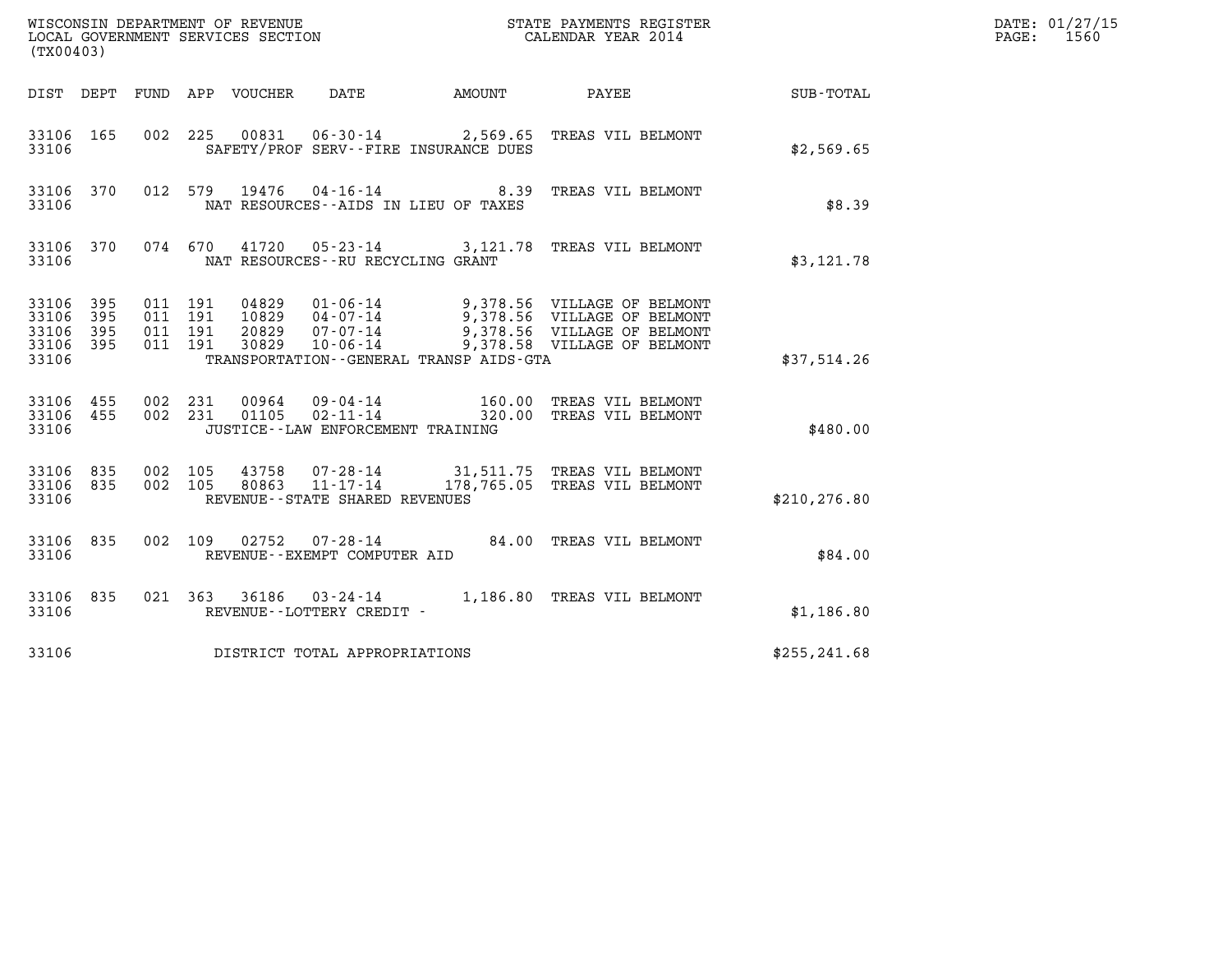| (TX00403)                                                             |                                  | WISCONSIN DEPARTMENT OF REVENUE<br>LOCAL GOVERNMENT SERVICES SECTION |                                                      |                | STATE PAYMENTS REGISTER<br>CALENDAR YEAR 2014                                                                                                                           |               | DATE: 01/27/15<br>$\mathtt{PAGE:}$<br>1561 |
|-----------------------------------------------------------------------|----------------------------------|----------------------------------------------------------------------|------------------------------------------------------|----------------|-------------------------------------------------------------------------------------------------------------------------------------------------------------------------|---------------|--------------------------------------------|
| DIST DEPT FUND APP VOUCHER                                            |                                  |                                                                      | DATE                                                 | AMOUNT         | PAYEE                                                                                                                                                                   | SUB-TOTAL     |                                            |
| 33107 165<br>33107                                                    |                                  |                                                                      | SAFETY/PROF SERV--FIRE INSURANCE DUES                |                | 002 225 00832 06-30-14 1,725.08 TREAS VIL BENTON                                                                                                                        | \$1,725.08    |                                            |
| 33107 370<br>33107                                                    | 074 670                          |                                                                      | NAT RESOURCES--RU RECYCLING GRANT                    |                | 41721  05-23-14  3,242.21 TREAS VIL BENTON                                                                                                                              | \$3,242.21    |                                            |
| 33107<br>395<br>33107<br>395<br>33107<br>395<br>33107<br>395<br>33107 | 011 191<br>011<br>011<br>011 191 | 04830<br>191<br>191<br>30830                                         | 10-06-14<br>TRANSPORTATION--GENERAL TRANSP AIDS-GTA  |                | 01-06-14 10,817.12 VILLAGE OF BENTON<br>10830  04-07-14  10,817.12  VILLAGE OF BENTON<br>20830  07-07-14   10,817.12   VILLAGE OF BENTON<br>10,817.15 VILLAGE OF BENTON | \$43, 268.51  |                                            |
| 33107<br>835<br>33107<br>835<br>33107                                 | 002<br>002 105                   | 105<br>43759<br>80864                                                | $11 - 17 - 14$<br>REVENUE - - STATE SHARED REVENUES  |                | 07-28-14 42,022.53 TREAS VIL BENTON<br>238,128.92 TREAS VIL BENTON                                                                                                      | \$280, 151.45 |                                            |
| 33107<br>835<br>33107<br>835<br>33107                                 | 002<br>002                       | 109<br>02753<br>109<br>05171                                         | 07-28-14<br>07-28-14<br>REVENUE--EXEMPT COMPUTER AID | 7.00<br>107.00 | TREAS VIL BENTON<br>TREAS VIL BENTON                                                                                                                                    | \$114.00      |                                            |
| 33107                                                                 |                                  |                                                                      | DISTRICT TOTAL APPROPRIATIONS                        |                |                                                                                                                                                                         | \$328,501.25  |                                            |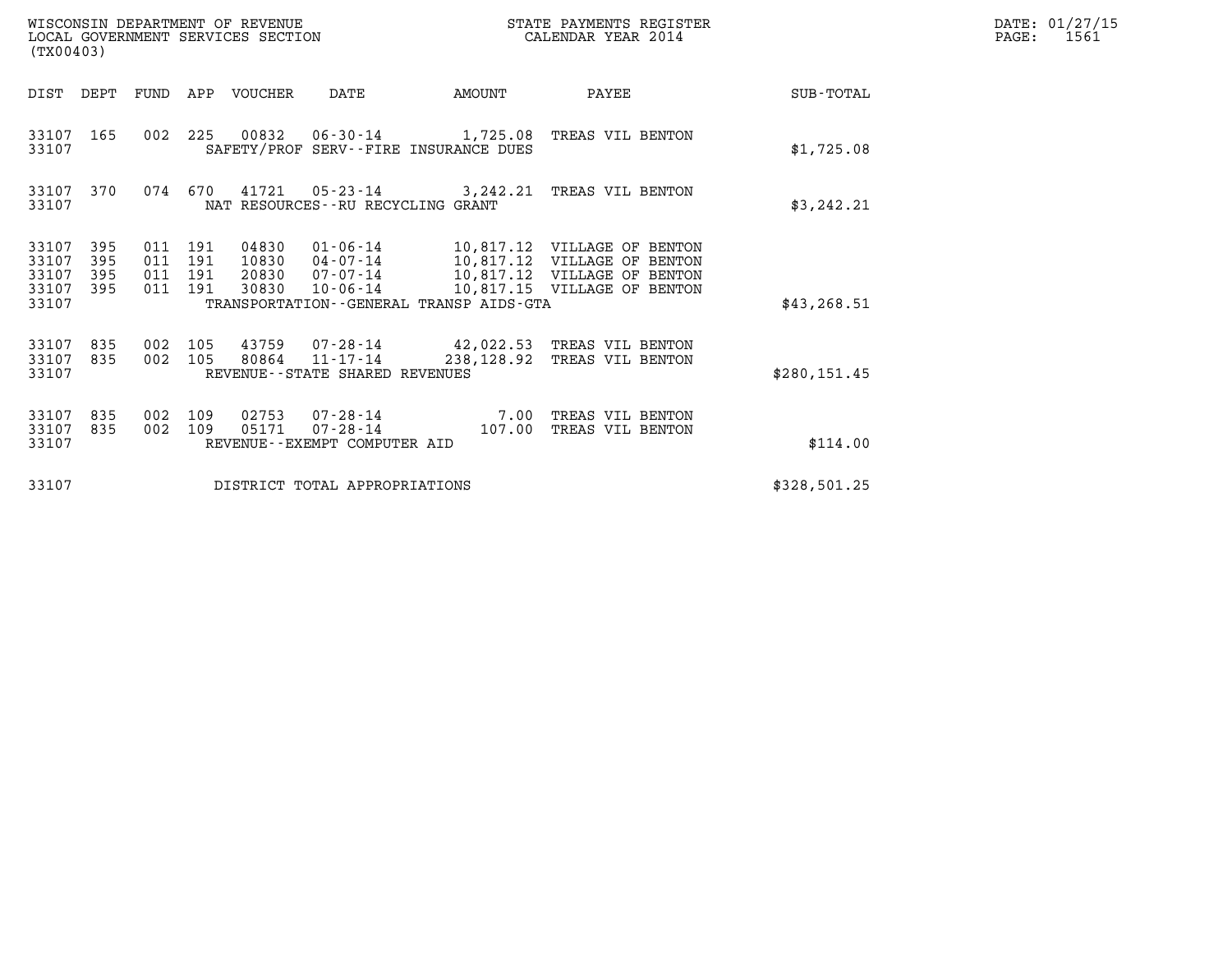| WISCONSIN DEPARTMENT OF REVENUE<br>LOCAL GOVERNMENT SERVICES SECTION | STATE PAYMENTS REGISTER<br>CALENDAR YEAR 2014 | DATE: 01/27/15<br>1562<br>PAGE: |
|----------------------------------------------------------------------|-----------------------------------------------|---------------------------------|

| (TX00403)                                                             |                          |                                                                                                                                                                                                                                                                                                                                                                   |              |
|-----------------------------------------------------------------------|--------------------------|-------------------------------------------------------------------------------------------------------------------------------------------------------------------------------------------------------------------------------------------------------------------------------------------------------------------------------------------------------------------|--------------|
| DIST<br>DEPT                                                          | FUND                     | VOUCHER<br>DATE<br>APP<br>AMOUNT<br>PAYEE                                                                                                                                                                                                                                                                                                                         | SUB-TOTAL    |
| 165<br>33108<br>33108                                                 | 002                      | 225<br>00833 06-30-14 1,599.29<br>TREAS VIL BLANCHARDVILLE<br>SAFETY/PROF SERV--FIRE INSURANCE DUES                                                                                                                                                                                                                                                               | \$1,599.29   |
| 33108<br>370<br>33108                                                 | 074                      | 41722<br>670<br>$05 - 23 - 14$ 3,033.04<br>TREAS VIL BLANCHARDVILLE<br>NAT RESOURCES - - RU RECYCLING GRANT                                                                                                                                                                                                                                                       | \$3,033.04   |
| 395<br>33108<br>395<br>33108<br>33108<br>395<br>33108<br>395<br>33108 | 011<br>011<br>011<br>011 | 04831<br>01-06-14<br>7,258.64 VILLAGE OF BLANCHARDVILLE<br>191<br>7,258.64 VILLAGE OF BLANCHARDVILLE<br>7,258.64 VILLAGE OF BLANCHARDVILLE<br>191<br>10831<br>$04 - 07 - 14$<br>191<br>20831<br>7,258.64 VILLAGE OF BLANCHARDVILLE<br>$07 - 07 - 14$<br>7,258.67 VILLAGE OF BLANCHARDVILLE<br>191<br>30831<br>10-06-14<br>TRANSPORTATION--GENERAL TRANSP AIDS-GTA | \$29,034.59  |
| 435<br>33108<br>33108                                                 | 005                      | 163<br>01LGS  11-17-14  1,000.00 BLANCHARDVILLE FIRE DEPT<br>HS--PREPAID MEDICAL TRANSPORT REIMBURSE                                                                                                                                                                                                                                                              | \$1,000.00   |
| 455<br>33108<br>33108                                                 | 002                      | 231<br>01116<br>$02 - 11 - 14$<br>160.00<br>TREAS VIL BLANCHARDVILLE<br>JUSTICE - - LAW ENFORCEMENT TRAINING                                                                                                                                                                                                                                                      | \$160.00     |
| 33108<br>835<br>835<br>33108<br>33108                                 | 002<br>002               | 105<br>43760  07-28-14  43,635.88  TREAS VIL BLANCHARDVILLE<br>216,127.09<br>105<br>80865<br>$11 - 17 - 14$<br>TREAS VIL BLANCHARDVILLE<br>REVENUE - - STATE SHARED REVENUES                                                                                                                                                                                      | \$259,762.97 |
| 835<br>33108<br>33108                                                 | 002                      | 363.00<br>109<br>02754<br>$07 - 28 - 14$<br>TREAS VIL BLANCHARDVILLE<br>REVENUE--EXEMPT COMPUTER AID                                                                                                                                                                                                                                                              | \$363.00     |
| 33108                                                                 |                          | DISTRICT TOTAL APPROPRIATIONS                                                                                                                                                                                                                                                                                                                                     | \$294,952.89 |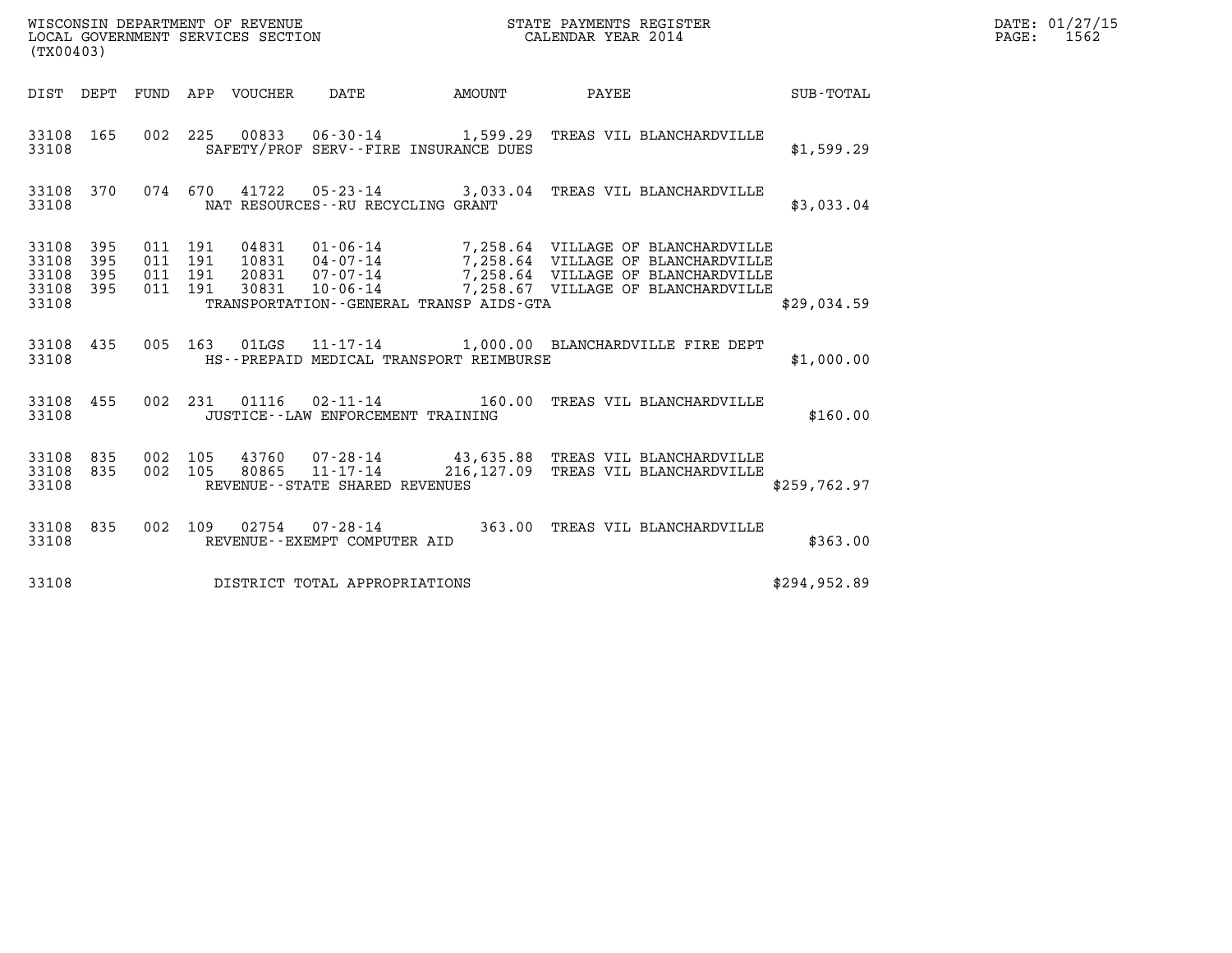| DATE: | 01/27/15 |
|-------|----------|
| PAGE: | 1563     |

| WISCONSIN DEPARTMENT OF REVENUE<br>LOCAL GOVERNMENT SERVICES SECTION<br>(TX00403) |                                           |                          |                          |                          |                                  |                                                          |                                                                | STATE PAYMENTS REGISTER<br>CALENDAR YEAR 2014                                                                            |              | DATE: 01/27/15<br>PAGE: 1563 |
|-----------------------------------------------------------------------------------|-------------------------------------------|--------------------------|--------------------------|--------------------------|----------------------------------|----------------------------------------------------------|----------------------------------------------------------------|--------------------------------------------------------------------------------------------------------------------------|--------------|------------------------------|
|                                                                                   | DIST                                      | DEPT                     | FUND                     |                          | APP VOUCHER                      | DATE                                                     | AMOUNT                                                         | PAYEE                                                                                                                    | SUB-TOTAL    |                              |
|                                                                                   | 33131 165<br>33131                        |                          | 002                      | 225                      | 00834                            |                                                          | $06 - 30 - 14$ 323.45<br>SAFETY/PROF SERV--FIRE INSURANCE DUES | TREAS VIL GRATIOT                                                                                                        | \$323.45     |                              |
|                                                                                   | 33131<br>33131<br>33131<br>33131<br>33131 | 395<br>395<br>395<br>395 | 011<br>011<br>011<br>011 | 191<br>191<br>191<br>191 | 04832<br>10832<br>20832<br>30832 | $01 - 06 - 14$<br>04-07-14<br>07-07-14<br>$10 - 06 - 14$ | TRANSPORTATION - - GENERAL TRANSP AIDS - GTA                   | 3,017.35 VILLAGE OF GRATIOT<br>3,017.35 VILLAGE OF GRATIOT<br>3,017.35 VILLAGE OF GRATIOT<br>3,017.38 VILLAGE OF GRATIOT | \$12,069.43  |                              |
|                                                                                   | 33131<br>33131<br>33131                   | 835<br>835               | 002<br>002               | 105<br>105               | 43761<br>80866                   | 11-17-14<br>REVENUE--STATE SHARED REVENUES               | 80,378.47                                                      | 07-28-14 11,067.18 TREAS VIL GRATIOT<br>TREAS VIL GRATIOT                                                                | \$91,445.65  |                              |
|                                                                                   | 33131<br>33131                            | 835                      | 002                      |                          | 109 05172                        | 07-28-14<br>REVENUE--EXEMPT COMPUTER AID                 | 758.00                                                         | TREAS VIL GRATIOT                                                                                                        | \$758.00     |                              |
|                                                                                   | 33131                                     |                          |                          |                          |                                  | DISTRICT TOTAL APPROPRIATIONS                            |                                                                |                                                                                                                          | \$104,596.53 |                              |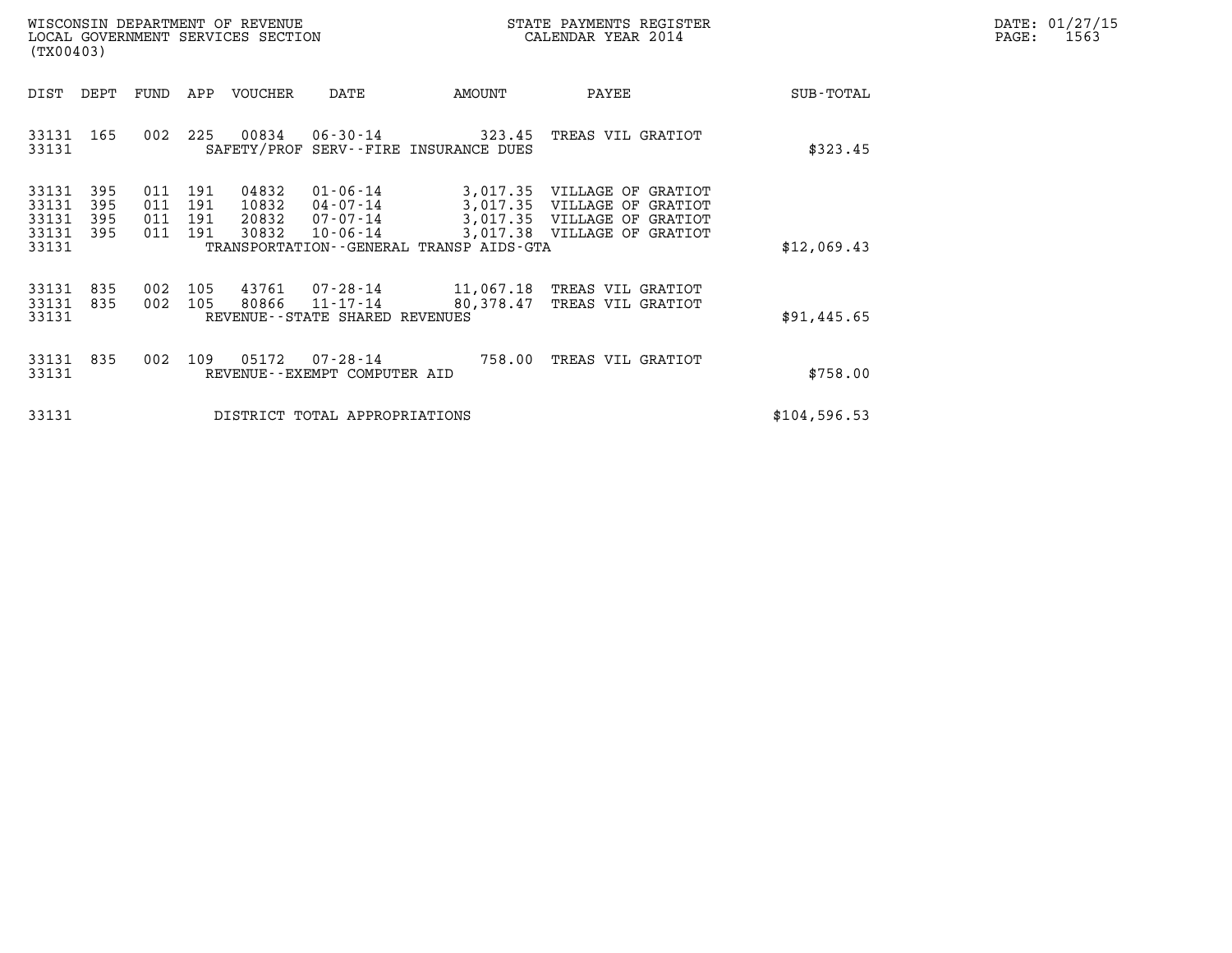| WISCONSIN DEPARTMENT OF REVENUE   | STATE PAYMENTS REGISTER | DATE: 01/27/15 |
|-----------------------------------|-------------------------|----------------|
| LOCAL GOVERNMENT SERVICES SECTION | CALENDAR YEAR 2014      | 1564<br>PAGE:  |

| (TX00403)                                 |                          |                          |                          |                                  |                                                |                                                                |                                                                                                                                                   |                  |  |
|-------------------------------------------|--------------------------|--------------------------|--------------------------|----------------------------------|------------------------------------------------|----------------------------------------------------------------|---------------------------------------------------------------------------------------------------------------------------------------------------|------------------|--|
| DIST                                      | DEPT                     | FUND                     | APP                      | VOUCHER                          | DATE                                           | AMOUNT                                                         | PAYEE                                                                                                                                             | <b>SUB-TOTAL</b> |  |
| 33181<br>33181                            | 165                      | 002                      | 225                      |                                  |                                                | 00835 06-30-14 880.51<br>SAFETY/PROF SERV--FIRE INSURANCE DUES | TREAS VIL SOUTH WAYNE                                                                                                                             | \$880.51         |  |
| 33181<br>33181<br>33181<br>33181<br>33181 | 395<br>395<br>395<br>395 | 011<br>011<br>011<br>011 | 191<br>191<br>191<br>191 | 04833<br>10833<br>20833<br>30833 | $04 - 07 - 14$<br>$07 - 07 - 14$<br>10-06-14   | TRANSPORTATION--GENERAL TRANSP AIDS-GTA                        | 01-06-14 8,234.52 VILLAGE OF SOUTH WAYNE<br>8,234.52 VILLAGE OF SOUTH WAYNE<br>8,234.52 VILLAGE OF SOUTH WAYNE<br>8,234.55 VILLAGE OF SOUTH WAYNE | \$32,938.11      |  |
| 33181<br>33181<br>33181<br>33181          | 505<br>505<br>505        | 002<br>002<br>002        | 743<br>743<br>743        | 01566<br>02389<br>03640          | 12-05-14<br>DOA--HOUSING ASSISTANCE GRANTS     | 155,000.00                                                     | 09-24-14 90,388.00 TREAS VIL SOUTH WAYNE<br>10-22-14 89,500.00 TREAS VIL SOUTH WAYNE<br>TREAS VIL SOUTH WAYNE                                     | \$334,888.00     |  |
| 33181<br>33181<br>33181                   | 835<br>835               | 002<br>002               | 105<br>105               | 43762<br>80867                   | REVENUE - - STATE SHARED REVENUES              | $11 - 17 - 14$ $142,493.12$                                    | 07-28-14 28,432.76 TREAS VIL SOUTH WAYNE<br>TREAS VIL SOUTH WAYNE                                                                                 | \$170.925.88     |  |
| 33181<br>33181                            | 835                      | 002                      | 109                      | 02755                            | $07 - 28 - 14$<br>REVENUE--EXEMPT COMPUTER AID | 19.00                                                          | TREAS VIL SOUTH WAYNE                                                                                                                             | \$19.00          |  |
| 33181                                     |                          |                          |                          |                                  | DISTRICT TOTAL APPROPRIATIONS                  |                                                                |                                                                                                                                                   | \$539,651.50     |  |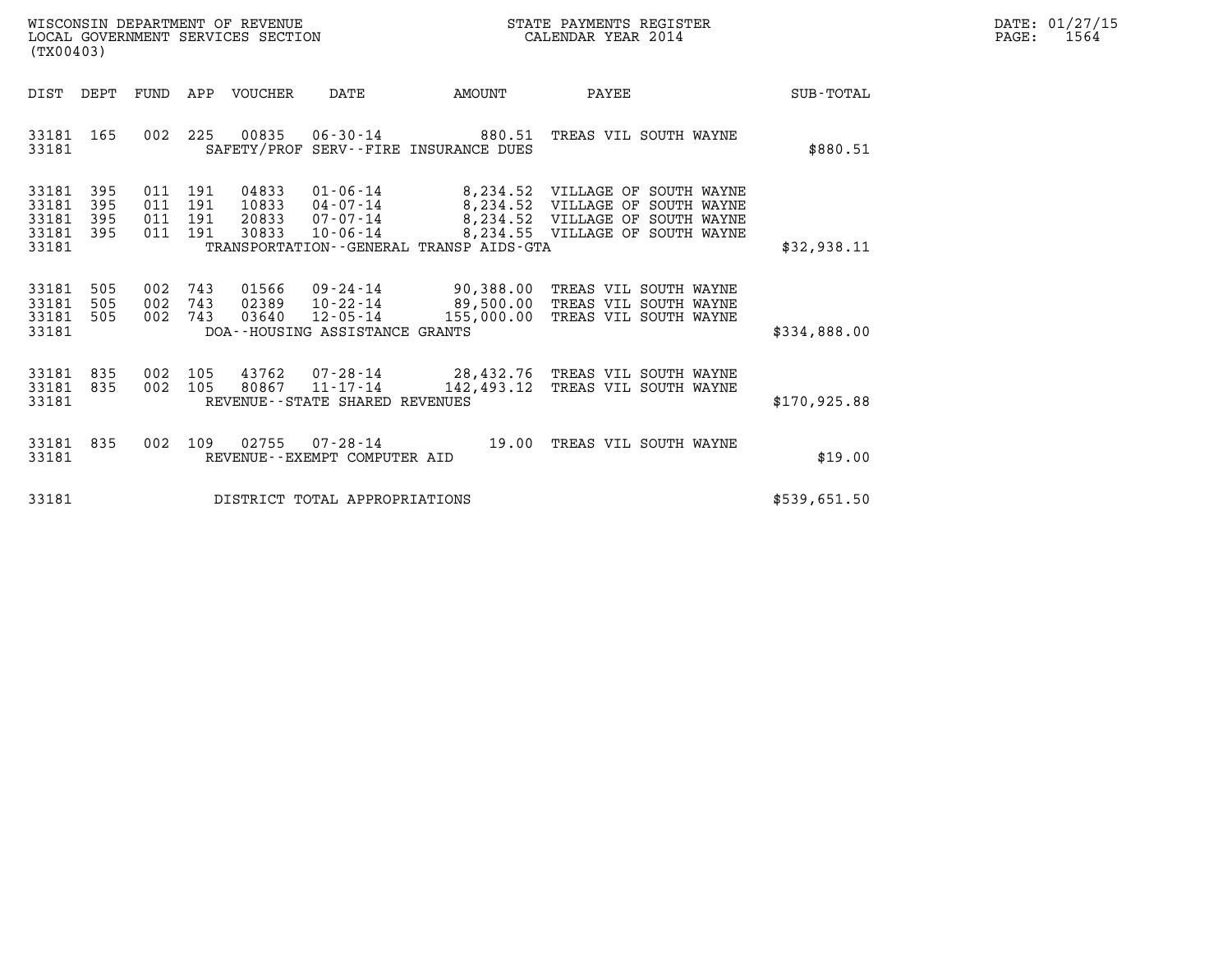| DATE: | 01/27/15 |
|-------|----------|
| PAGE: | 1565     |

| (TX00403)                                     |                   |                    |                               |                                 |                                                        |                                              |                                                                                                                                                                                                      |              | DATE: 01/27/15<br>PAGE: 1565 |
|-----------------------------------------------|-------------------|--------------------|-------------------------------|---------------------------------|--------------------------------------------------------|----------------------------------------------|------------------------------------------------------------------------------------------------------------------------------------------------------------------------------------------------------|--------------|------------------------------|
|                                               |                   |                    |                               | DIST DEPT FUND APP VOUCHER DATE |                                                        |                                              | AMOUNT PAYEE SUB-TOTAL                                                                                                                                                                               |              |                              |
| 33216 165<br>33216                            |                   |                    |                               |                                 |                                                        | SAFETY/PROF SERV--FIRE INSURANCE DUES        | 002 225 00836 06-30-14 4,240.82 TREAS CITY DARLINGTON                                                                                                                                                | \$4,240.82   |                              |
| 33216                                         |                   |                    |                               |                                 |                                                        | NAT RESOURCES--RU RECYCLING GRANT            | 33216 370 074 670 41723 05-23-14 8,112.66 TREAS CITY DARLINGTON                                                                                                                                      | \$8,112.66   |                              |
| 33216                                         |                   |                    |                               |                                 |                                                        | NAT RESOURCES - - URBAN NON-POINT GRANTS     | 33216 370 095 519 01814 03-06-14 5,950.00 TREAS CITY DARLINGTON<br>33216 370 095 519 02771 05-20-14 2,800.00 TREAS CITY DARLINGTON                                                                   | \$8,750.00   |                              |
| 33216 395<br>33216                            |                   |                    |                               |                                 |                                                        | TRANSPORTATION - - HIGHWAY SAFETY - FEDERAL  | 011 185 29874 11-05-14 4,592.00 TREAS CITY DARLINGTON                                                                                                                                                | \$4,592.00   |                              |
| 33216<br>33216<br>33216<br>33216 395<br>33216 | 395<br>395<br>395 | 011 191            | 011 191<br>011 191<br>011 191 |                                 |                                                        | TRANSPORTATION - - GENERAL TRANSP AIDS - GTA | 04834  01-06-14  30,364.14  CITY OF DARLINGTON<br>10834  04-07-14  30,364.14  CITY OF DARLINGTON<br>20834  07-07-14  30,364.14  CITY OF DARLINGTON<br>30834  10-06-14  30,364.17  CITY OF DARLINGTON | \$121,456.59 |                              |
| 33216 435<br>33216                            |                   |                    |                               |                                 |                                                        | HS--AMBULANCE FUNDING ASSISTANCE GRANTS      | 005 162 01HSD 09-08-14 4,411.54 TREAS CITY DARLINGTON                                                                                                                                                | \$4,411.54   |                              |
| 33216 435<br>33216                            |                   |                    |                               |                                 |                                                        | HS--PREPAID MEDICAL TRANSPORT REIMBURSE      | 005 163 01LGS 11-17-14 2,000.00 RURAL MEDICAL AMBULANCE SERV                                                                                                                                         | \$2,000.00   |                              |
| 33216 455<br>33216                            |                   |                    |                               |                                 |                                                        | JUSTICE - - LAW ENFORCEMENT TRAINING         | 002 231 01323 02-18-14 640.00 TREAS CITY DARLINGTON                                                                                                                                                  | \$640.00     |                              |
| 33216 465<br>33216                            |                   |                    |                               |                                 |                                                        | MILITARY AFFAIRS-EMER MGMT-DISASTER RECO     | 002 305 00010 09-30-14 77.60 TREAS CITY DARLINGTON                                                                                                                                                   | \$77.60      |                              |
| 33216 465<br>33216                            |                   |                    | 002 342                       | 00010                           | 09-30-14                                               | MILITARY AFFAIRS-EMERGENCY MGMT-FED FUND     | 465.63 TREAS CITY DARLINGTON                                                                                                                                                                         | \$465.63     |                              |
| 33216 835<br>33216<br>33216                   | 835               | 002 105<br>002 105 |                               | 43763<br>80868                  | 07-28-14<br>11-17-14<br>REVENUE--STATE SHARED REVENUES |                                              | 137,008.46 TREAS CITY DARLINGTON<br>539,416.01 TREAS CITY DARLINGTON                                                                                                                                 | \$676,424.47 |                              |
| 33216 835<br>33216<br>33216                   | 835               | 002 109<br>002 109 |                               | 02756<br>05173                  | 07-28-14<br>07-28-14<br>REVENUE--EXEMPT COMPUTER AID   |                                              | 7,020.00 TREAS CITY DARLINGTON<br>7,810.00 TREAS CITY DARLINGTON                                                                                                                                     | \$14,830.00  |                              |

33216 835 021 363 36187 03-24-14 1,401.12 TREAS CITY DARLINGTON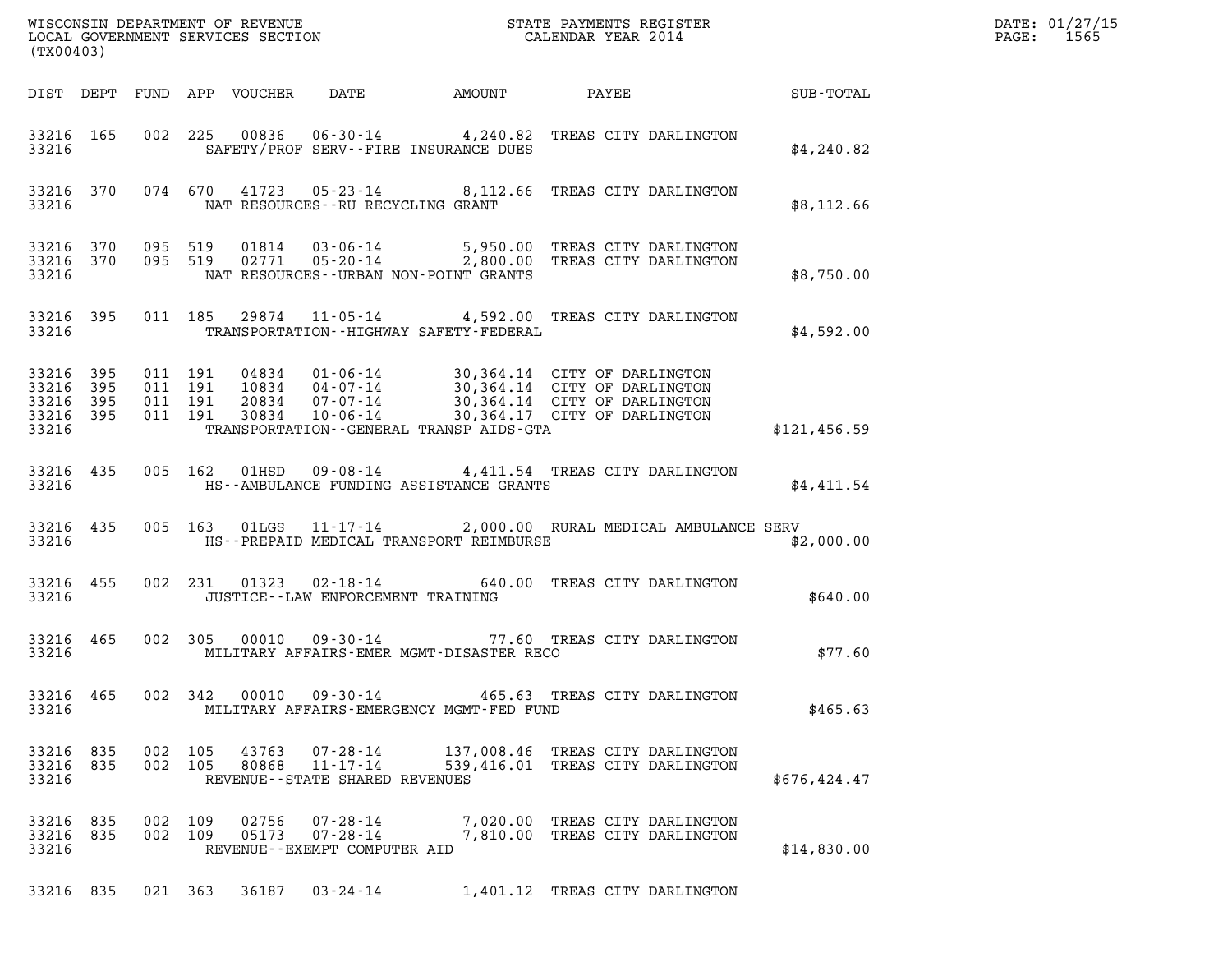| (TX00403) |      |      |     | WISCONSIN DEPARTMENT OF REVENUE<br>LOCAL GOVERNMENT SERVICES SECTION |                               | STATE PAYMENTS REGISTER<br>CALENDAR YEAR 2014 |       |              | $\mathtt{PAGE}$ : | DATE: 01/27/15<br>1566 |
|-----------|------|------|-----|----------------------------------------------------------------------|-------------------------------|-----------------------------------------------|-------|--------------|-------------------|------------------------|
| DIST      | DEPT | FUND | APP | VOUCHER                                                              | DATE                          | AMOUNT                                        | PAYEE | SUB-TOTAL    |                   |                        |
| 33216     |      |      |     |                                                                      | REVENUE--LOTTERY CREDIT -     |                                               |       | \$1,401.12   |                   |                        |
| 33216     |      |      |     |                                                                      | DISTRICT TOTAL APPROPRIATIONS |                                               |       | \$847,402.43 |                   |                        |